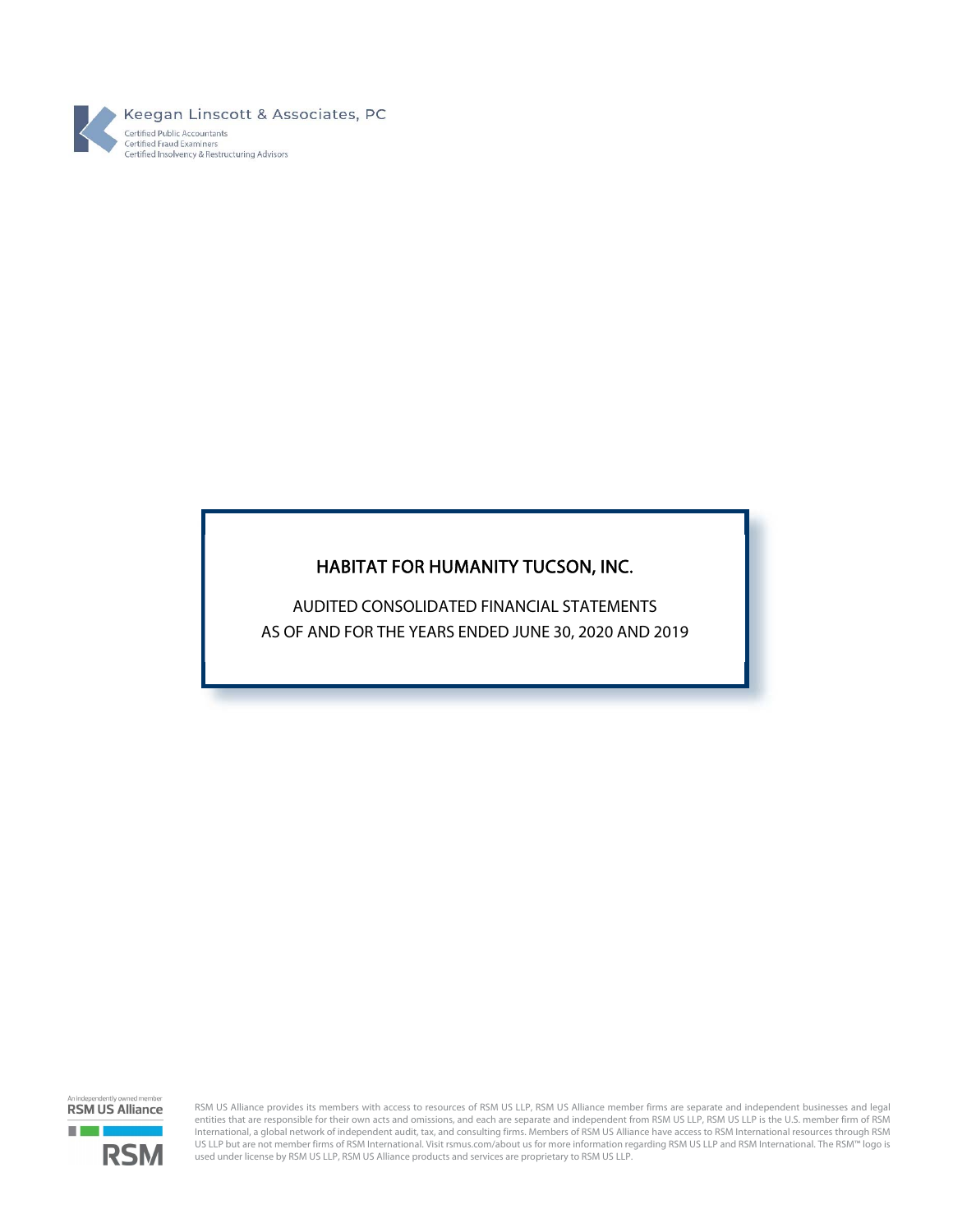# TABLE OF CONTENTS

 $\overline{\phantom{a}}$  , and the contribution of the contribution of the contribution of the contribution of the contribution of the contribution of the contribution of the contribution of the contribution of the contribution of the

## AUDITED FINANCIAL STATEMENTS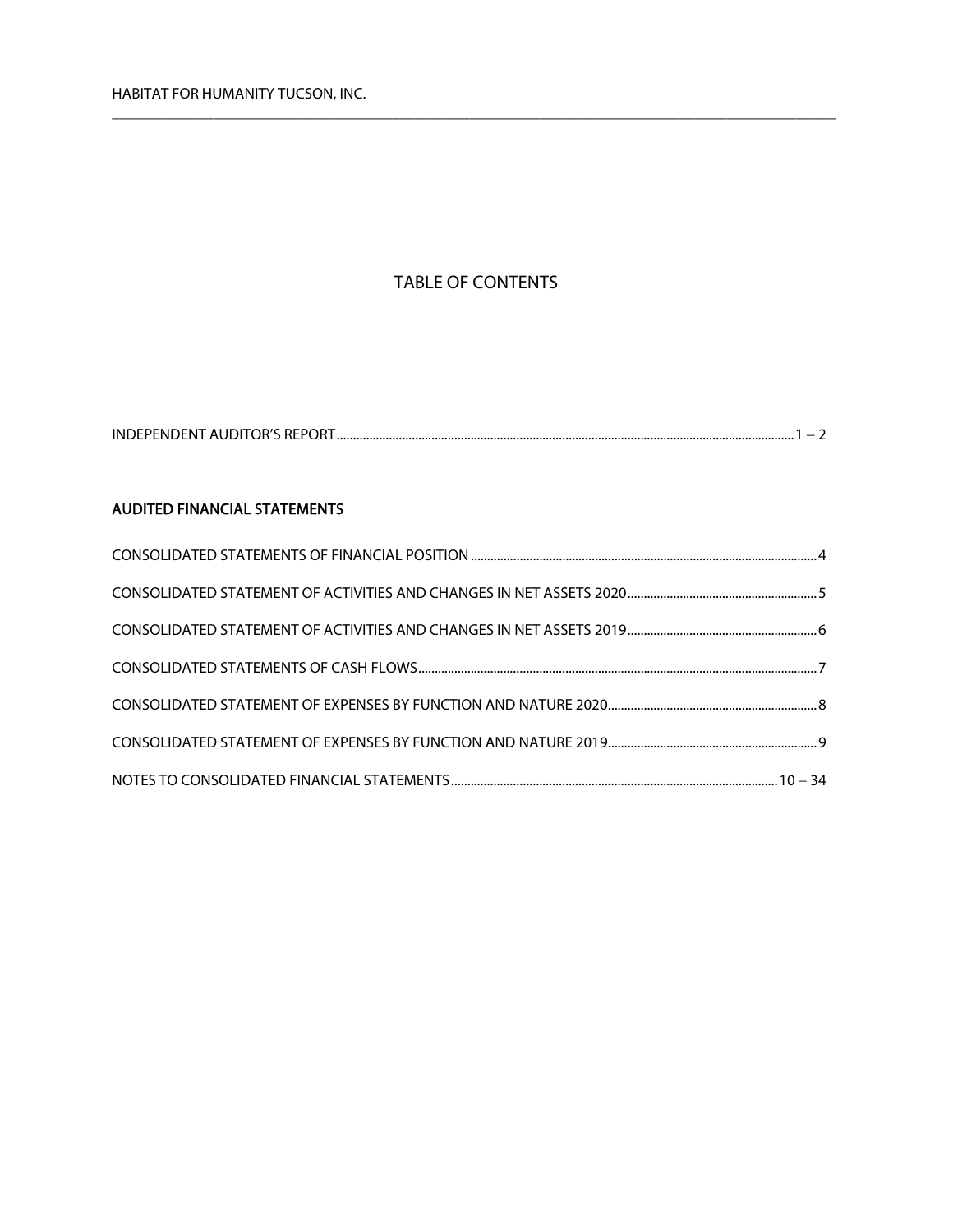

## INDEPENDENT AUDITOR'S REPORT

To the Board of Directors Habitat for Humanity Tucson, Inc. Tucson, Arizona

### Report on the Financial Statements

We have audited the accompanying consolidated financial statements of Habitat for Humanity Tucson, Inc. ("the Organization") which comprise the consolidated statements of financial position as of June 30, 2020 and 2019, and the related consolidated statements of activities and changes in net assets, cash flows and consolidated statements of expenses by function and nature for the years then ended, and the related notes to the consolidated financial statements.

#### Management's Responsibility for the Financial Statements

Management is responsible for the preparation and fair presentation of these consolidated financial statements in accordance with accounting principles generally accepted in the United States of America; this includes the design, implementation, and maintenance of internal control relevant to the preparation and fair presentation of consolidated financial statements that are free from material misstatement, whether due to fraud or error.

#### Auditor's Responsibility

Our responsibility is to express an opinion on these consolidated financial statements based on our audits. We conducted our audits in accordance with auditing standards generally accepted in the United States of America. Those standards require that we plan and perform the audit to obtain reasonable assurance about whether the consolidated financial statements are free from material misstatement.

An audit involves performing procedures to obtain audit evidence about the amounts and disclosures in the consolidated financial statements. The procedures selected depend on the auditor's judgment, including the assessment of risks of material misstatement of the financial statements, whether due to fraud or error. In making those risk assessments, the auditor considers internal control relevant to the Organization's preparation and fair presentation of the consolidated financial statements in order to design audit procedures that are appropriate in the circumstances, but not for the purpose of expressing an opinion on the effectiveness of the Organization's internal control. Accordingly, we express no such opinion. An audit also includes evaluating the appropriateness of accounting policies used and the reasonableness of significant accounting estimates made by management, as well as evaluating the overall presentation of the consolidated financial statements.

We believe that the audit evidence we have obtained is sufficient and appropriate to provide a basis for our audit opinion.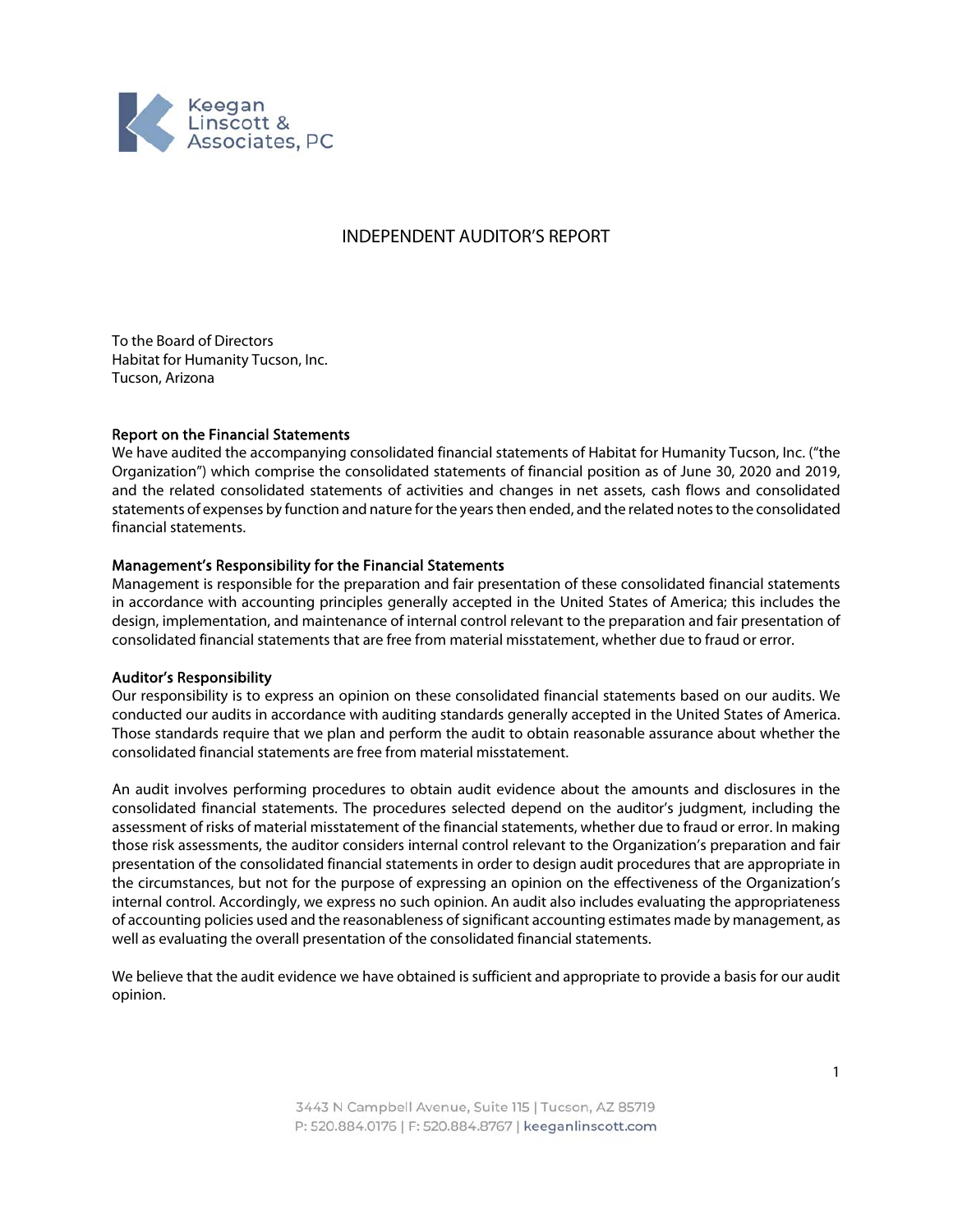To the Board of Directors Habitat for Humanity Tucson, Inc. Tucson, Arizona Page 2

## Opinion

In our opinion, the consolidated financial statements referred to above present fairly, in all material respects, the financial position of Habitat for Humanity Tucson, Inc. as of June 30, 2020 and 2019, and the changes in its net assets and its cash flows for the years then ended in accordance with accounting principles generally accepted in the United States of America.

## Emphasis of Matters

## Adoption of New Accounting Pronouncements

As discussed in Note 3 to the consolidated financial statements, in 2020, the Organization adopted ASU No. 2018- 08, Not-for-Profit Entities (Topic 958): Clarifying the Scope and the Accounting Guidance for Contributions Received and Contributions Made, and ASU 2016-18, Statement of Cash Flows (Topic 230): Restricted Cash (a consensus of the FASB Emerging Issues Task Force). Our opinion is not modified with respect to these matters.

## Change in Reporting Entity

As discussed in Note 1 to the consolidated financial statements, a change in reporting entity has been reflected in the consolidated financial statements as of and for the year ended June 30, 2020. Our opinion is not modified with respect to this matter.

Kugan Linsoot Af secciates, PC

Tucson, Arizona November 12, 2020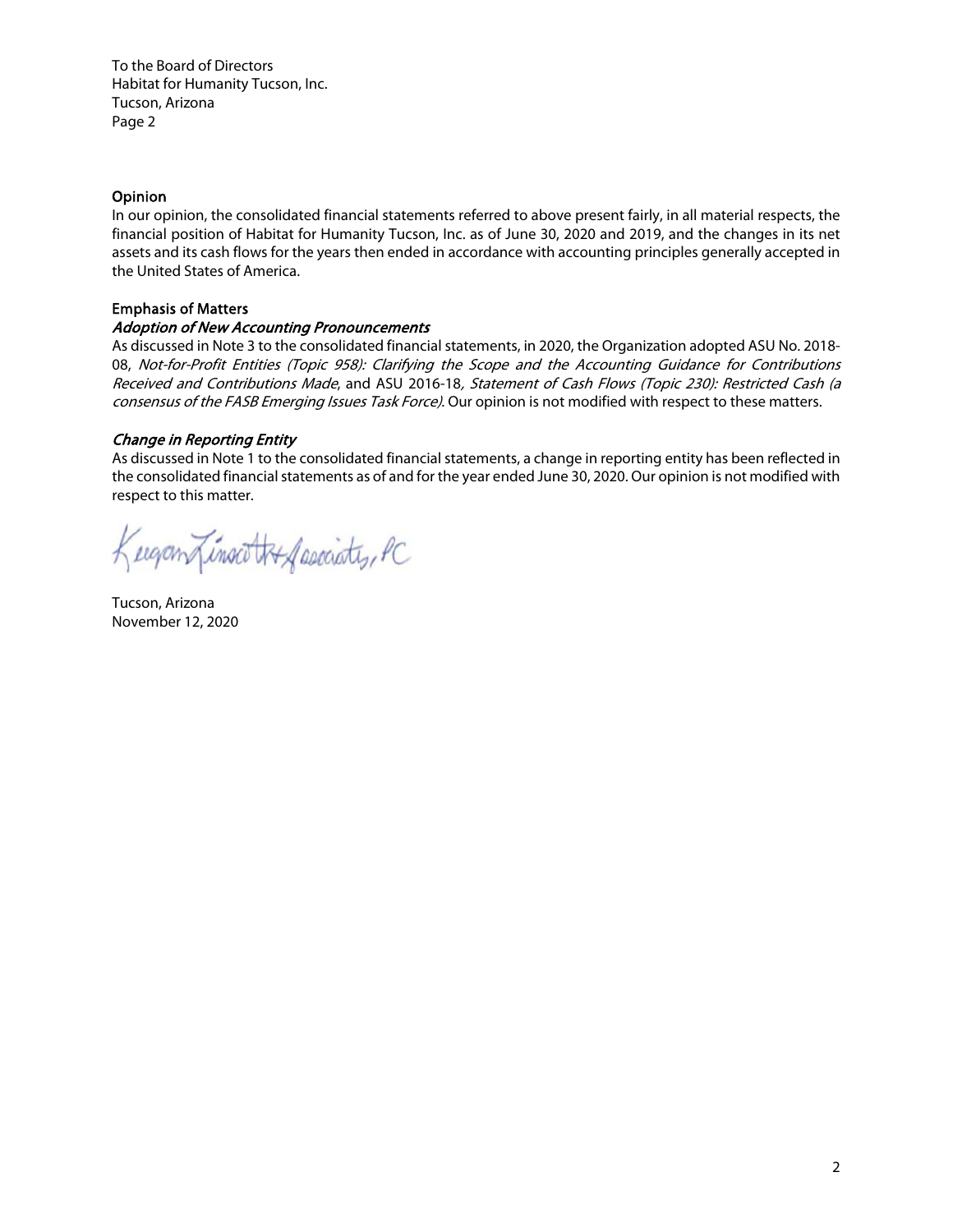AUDITED CONSOLIDATED FINANCIAL STATEMENTS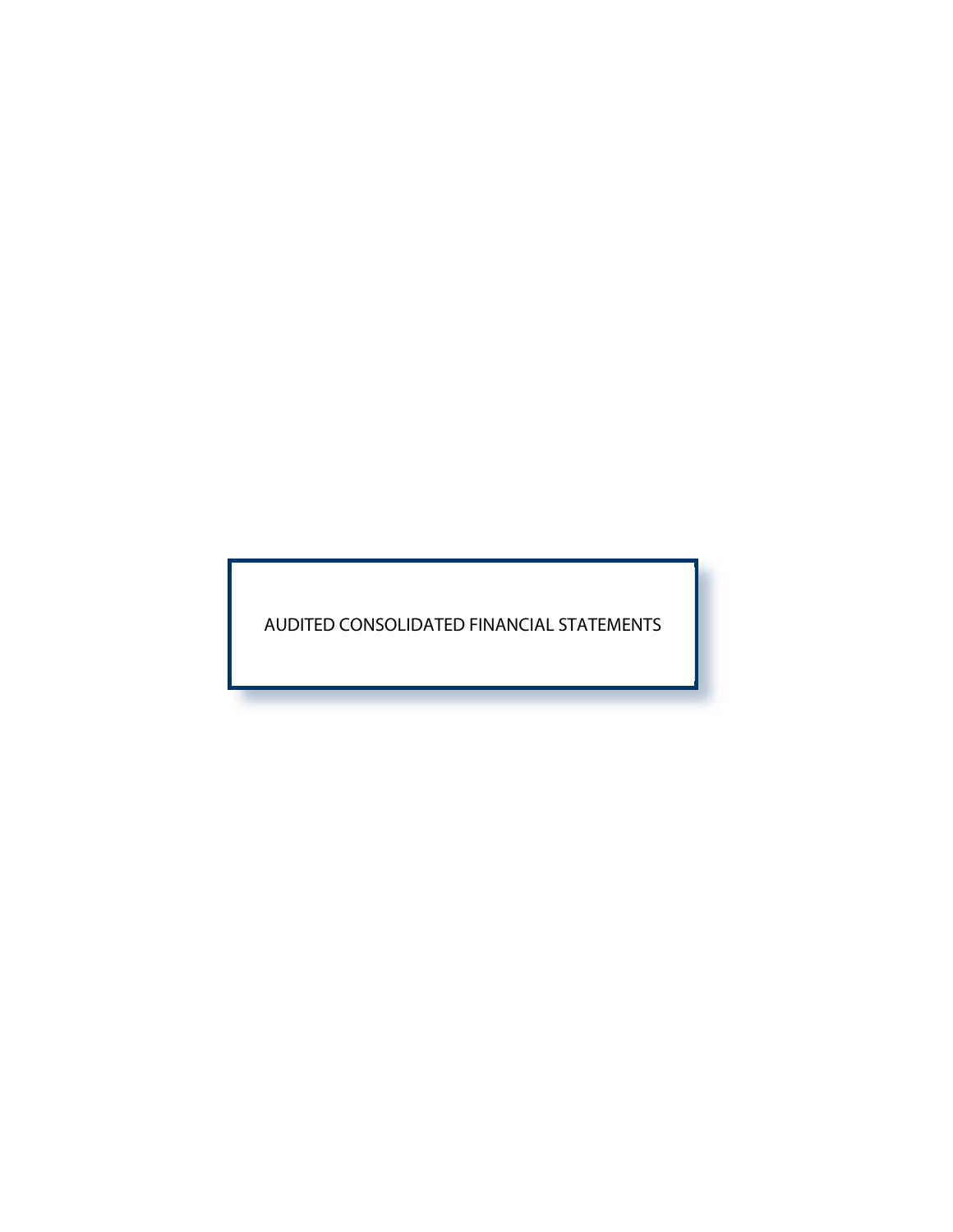## CONSOLIDATED STATEMENTS OF FINANCIAL POSITION AS OF JUNE 30,

|                                                                         |     | 2020       |    | 2019       |
|-------------------------------------------------------------------------|-----|------------|----|------------|
| <b>Assets</b>                                                           |     |            |    |            |
| <b>Current assets</b>                                                   |     |            |    |            |
| Cash and cash equivalents (See Note 2)                                  | \$  | 4,790,041  | \$ | 1,850,929  |
| Restricted cash (See Note 2)                                            |     | 1,772,079  |    | 1,074,811  |
| Grants and contracts receivable                                         |     | 99,221     |    | 20,221     |
| Pledges receivable, current portion                                     |     | 113,601    |    | 115,001    |
| Notes receivable, current                                               |     | 3,639      |    | 53,427     |
| Mortgages receivable net of discount, due within                        |     |            |    |            |
| one year (See Note 7)                                                   |     | 1,038,507  |    | 979,969    |
| Inventories (See Note 5)                                                |     | 3,256,274  |    | 3,329,062  |
| Prepaid expenses and other current assets                               |     | 92,483     |    | 120,575    |
| Total current assets                                                    |     | 11,165,845 |    | 7,543,995  |
| Property and equipment, net (See Note 6)                                |     | 3,405,305  |    | 3,492,510  |
| Pledges receivable                                                      |     |            |    | 30,000     |
| Notes receivable                                                        |     | 121,872    |    | 76,021     |
| Mortgages receivable net of discount, due after one year (See Note 7)   |     | 7,315,301  |    | 6,994,030  |
| Land held for investment                                                |     | 43,295     |    | 55,295     |
| New markets tax credits joint venture - investments (See Note 9)        |     | 2,363,610  |    | 1,251,772  |
| New markets tax credits joint venture - intangible assets (See Note 10) |     | 281,833    |    | 132,147    |
| Investments - restricted                                                |     | 28,254     |    | 27,805     |
| <b>Total assets</b>                                                     | -\$ | 24,725,315 |    | 19,603,575 |
| <b>Liabilities</b>                                                      |     |            |    |            |
| <b>Current liabilities</b>                                              |     |            |    |            |
| Accounts payable                                                        | \$  | 177,778    | \$ | 165,210    |
| Accrued expenses and other current liabilities                          |     | 330,079    |    | 281,616    |
| Agency payable (See Note 7)                                             |     | 5,212      |    | 7,646      |
| Deferred revenue                                                        |     | 224,396    |    | 185,321    |
| Current maturities of long-term debt                                    |     | 323,280    |    | 168,806    |
| <b>Total current liabilities</b>                                        |     | 1,060,745  |    | 808,599    |
|                                                                         |     |            |    |            |
| New markets tax credits joint venture - deferred revenue (See Note 2)   |     | 55,796     |    |            |
| Long-term debt (See Note 11)                                            |     | 3,712,450  |    | 1,367,852  |
| New markets tax credits joint venture - notes payable (See Note 13)     |     | 3,261,894  |    | 1,822,266  |
| Total long-term debt                                                    |     | 7,030,140  |    | 3,190,118  |
| <b>Total liabilities</b>                                                |     | 8,090,885  |    | 3,998,717  |
| <b>Net assets</b>                                                       |     |            |    |            |
| Without donor restrictions                                              |     |            |    |            |
| Undesignated                                                            |     | 15,749,222 |    | 14,552,073 |
| Designated by the Board for capital reserves                            |     | 381,500    |    | 358,230    |
|                                                                         |     | 16,130,722 |    | 14,910,303 |
| With donor restrictions                                                 |     | 503,708    |    | 694,555    |
| Total net assets                                                        |     | 16,634,430 |    | 15,604,858 |
| Total liabilities and net assets                                        |     | 24,725,315 |    | 19,603,575 |
|                                                                         |     |            |    |            |

THE ACCOMPANYING NOTES ARE AN INTEGRAL PART OF THE FINANCIAL STATEMENTS 4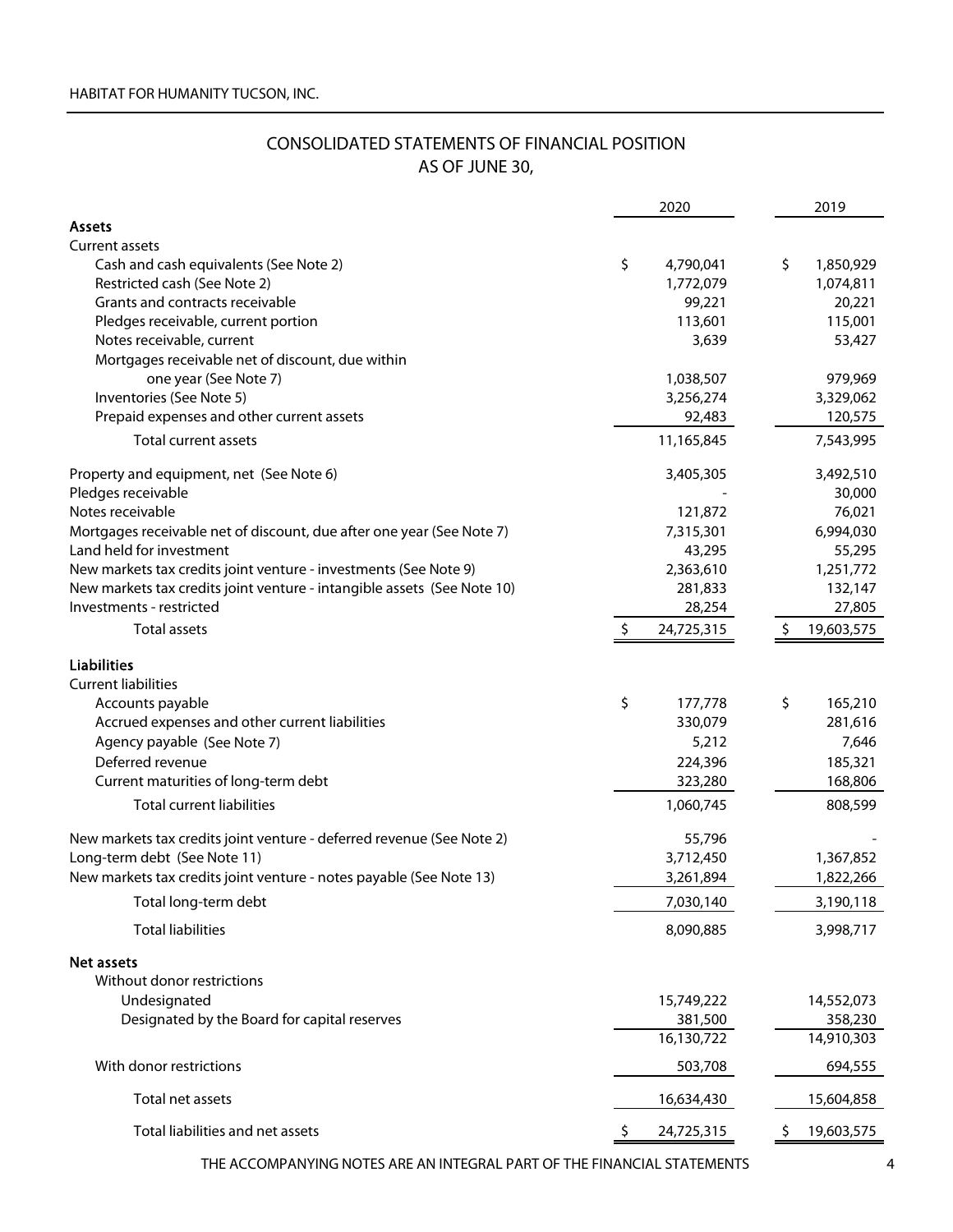# CONSOLIDATED STATEMENT OF ACTIVITIES AND CHANGES IN NET ASSETS FOR THE YEAR ENDED JUNE 30, 2020

|                                                |     | <b>Without Donor</b> |    | <b>With Donor</b> |    |            |
|------------------------------------------------|-----|----------------------|----|-------------------|----|------------|
|                                                |     | Restrictions         |    | Restrictions      |    | Total      |
| <b>Revenues and Other Support</b>              |     |                      |    |                   |    |            |
| Contributions                                  | \$  | 1,486,003            | \$ | 699,956           | \$ | 2,185,959  |
| Donated property, materials                    |     |                      |    |                   |    |            |
| and services (See Note 16)                     |     | 1,724,517            |    |                   |    | 1,724,517  |
| Net sales to homeowners (See Note 7)           |     | 897,422              |    |                   |    | 897,422    |
| Interest income - mortgages                    |     | 654,620              |    |                   |    | 654,620    |
| Grant/contract revenues                        |     | 360,723              |    |                   |    | 360,723    |
| HabiStore sales (See Note 18)                  |     | 1,631,938            |    |                   |    | 1,631,938  |
| Interest and investment income                 |     | 30,760               |    | 800               |    | 31,560     |
| Other income                                   |     | 84,029               |    |                   |    | 84,029     |
| Net assets released from restrictions          |     | 891,603              |    | (891, 603)        |    |            |
| Total revenues and other support               |     | 7,761,615            |    | (190, 847)        |    | 7,570,768  |
| <b>Expenses</b>                                |     |                      |    |                   |    |            |
| Program services - homes                       |     | 3,918,438            |    |                   |    | 3,918,438  |
| Program - HabiStore (See Note 18)              |     | 2,522,802            |    |                   |    | 2,522,802  |
| Supporting services                            |     |                      |    |                   |    |            |
| Management and general                         |     | 677,516              |    |                   |    | 677,516    |
| Fundraising                                    |     | 403,244              |    |                   |    | 403,244    |
| <b>Total expenses</b>                          |     | 7,522,000            |    |                   |    | 7,522,000  |
| Change in net assets before non-recurring item |     | 239,615              |    | (190, 847)        |    | 48,768     |
| Non-recurring item                             |     |                      |    |                   |    |            |
| Gain on mortgages receivable securitization    |     | 980,804              |    |                   |    | 980,804    |
| Total change in net assets                     |     | 1,220,419            |    | (190, 847)        |    | 1,029,572  |
| Net assets, beginning of year                  |     | 14,910,303           |    | 694,555           |    | 15,604,858 |
| Net assets, end of year                        | \$. | 16,130,722           | \$ | 503,708           | \$ | 16,634,430 |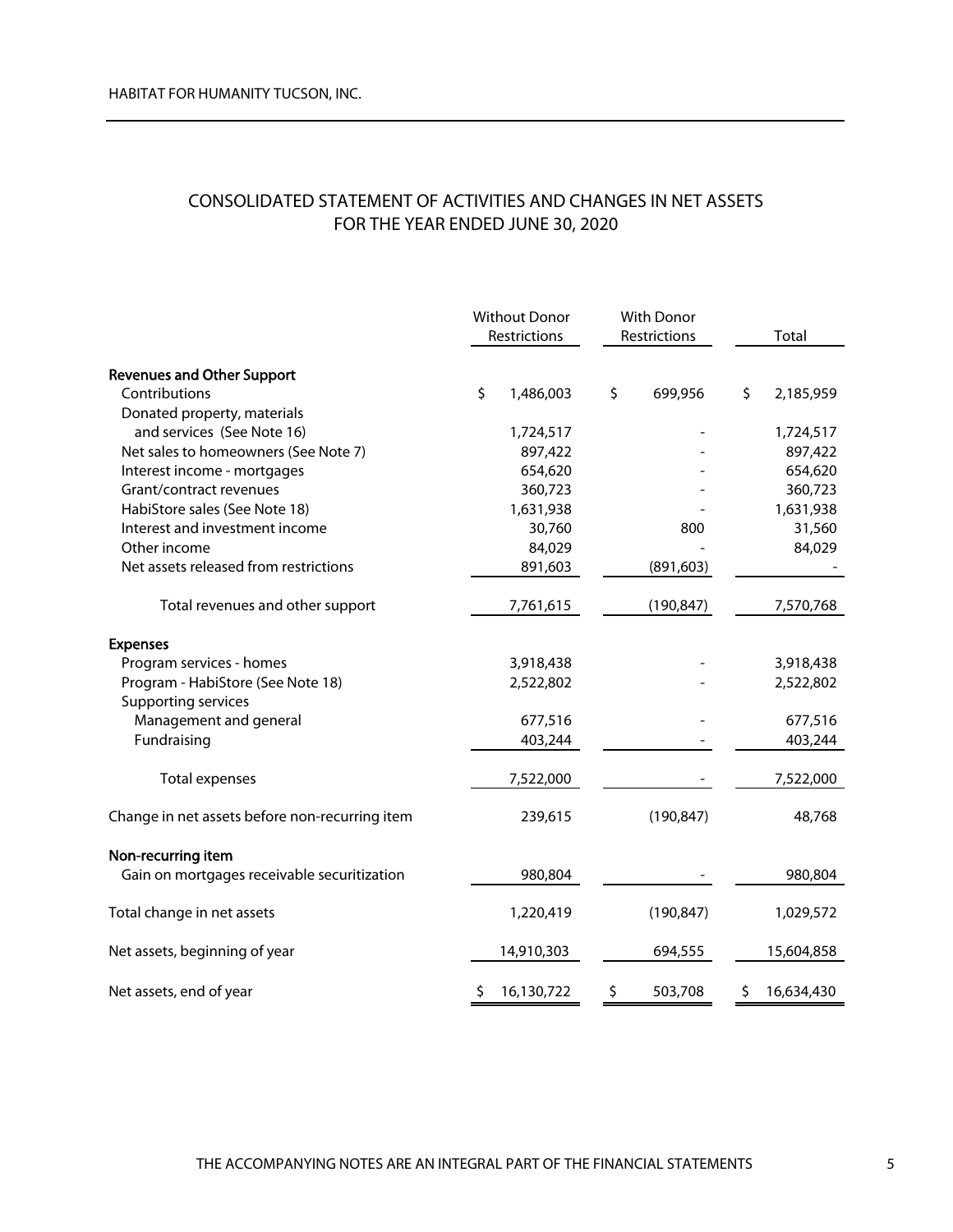# CONSOLIDATED STATEMENT OF ACTIVITIES AND CHANGES IN NET ASSETS FOR THE YEAR ENDED JUNE 30, 2019

|                                                | <b>Without Donor</b> | With Donor      |                  |
|------------------------------------------------|----------------------|-----------------|------------------|
|                                                | Restrictions         | Restrictions    | Total            |
| <b>Revenues and Other Support</b>              |                      |                 |                  |
| Contributions                                  | \$<br>934,996        | \$<br>1,371,861 | \$<br>2,306,857  |
| Donated property, materials                    |                      |                 |                  |
| and services (See Note 16)                     | 1,934,568            |                 | 1,934,568        |
| Net sales to homeowners (See Note 7)           | 962,332              |                 | 962,332          |
| Interest income - mortgages                    | 655,030              |                 | 655,030          |
| Grant/contract revenues                        | 702,280              |                 | 702,280          |
| HabiStore sales (See Note 18)                  | 1,744,577            |                 | 1,744,577        |
| Interest and investment income                 | 69,140               | 781             | 69,921           |
| Other income                                   | 85,633               |                 | 85,633           |
| Net assets released from restrictions          | 1,299,704            | (1, 299, 704)   |                  |
| Total revenues and other support               | 8,388,260            | 72,938          | 8,461,198        |
| <b>Expenses</b>                                |                      |                 |                  |
| Program services - homes                       | 4,502,047            |                 | 4,502,047        |
| Program - HabiStore (See Note 18)              | 2,694,435            |                 | 2,694,435        |
| Supporting services                            |                      |                 |                  |
| Management and general                         | 662,324              |                 | 662,324          |
| Fundraising                                    | 430,937              |                 | 430,937          |
| Total expenses                                 | 8,289,743            |                 | 8,289,743        |
| Change in net assets before non-recurring item | 98,517               | 72,938          | 171,455          |
| Non-recurring item                             |                      |                 |                  |
| Gain on close-out of NMTC investments          | 735,590              |                 | 735,590          |
| Total change in net assets                     | 834,107              | 72,938          | 907,045          |
| Net assets, beginning of year                  | 14,076,196           | 621,617         | 14,697,813       |
| Net assets, end of year                        | 14,910,303<br>\$     | \$<br>694,555   | \$<br>15,604,858 |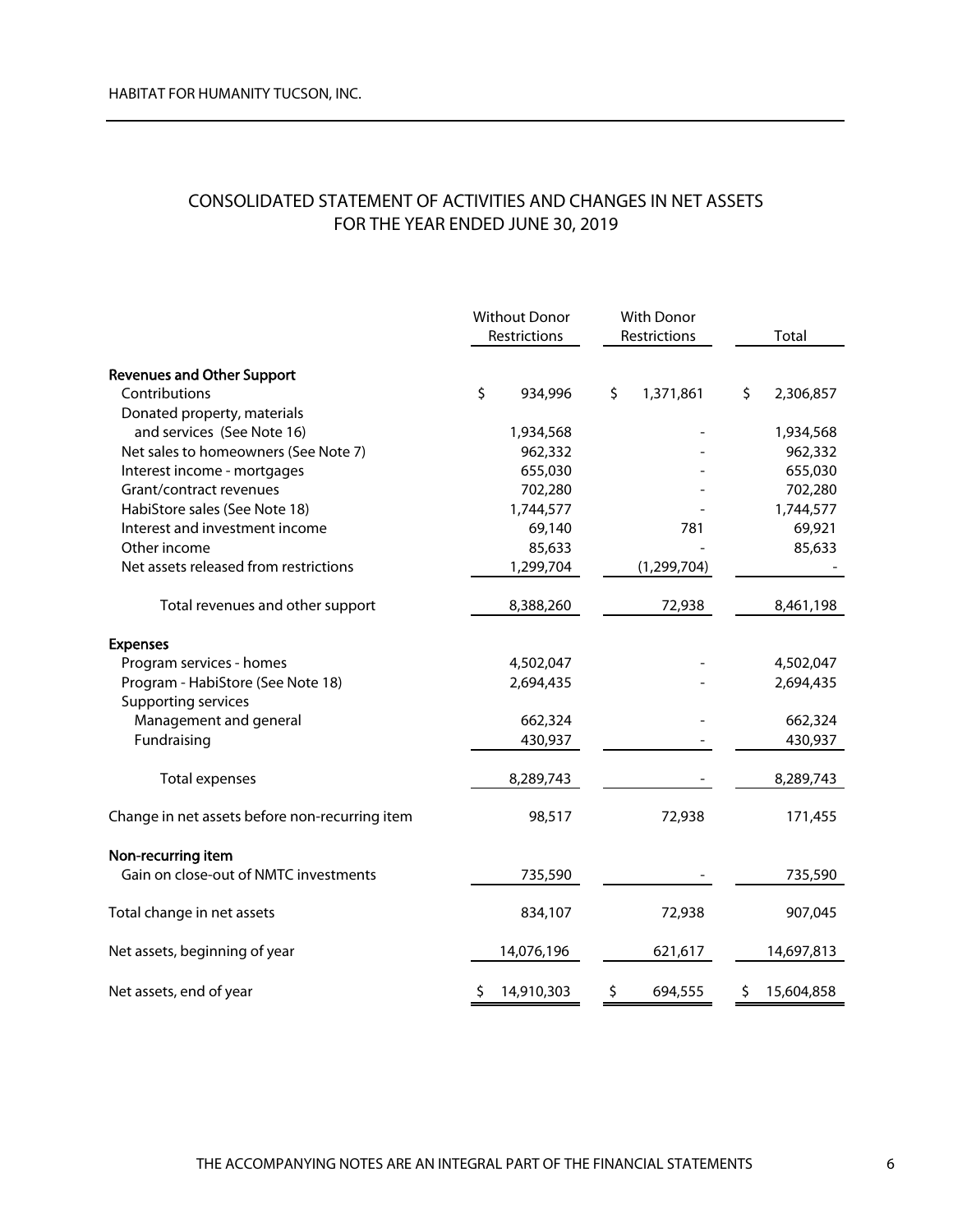## CONSOLIDATED STATEMENTS OF CASH FLOWS FOR THE YEARS ENDED JUNE 30,

| <b>Cash Flows From Operating Activities</b><br>\$<br>\$<br>907,045<br>Total change in net assets<br>1,029,572<br>Adjustments to reconcile change in net assets to net cash<br>used in operating activities:<br>Loss (gain) on disposal of land held for investment<br>425<br>(9,993)<br>Gain on disposal of fixed assets<br>(14, 425)<br>Gain on close-out of NMTC investments<br>(735, 590)<br>Gain on mortgages receivable securitization<br>(980, 804)<br>Donated land held for investment<br>(16,000)<br>(13,000)<br>Depreciation<br>177,149<br>175,907<br>New markets tax credits intangible assets amortization<br>17,591<br>45,943<br>New markets tax credits interest expense to amortize debt issuance costs<br>1,364<br>38,931<br>Interest expense amortizing discount on long-term debt<br>31,808<br>Unrealized gain on restricted investments, net of fees<br>(449)<br>(442)<br>Changes in operating assets and liabilities:<br>Grants and contracts receivable<br>(79,000)<br>23,294<br>Pledges receivable<br>31,400<br>(74, 250)<br>Mortgages receivable<br>(379, 809)<br>(469, 265)<br>Inventories<br>(1,637)<br>(156, 202)<br>Prepaid expenses and other current assets<br>28,092<br>(68, 730)<br>Accounts payable<br>12,568<br>54,109<br>Accrued expenses and other current liabilities<br>48,463<br>(69, 612)<br>Agency payable<br>(2,434)<br>1,299<br>Deferred revenue<br>39,075<br>(10, 317)<br>New markets tax credits joint venture - deferred revenue<br>55,796<br>(22, 135)<br>(383,008)<br>Net cash used in operating activities<br>(1,255)<br><b>Cash Flows From Investing Activities</b><br>Collections on notes receivable<br>3,937<br>552<br>Acquisition of property and equipment<br>(96, 701)<br>(36, 433)<br>Proceeds from sale of property and equipment<br>21,182<br>New markets tax credits joint venture - investments<br>(1, 111, 838)<br>Cash paid for NMTC intangible assets<br>(167, 277)<br>Proceeds from sale of land held for investment<br>102,000<br>46,255<br>Net cash (used in) provided by investing activities<br>(1,248,697)<br>10,374<br><b>Cash Flows From Financing Activities</b><br>Proceeds from New markets tax credits joint venture - notes payable<br>1,521,250<br>Payment of New markets tax credits debt issuance costs<br>(82,986)<br>Proceeds from long-term debt<br>4,474,025<br>(1,025,957)<br>(158, 241)<br>Principal payments on long-term debt<br>Net cash provided by (used in) financing activities<br>4,886,332<br>(158, 241)<br>Net change in cash, cash equivalents, and restricted cash<br>3,636,380<br>(530, 875)<br>Cash, cash equivalents, and restricted cash, beginning of year<br>2,925,740<br>3,456,615<br>Cash, cash equivalents, and restricted cash, end of year<br>\$<br>6,562,120<br>\$<br>2,925,740<br>Supplemental Disclosure of Cash Flow Information<br>Cash paid during the year for interest<br>70,839<br>106,439<br>Ş<br>Supplemental Disclosure of Non-cash Information<br>Donated land held for investment<br>16,000<br>13,000<br>-Ş<br>Ş<br>Note receivable for sale on donated land held for investment<br>80,000<br>\$<br>\$<br>Close-out of NMTC Investments<br>\$<br>735,590<br>Discount on issuance of long-term debt<br>980,804<br>\$<br>\$ |  | 2020 | 2019 |
|----------------------------------------------------------------------------------------------------------------------------------------------------------------------------------------------------------------------------------------------------------------------------------------------------------------------------------------------------------------------------------------------------------------------------------------------------------------------------------------------------------------------------------------------------------------------------------------------------------------------------------------------------------------------------------------------------------------------------------------------------------------------------------------------------------------------------------------------------------------------------------------------------------------------------------------------------------------------------------------------------------------------------------------------------------------------------------------------------------------------------------------------------------------------------------------------------------------------------------------------------------------------------------------------------------------------------------------------------------------------------------------------------------------------------------------------------------------------------------------------------------------------------------------------------------------------------------------------------------------------------------------------------------------------------------------------------------------------------------------------------------------------------------------------------------------------------------------------------------------------------------------------------------------------------------------------------------------------------------------------------------------------------------------------------------------------------------------------------------------------------------------------------------------------------------------------------------------------------------------------------------------------------------------------------------------------------------------------------------------------------------------------------------------------------------------------------------------------------------------------------------------------------------------------------------------------------------------------------------------------------------------------------------------------------------------------------------------------------------------------------------------------------------------------------------------------------------------------------------------------------------------------------------------------------------------------------------------------------------------------------------------------------------------------------------------------------------------------------------------------------------------------------------------------------------------------------------------------------------------------------|--|------|------|
|                                                                                                                                                                                                                                                                                                                                                                                                                                                                                                                                                                                                                                                                                                                                                                                                                                                                                                                                                                                                                                                                                                                                                                                                                                                                                                                                                                                                                                                                                                                                                                                                                                                                                                                                                                                                                                                                                                                                                                                                                                                                                                                                                                                                                                                                                                                                                                                                                                                                                                                                                                                                                                                                                                                                                                                                                                                                                                                                                                                                                                                                                                                                                                                                                                                    |  |      |      |
|                                                                                                                                                                                                                                                                                                                                                                                                                                                                                                                                                                                                                                                                                                                                                                                                                                                                                                                                                                                                                                                                                                                                                                                                                                                                                                                                                                                                                                                                                                                                                                                                                                                                                                                                                                                                                                                                                                                                                                                                                                                                                                                                                                                                                                                                                                                                                                                                                                                                                                                                                                                                                                                                                                                                                                                                                                                                                                                                                                                                                                                                                                                                                                                                                                                    |  |      |      |
|                                                                                                                                                                                                                                                                                                                                                                                                                                                                                                                                                                                                                                                                                                                                                                                                                                                                                                                                                                                                                                                                                                                                                                                                                                                                                                                                                                                                                                                                                                                                                                                                                                                                                                                                                                                                                                                                                                                                                                                                                                                                                                                                                                                                                                                                                                                                                                                                                                                                                                                                                                                                                                                                                                                                                                                                                                                                                                                                                                                                                                                                                                                                                                                                                                                    |  |      |      |
|                                                                                                                                                                                                                                                                                                                                                                                                                                                                                                                                                                                                                                                                                                                                                                                                                                                                                                                                                                                                                                                                                                                                                                                                                                                                                                                                                                                                                                                                                                                                                                                                                                                                                                                                                                                                                                                                                                                                                                                                                                                                                                                                                                                                                                                                                                                                                                                                                                                                                                                                                                                                                                                                                                                                                                                                                                                                                                                                                                                                                                                                                                                                                                                                                                                    |  |      |      |
|                                                                                                                                                                                                                                                                                                                                                                                                                                                                                                                                                                                                                                                                                                                                                                                                                                                                                                                                                                                                                                                                                                                                                                                                                                                                                                                                                                                                                                                                                                                                                                                                                                                                                                                                                                                                                                                                                                                                                                                                                                                                                                                                                                                                                                                                                                                                                                                                                                                                                                                                                                                                                                                                                                                                                                                                                                                                                                                                                                                                                                                                                                                                                                                                                                                    |  |      |      |
|                                                                                                                                                                                                                                                                                                                                                                                                                                                                                                                                                                                                                                                                                                                                                                                                                                                                                                                                                                                                                                                                                                                                                                                                                                                                                                                                                                                                                                                                                                                                                                                                                                                                                                                                                                                                                                                                                                                                                                                                                                                                                                                                                                                                                                                                                                                                                                                                                                                                                                                                                                                                                                                                                                                                                                                                                                                                                                                                                                                                                                                                                                                                                                                                                                                    |  |      |      |
|                                                                                                                                                                                                                                                                                                                                                                                                                                                                                                                                                                                                                                                                                                                                                                                                                                                                                                                                                                                                                                                                                                                                                                                                                                                                                                                                                                                                                                                                                                                                                                                                                                                                                                                                                                                                                                                                                                                                                                                                                                                                                                                                                                                                                                                                                                                                                                                                                                                                                                                                                                                                                                                                                                                                                                                                                                                                                                                                                                                                                                                                                                                                                                                                                                                    |  |      |      |
|                                                                                                                                                                                                                                                                                                                                                                                                                                                                                                                                                                                                                                                                                                                                                                                                                                                                                                                                                                                                                                                                                                                                                                                                                                                                                                                                                                                                                                                                                                                                                                                                                                                                                                                                                                                                                                                                                                                                                                                                                                                                                                                                                                                                                                                                                                                                                                                                                                                                                                                                                                                                                                                                                                                                                                                                                                                                                                                                                                                                                                                                                                                                                                                                                                                    |  |      |      |
|                                                                                                                                                                                                                                                                                                                                                                                                                                                                                                                                                                                                                                                                                                                                                                                                                                                                                                                                                                                                                                                                                                                                                                                                                                                                                                                                                                                                                                                                                                                                                                                                                                                                                                                                                                                                                                                                                                                                                                                                                                                                                                                                                                                                                                                                                                                                                                                                                                                                                                                                                                                                                                                                                                                                                                                                                                                                                                                                                                                                                                                                                                                                                                                                                                                    |  |      |      |
|                                                                                                                                                                                                                                                                                                                                                                                                                                                                                                                                                                                                                                                                                                                                                                                                                                                                                                                                                                                                                                                                                                                                                                                                                                                                                                                                                                                                                                                                                                                                                                                                                                                                                                                                                                                                                                                                                                                                                                                                                                                                                                                                                                                                                                                                                                                                                                                                                                                                                                                                                                                                                                                                                                                                                                                                                                                                                                                                                                                                                                                                                                                                                                                                                                                    |  |      |      |
|                                                                                                                                                                                                                                                                                                                                                                                                                                                                                                                                                                                                                                                                                                                                                                                                                                                                                                                                                                                                                                                                                                                                                                                                                                                                                                                                                                                                                                                                                                                                                                                                                                                                                                                                                                                                                                                                                                                                                                                                                                                                                                                                                                                                                                                                                                                                                                                                                                                                                                                                                                                                                                                                                                                                                                                                                                                                                                                                                                                                                                                                                                                                                                                                                                                    |  |      |      |
|                                                                                                                                                                                                                                                                                                                                                                                                                                                                                                                                                                                                                                                                                                                                                                                                                                                                                                                                                                                                                                                                                                                                                                                                                                                                                                                                                                                                                                                                                                                                                                                                                                                                                                                                                                                                                                                                                                                                                                                                                                                                                                                                                                                                                                                                                                                                                                                                                                                                                                                                                                                                                                                                                                                                                                                                                                                                                                                                                                                                                                                                                                                                                                                                                                                    |  |      |      |
|                                                                                                                                                                                                                                                                                                                                                                                                                                                                                                                                                                                                                                                                                                                                                                                                                                                                                                                                                                                                                                                                                                                                                                                                                                                                                                                                                                                                                                                                                                                                                                                                                                                                                                                                                                                                                                                                                                                                                                                                                                                                                                                                                                                                                                                                                                                                                                                                                                                                                                                                                                                                                                                                                                                                                                                                                                                                                                                                                                                                                                                                                                                                                                                                                                                    |  |      |      |
|                                                                                                                                                                                                                                                                                                                                                                                                                                                                                                                                                                                                                                                                                                                                                                                                                                                                                                                                                                                                                                                                                                                                                                                                                                                                                                                                                                                                                                                                                                                                                                                                                                                                                                                                                                                                                                                                                                                                                                                                                                                                                                                                                                                                                                                                                                                                                                                                                                                                                                                                                                                                                                                                                                                                                                                                                                                                                                                                                                                                                                                                                                                                                                                                                                                    |  |      |      |
|                                                                                                                                                                                                                                                                                                                                                                                                                                                                                                                                                                                                                                                                                                                                                                                                                                                                                                                                                                                                                                                                                                                                                                                                                                                                                                                                                                                                                                                                                                                                                                                                                                                                                                                                                                                                                                                                                                                                                                                                                                                                                                                                                                                                                                                                                                                                                                                                                                                                                                                                                                                                                                                                                                                                                                                                                                                                                                                                                                                                                                                                                                                                                                                                                                                    |  |      |      |
|                                                                                                                                                                                                                                                                                                                                                                                                                                                                                                                                                                                                                                                                                                                                                                                                                                                                                                                                                                                                                                                                                                                                                                                                                                                                                                                                                                                                                                                                                                                                                                                                                                                                                                                                                                                                                                                                                                                                                                                                                                                                                                                                                                                                                                                                                                                                                                                                                                                                                                                                                                                                                                                                                                                                                                                                                                                                                                                                                                                                                                                                                                                                                                                                                                                    |  |      |      |
|                                                                                                                                                                                                                                                                                                                                                                                                                                                                                                                                                                                                                                                                                                                                                                                                                                                                                                                                                                                                                                                                                                                                                                                                                                                                                                                                                                                                                                                                                                                                                                                                                                                                                                                                                                                                                                                                                                                                                                                                                                                                                                                                                                                                                                                                                                                                                                                                                                                                                                                                                                                                                                                                                                                                                                                                                                                                                                                                                                                                                                                                                                                                                                                                                                                    |  |      |      |
|                                                                                                                                                                                                                                                                                                                                                                                                                                                                                                                                                                                                                                                                                                                                                                                                                                                                                                                                                                                                                                                                                                                                                                                                                                                                                                                                                                                                                                                                                                                                                                                                                                                                                                                                                                                                                                                                                                                                                                                                                                                                                                                                                                                                                                                                                                                                                                                                                                                                                                                                                                                                                                                                                                                                                                                                                                                                                                                                                                                                                                                                                                                                                                                                                                                    |  |      |      |
|                                                                                                                                                                                                                                                                                                                                                                                                                                                                                                                                                                                                                                                                                                                                                                                                                                                                                                                                                                                                                                                                                                                                                                                                                                                                                                                                                                                                                                                                                                                                                                                                                                                                                                                                                                                                                                                                                                                                                                                                                                                                                                                                                                                                                                                                                                                                                                                                                                                                                                                                                                                                                                                                                                                                                                                                                                                                                                                                                                                                                                                                                                                                                                                                                                                    |  |      |      |
|                                                                                                                                                                                                                                                                                                                                                                                                                                                                                                                                                                                                                                                                                                                                                                                                                                                                                                                                                                                                                                                                                                                                                                                                                                                                                                                                                                                                                                                                                                                                                                                                                                                                                                                                                                                                                                                                                                                                                                                                                                                                                                                                                                                                                                                                                                                                                                                                                                                                                                                                                                                                                                                                                                                                                                                                                                                                                                                                                                                                                                                                                                                                                                                                                                                    |  |      |      |
|                                                                                                                                                                                                                                                                                                                                                                                                                                                                                                                                                                                                                                                                                                                                                                                                                                                                                                                                                                                                                                                                                                                                                                                                                                                                                                                                                                                                                                                                                                                                                                                                                                                                                                                                                                                                                                                                                                                                                                                                                                                                                                                                                                                                                                                                                                                                                                                                                                                                                                                                                                                                                                                                                                                                                                                                                                                                                                                                                                                                                                                                                                                                                                                                                                                    |  |      |      |
|                                                                                                                                                                                                                                                                                                                                                                                                                                                                                                                                                                                                                                                                                                                                                                                                                                                                                                                                                                                                                                                                                                                                                                                                                                                                                                                                                                                                                                                                                                                                                                                                                                                                                                                                                                                                                                                                                                                                                                                                                                                                                                                                                                                                                                                                                                                                                                                                                                                                                                                                                                                                                                                                                                                                                                                                                                                                                                                                                                                                                                                                                                                                                                                                                                                    |  |      |      |
|                                                                                                                                                                                                                                                                                                                                                                                                                                                                                                                                                                                                                                                                                                                                                                                                                                                                                                                                                                                                                                                                                                                                                                                                                                                                                                                                                                                                                                                                                                                                                                                                                                                                                                                                                                                                                                                                                                                                                                                                                                                                                                                                                                                                                                                                                                                                                                                                                                                                                                                                                                                                                                                                                                                                                                                                                                                                                                                                                                                                                                                                                                                                                                                                                                                    |  |      |      |
|                                                                                                                                                                                                                                                                                                                                                                                                                                                                                                                                                                                                                                                                                                                                                                                                                                                                                                                                                                                                                                                                                                                                                                                                                                                                                                                                                                                                                                                                                                                                                                                                                                                                                                                                                                                                                                                                                                                                                                                                                                                                                                                                                                                                                                                                                                                                                                                                                                                                                                                                                                                                                                                                                                                                                                                                                                                                                                                                                                                                                                                                                                                                                                                                                                                    |  |      |      |
|                                                                                                                                                                                                                                                                                                                                                                                                                                                                                                                                                                                                                                                                                                                                                                                                                                                                                                                                                                                                                                                                                                                                                                                                                                                                                                                                                                                                                                                                                                                                                                                                                                                                                                                                                                                                                                                                                                                                                                                                                                                                                                                                                                                                                                                                                                                                                                                                                                                                                                                                                                                                                                                                                                                                                                                                                                                                                                                                                                                                                                                                                                                                                                                                                                                    |  |      |      |
|                                                                                                                                                                                                                                                                                                                                                                                                                                                                                                                                                                                                                                                                                                                                                                                                                                                                                                                                                                                                                                                                                                                                                                                                                                                                                                                                                                                                                                                                                                                                                                                                                                                                                                                                                                                                                                                                                                                                                                                                                                                                                                                                                                                                                                                                                                                                                                                                                                                                                                                                                                                                                                                                                                                                                                                                                                                                                                                                                                                                                                                                                                                                                                                                                                                    |  |      |      |
|                                                                                                                                                                                                                                                                                                                                                                                                                                                                                                                                                                                                                                                                                                                                                                                                                                                                                                                                                                                                                                                                                                                                                                                                                                                                                                                                                                                                                                                                                                                                                                                                                                                                                                                                                                                                                                                                                                                                                                                                                                                                                                                                                                                                                                                                                                                                                                                                                                                                                                                                                                                                                                                                                                                                                                                                                                                                                                                                                                                                                                                                                                                                                                                                                                                    |  |      |      |
|                                                                                                                                                                                                                                                                                                                                                                                                                                                                                                                                                                                                                                                                                                                                                                                                                                                                                                                                                                                                                                                                                                                                                                                                                                                                                                                                                                                                                                                                                                                                                                                                                                                                                                                                                                                                                                                                                                                                                                                                                                                                                                                                                                                                                                                                                                                                                                                                                                                                                                                                                                                                                                                                                                                                                                                                                                                                                                                                                                                                                                                                                                                                                                                                                                                    |  |      |      |
|                                                                                                                                                                                                                                                                                                                                                                                                                                                                                                                                                                                                                                                                                                                                                                                                                                                                                                                                                                                                                                                                                                                                                                                                                                                                                                                                                                                                                                                                                                                                                                                                                                                                                                                                                                                                                                                                                                                                                                                                                                                                                                                                                                                                                                                                                                                                                                                                                                                                                                                                                                                                                                                                                                                                                                                                                                                                                                                                                                                                                                                                                                                                                                                                                                                    |  |      |      |
|                                                                                                                                                                                                                                                                                                                                                                                                                                                                                                                                                                                                                                                                                                                                                                                                                                                                                                                                                                                                                                                                                                                                                                                                                                                                                                                                                                                                                                                                                                                                                                                                                                                                                                                                                                                                                                                                                                                                                                                                                                                                                                                                                                                                                                                                                                                                                                                                                                                                                                                                                                                                                                                                                                                                                                                                                                                                                                                                                                                                                                                                                                                                                                                                                                                    |  |      |      |
|                                                                                                                                                                                                                                                                                                                                                                                                                                                                                                                                                                                                                                                                                                                                                                                                                                                                                                                                                                                                                                                                                                                                                                                                                                                                                                                                                                                                                                                                                                                                                                                                                                                                                                                                                                                                                                                                                                                                                                                                                                                                                                                                                                                                                                                                                                                                                                                                                                                                                                                                                                                                                                                                                                                                                                                                                                                                                                                                                                                                                                                                                                                                                                                                                                                    |  |      |      |
|                                                                                                                                                                                                                                                                                                                                                                                                                                                                                                                                                                                                                                                                                                                                                                                                                                                                                                                                                                                                                                                                                                                                                                                                                                                                                                                                                                                                                                                                                                                                                                                                                                                                                                                                                                                                                                                                                                                                                                                                                                                                                                                                                                                                                                                                                                                                                                                                                                                                                                                                                                                                                                                                                                                                                                                                                                                                                                                                                                                                                                                                                                                                                                                                                                                    |  |      |      |
|                                                                                                                                                                                                                                                                                                                                                                                                                                                                                                                                                                                                                                                                                                                                                                                                                                                                                                                                                                                                                                                                                                                                                                                                                                                                                                                                                                                                                                                                                                                                                                                                                                                                                                                                                                                                                                                                                                                                                                                                                                                                                                                                                                                                                                                                                                                                                                                                                                                                                                                                                                                                                                                                                                                                                                                                                                                                                                                                                                                                                                                                                                                                                                                                                                                    |  |      |      |
|                                                                                                                                                                                                                                                                                                                                                                                                                                                                                                                                                                                                                                                                                                                                                                                                                                                                                                                                                                                                                                                                                                                                                                                                                                                                                                                                                                                                                                                                                                                                                                                                                                                                                                                                                                                                                                                                                                                                                                                                                                                                                                                                                                                                                                                                                                                                                                                                                                                                                                                                                                                                                                                                                                                                                                                                                                                                                                                                                                                                                                                                                                                                                                                                                                                    |  |      |      |
|                                                                                                                                                                                                                                                                                                                                                                                                                                                                                                                                                                                                                                                                                                                                                                                                                                                                                                                                                                                                                                                                                                                                                                                                                                                                                                                                                                                                                                                                                                                                                                                                                                                                                                                                                                                                                                                                                                                                                                                                                                                                                                                                                                                                                                                                                                                                                                                                                                                                                                                                                                                                                                                                                                                                                                                                                                                                                                                                                                                                                                                                                                                                                                                                                                                    |  |      |      |
|                                                                                                                                                                                                                                                                                                                                                                                                                                                                                                                                                                                                                                                                                                                                                                                                                                                                                                                                                                                                                                                                                                                                                                                                                                                                                                                                                                                                                                                                                                                                                                                                                                                                                                                                                                                                                                                                                                                                                                                                                                                                                                                                                                                                                                                                                                                                                                                                                                                                                                                                                                                                                                                                                                                                                                                                                                                                                                                                                                                                                                                                                                                                                                                                                                                    |  |      |      |
|                                                                                                                                                                                                                                                                                                                                                                                                                                                                                                                                                                                                                                                                                                                                                                                                                                                                                                                                                                                                                                                                                                                                                                                                                                                                                                                                                                                                                                                                                                                                                                                                                                                                                                                                                                                                                                                                                                                                                                                                                                                                                                                                                                                                                                                                                                                                                                                                                                                                                                                                                                                                                                                                                                                                                                                                                                                                                                                                                                                                                                                                                                                                                                                                                                                    |  |      |      |
|                                                                                                                                                                                                                                                                                                                                                                                                                                                                                                                                                                                                                                                                                                                                                                                                                                                                                                                                                                                                                                                                                                                                                                                                                                                                                                                                                                                                                                                                                                                                                                                                                                                                                                                                                                                                                                                                                                                                                                                                                                                                                                                                                                                                                                                                                                                                                                                                                                                                                                                                                                                                                                                                                                                                                                                                                                                                                                                                                                                                                                                                                                                                                                                                                                                    |  |      |      |
|                                                                                                                                                                                                                                                                                                                                                                                                                                                                                                                                                                                                                                                                                                                                                                                                                                                                                                                                                                                                                                                                                                                                                                                                                                                                                                                                                                                                                                                                                                                                                                                                                                                                                                                                                                                                                                                                                                                                                                                                                                                                                                                                                                                                                                                                                                                                                                                                                                                                                                                                                                                                                                                                                                                                                                                                                                                                                                                                                                                                                                                                                                                                                                                                                                                    |  |      |      |
|                                                                                                                                                                                                                                                                                                                                                                                                                                                                                                                                                                                                                                                                                                                                                                                                                                                                                                                                                                                                                                                                                                                                                                                                                                                                                                                                                                                                                                                                                                                                                                                                                                                                                                                                                                                                                                                                                                                                                                                                                                                                                                                                                                                                                                                                                                                                                                                                                                                                                                                                                                                                                                                                                                                                                                                                                                                                                                                                                                                                                                                                                                                                                                                                                                                    |  |      |      |
|                                                                                                                                                                                                                                                                                                                                                                                                                                                                                                                                                                                                                                                                                                                                                                                                                                                                                                                                                                                                                                                                                                                                                                                                                                                                                                                                                                                                                                                                                                                                                                                                                                                                                                                                                                                                                                                                                                                                                                                                                                                                                                                                                                                                                                                                                                                                                                                                                                                                                                                                                                                                                                                                                                                                                                                                                                                                                                                                                                                                                                                                                                                                                                                                                                                    |  |      |      |
|                                                                                                                                                                                                                                                                                                                                                                                                                                                                                                                                                                                                                                                                                                                                                                                                                                                                                                                                                                                                                                                                                                                                                                                                                                                                                                                                                                                                                                                                                                                                                                                                                                                                                                                                                                                                                                                                                                                                                                                                                                                                                                                                                                                                                                                                                                                                                                                                                                                                                                                                                                                                                                                                                                                                                                                                                                                                                                                                                                                                                                                                                                                                                                                                                                                    |  |      |      |
|                                                                                                                                                                                                                                                                                                                                                                                                                                                                                                                                                                                                                                                                                                                                                                                                                                                                                                                                                                                                                                                                                                                                                                                                                                                                                                                                                                                                                                                                                                                                                                                                                                                                                                                                                                                                                                                                                                                                                                                                                                                                                                                                                                                                                                                                                                                                                                                                                                                                                                                                                                                                                                                                                                                                                                                                                                                                                                                                                                                                                                                                                                                                                                                                                                                    |  |      |      |
|                                                                                                                                                                                                                                                                                                                                                                                                                                                                                                                                                                                                                                                                                                                                                                                                                                                                                                                                                                                                                                                                                                                                                                                                                                                                                                                                                                                                                                                                                                                                                                                                                                                                                                                                                                                                                                                                                                                                                                                                                                                                                                                                                                                                                                                                                                                                                                                                                                                                                                                                                                                                                                                                                                                                                                                                                                                                                                                                                                                                                                                                                                                                                                                                                                                    |  |      |      |
|                                                                                                                                                                                                                                                                                                                                                                                                                                                                                                                                                                                                                                                                                                                                                                                                                                                                                                                                                                                                                                                                                                                                                                                                                                                                                                                                                                                                                                                                                                                                                                                                                                                                                                                                                                                                                                                                                                                                                                                                                                                                                                                                                                                                                                                                                                                                                                                                                                                                                                                                                                                                                                                                                                                                                                                                                                                                                                                                                                                                                                                                                                                                                                                                                                                    |  |      |      |
|                                                                                                                                                                                                                                                                                                                                                                                                                                                                                                                                                                                                                                                                                                                                                                                                                                                                                                                                                                                                                                                                                                                                                                                                                                                                                                                                                                                                                                                                                                                                                                                                                                                                                                                                                                                                                                                                                                                                                                                                                                                                                                                                                                                                                                                                                                                                                                                                                                                                                                                                                                                                                                                                                                                                                                                                                                                                                                                                                                                                                                                                                                                                                                                                                                                    |  |      |      |
|                                                                                                                                                                                                                                                                                                                                                                                                                                                                                                                                                                                                                                                                                                                                                                                                                                                                                                                                                                                                                                                                                                                                                                                                                                                                                                                                                                                                                                                                                                                                                                                                                                                                                                                                                                                                                                                                                                                                                                                                                                                                                                                                                                                                                                                                                                                                                                                                                                                                                                                                                                                                                                                                                                                                                                                                                                                                                                                                                                                                                                                                                                                                                                                                                                                    |  |      |      |
|                                                                                                                                                                                                                                                                                                                                                                                                                                                                                                                                                                                                                                                                                                                                                                                                                                                                                                                                                                                                                                                                                                                                                                                                                                                                                                                                                                                                                                                                                                                                                                                                                                                                                                                                                                                                                                                                                                                                                                                                                                                                                                                                                                                                                                                                                                                                                                                                                                                                                                                                                                                                                                                                                                                                                                                                                                                                                                                                                                                                                                                                                                                                                                                                                                                    |  |      |      |
|                                                                                                                                                                                                                                                                                                                                                                                                                                                                                                                                                                                                                                                                                                                                                                                                                                                                                                                                                                                                                                                                                                                                                                                                                                                                                                                                                                                                                                                                                                                                                                                                                                                                                                                                                                                                                                                                                                                                                                                                                                                                                                                                                                                                                                                                                                                                                                                                                                                                                                                                                                                                                                                                                                                                                                                                                                                                                                                                                                                                                                                                                                                                                                                                                                                    |  |      |      |
|                                                                                                                                                                                                                                                                                                                                                                                                                                                                                                                                                                                                                                                                                                                                                                                                                                                                                                                                                                                                                                                                                                                                                                                                                                                                                                                                                                                                                                                                                                                                                                                                                                                                                                                                                                                                                                                                                                                                                                                                                                                                                                                                                                                                                                                                                                                                                                                                                                                                                                                                                                                                                                                                                                                                                                                                                                                                                                                                                                                                                                                                                                                                                                                                                                                    |  |      |      |
|                                                                                                                                                                                                                                                                                                                                                                                                                                                                                                                                                                                                                                                                                                                                                                                                                                                                                                                                                                                                                                                                                                                                                                                                                                                                                                                                                                                                                                                                                                                                                                                                                                                                                                                                                                                                                                                                                                                                                                                                                                                                                                                                                                                                                                                                                                                                                                                                                                                                                                                                                                                                                                                                                                                                                                                                                                                                                                                                                                                                                                                                                                                                                                                                                                                    |  |      |      |
|                                                                                                                                                                                                                                                                                                                                                                                                                                                                                                                                                                                                                                                                                                                                                                                                                                                                                                                                                                                                                                                                                                                                                                                                                                                                                                                                                                                                                                                                                                                                                                                                                                                                                                                                                                                                                                                                                                                                                                                                                                                                                                                                                                                                                                                                                                                                                                                                                                                                                                                                                                                                                                                                                                                                                                                                                                                                                                                                                                                                                                                                                                                                                                                                                                                    |  |      |      |

THE ACCOMPANYING NOTES ARE AN INTEGRAL PART OF THE FINANCIAL STATEMENTS 7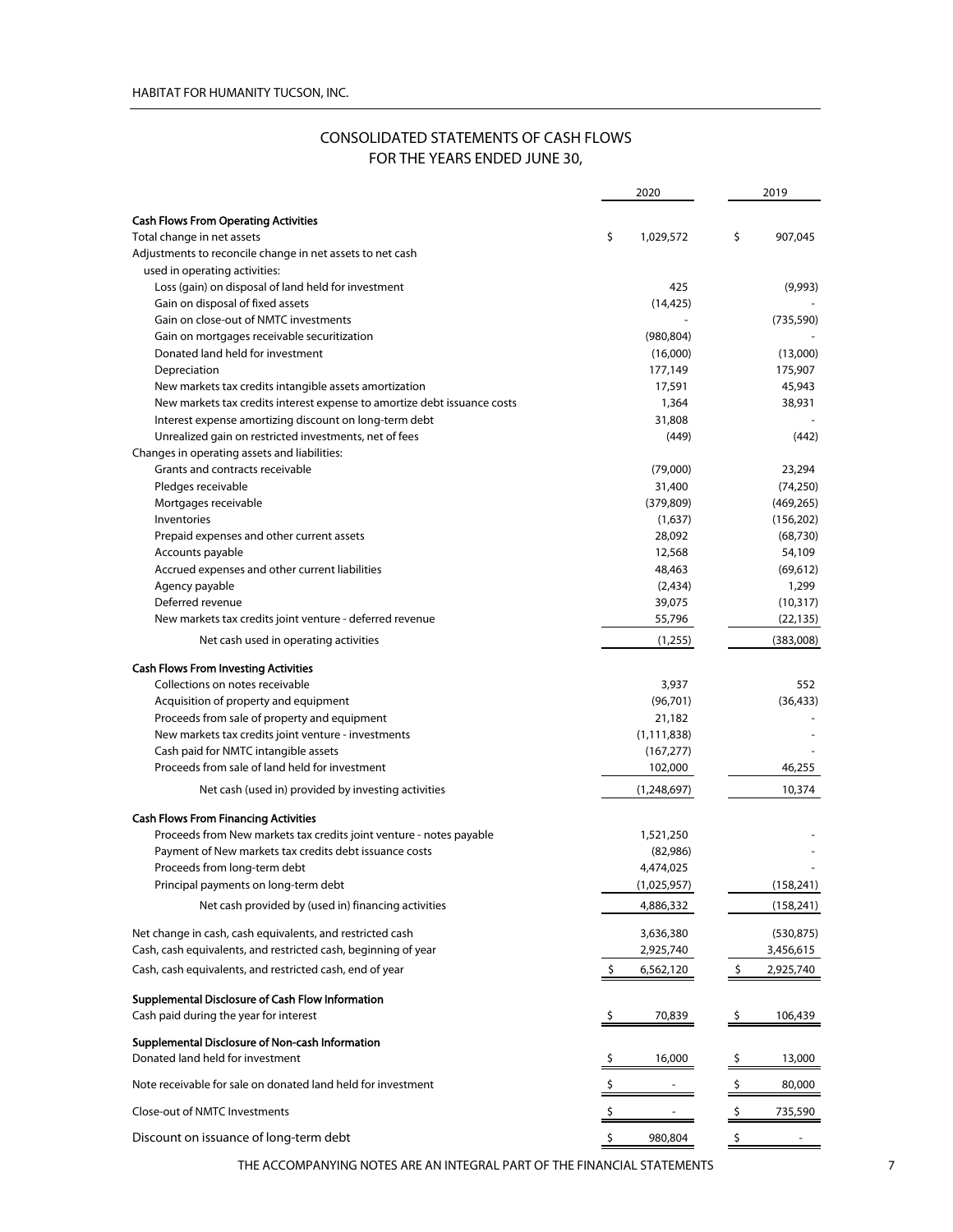## CONSOLIDATED STATEMENT OF EXPENSES BY FUNCTION AND NATURE FOR THE YEAR ENDED JUNE 30, 2020

|                                         | Program<br>Services - Homes |    | Program -<br>HabiStore | Management<br>and General |         | Fundraising   |    | Total     |
|-----------------------------------------|-----------------------------|----|------------------------|---------------------------|---------|---------------|----|-----------|
| Salaries, taxes & benefits              | \$<br>704,280               | \$ | 626,187                | \$                        | 504,958 | \$<br>279,977 | S. | 2,115,402 |
| <b>Construction costs</b>               | 2,591,415                   |    |                        |                           |         |               |    | 2,591,415 |
| Land development costs                  | 12,727                      |    |                        |                           |         |               |    | 12,727    |
| HabiStore cost of goods sold            |                             |    | 1,561,073              |                           |         |               |    | 1,561,073 |
| Habitat International tithe             | 90,000                      |    |                        |                           |         |               |    | 90,000    |
| <b>Professional fees</b>                | 71,586                      |    | 9,619                  |                           | 81,101  | 9,225         |    | 171,531   |
| Advertising and marketing               | 31,315                      |    | 19,202                 |                           | 1,618   | 28,141        |    | 80,276    |
| Office expenses                         | 90,038                      |    | 56,843                 |                           | 19,466  | 26,472        |    | 192,819   |
| Information technology                  | 17,044                      |    | 10,648                 |                           | 7,109   | 7,472         |    | 42,273    |
| Occupancy                               | 28,303                      |    | 52,103                 |                           | 11,475  | 6,327         |    | 98,208    |
| Travel, conferences, and meetings       | 19,037                      |    | 1,088                  |                           | 12,805  | 1,375         |    | 34,305    |
| Insurance                               | 19,121                      |    | 56,554                 |                           | 9,538   | 4,275         |    | 89,488    |
| Donor and volunteer cultivation         | 7,825                       |    | 2,002                  |                           | 1,427   | 23,983        |    | 35,237    |
| Equipment rent, repair, and maintenance | 26,953                      |    | 6,170                  |                           | 1,210   | 678           |    | 35,011    |
| Vehicle expenses                        | 8.529                       |    | 32,826                 |                           | 1,152   | 280           |    | 42,787    |
| Miscellaneous expenses                  | 30,893                      |    | 181                    |                           | 6       | 1,463         |    | 32,543    |
| Total expenses before interest,         |                             |    |                        |                           |         |               |    |           |
| depreciation, and amortization          | 3,749,066                   |    | 2,434,496              |                           | 651,865 | 389,668       |    | 7,225,095 |
| Interest                                | 79.617                      |    | 21,579                 |                           | 969     |               |    | 102,165   |
| Depreciation and amortization           | 89,755                      |    | 66,727                 |                           | 24,682  | 13,576        |    | 194,740   |
| Total expenses                          | 3,918,438                   |    | 2,522,802              | \$                        | 677,516 | 403,244       | S  | 7,522,000 |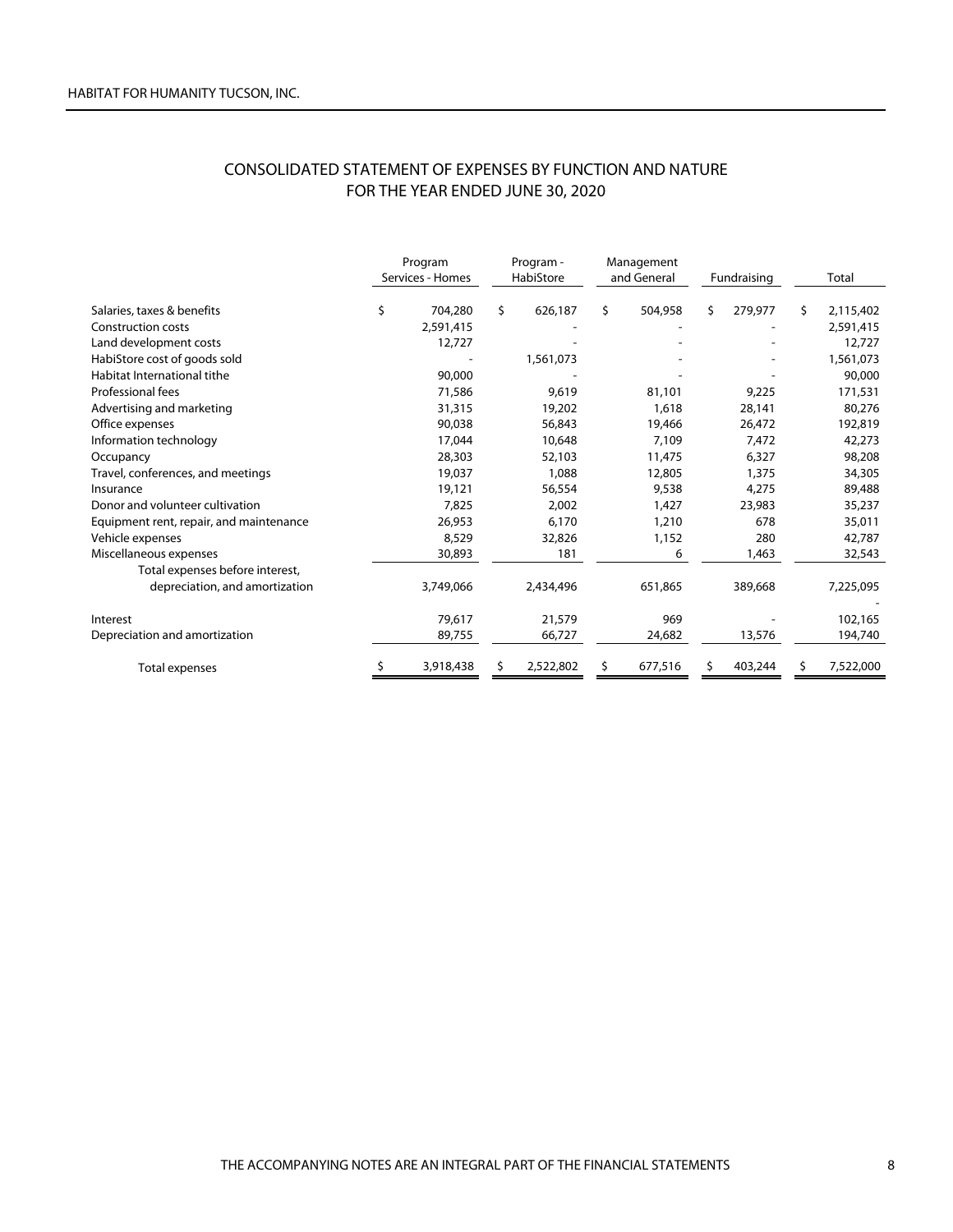## CONSOLIDATED STATEMENT OF EXPENSES BY FUNCTION AND NATURE FOR THE YEAR ENDED JUNE 30, 2019

|                                         | Program<br>Services - Homes | Program -<br>HabiStore |           | Management<br>and General |         |    | Fundraising |    | Total     |
|-----------------------------------------|-----------------------------|------------------------|-----------|---------------------------|---------|----|-------------|----|-----------|
| Salaries, taxes & benefits              | \$<br>735,314               | Ŝ.                     | 665,478   | \$                        | 483,894 | Ś. | 326,263     | S. | 2,210,949 |
| <b>Construction costs</b>               | 3,012,886                   |                        |           |                           |         |    |             |    | 3,012,886 |
| Land development costs                  | 6,336                       |                        |           |                           |         |    |             |    | 6,336     |
| HabiStore cost of goods sold            |                             |                        | 1,681,450 |                           |         |    |             |    | 1,681,450 |
| Habitat International tithe             | 120,800                     |                        |           |                           |         |    |             |    | 120,800   |
| <b>Professional fees</b>                | 66,440                      |                        | 6,357     |                           | 76,023  |    | 1,734       |    | 150,554   |
| Advertising and marketing               | 27,950                      |                        | 21,407    |                           | 1,571   |    | 19,139      |    | 70.067    |
| Office expenses                         | 107,972                     |                        | 62,449    |                           | 20,345  |    | 24,684      |    | 215,450   |
| Information technology                  | 23,997                      |                        | 9,499     |                           | 6.411   |    | 7,008       |    | 46,915    |
| Occupancy                               | 39,643                      |                        | 41,237    |                           | 14,664  |    | 7,729       |    | 103,273   |
| Travel, conferences, and meetings       | 19,496                      |                        | 499       |                           | 16,547  |    | 1,026       |    | 37,568    |
| Insurance                               | 20,715                      |                        | 60,666    |                           | 8,448   |    | 4,286       |    | 94,115    |
| Donor and volunteer cultivation         | 13,895                      |                        | 1,570     |                           | 5,190   |    | 22,810      |    | 43,465    |
| Equipment rent, repair, and maintenance | 40,427                      |                        | 8,257     |                           | 1,586   |    | 1,288       |    | 51,558    |
| Vehicle expenses                        | 5,400                       |                        | 37,378    |                           | 3,536   |    | 395         |    | 46,709    |
| Miscellaneous expenses                  | 33,432                      |                        | 377       |                           |         |    | 1,319       |    | 35,128    |
| Total expenses before interest,         |                             |                        |           |                           |         |    |             |    |           |
| depreciation, and amortization          | 4,274,703                   |                        | 2,596,624 |                           | 638,215 |    | 417,681     |    | 7,927,223 |
| Interest                                | 106,747                     |                        | 33,923    |                           |         |    |             |    | 140,670   |
| Depreciation and amortization           | 120,597                     |                        | 63,888    |                           | 24,109  |    | 13,256      |    | 221,850   |
| Total expenses                          | 4,502,047                   |                        | 2,694,435 | \$                        | 662,324 |    | 430,937     |    | 8,289,743 |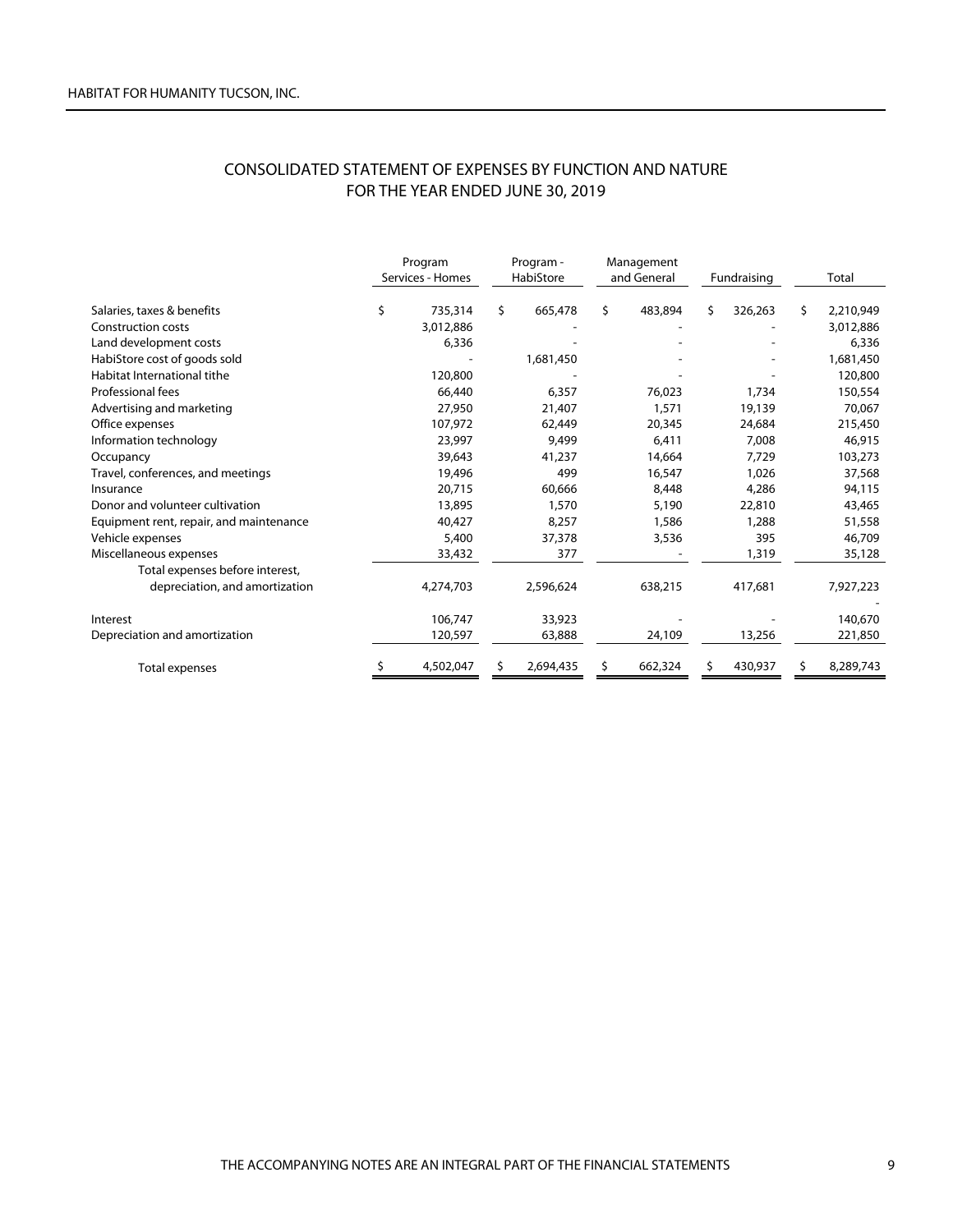$\overline{\phantom{a}}$  , and the contribution of the contribution of the contribution of the contribution of the contribution of the contribution of the contribution of the contribution of the contribution of the contribution of the

## 1. Organization

Habitat for Humanity Tucson, Inc., ("Habitat") is an independently and locally governed affiliate of Habitat for Humanity International and was incorporated as a tax-exempt not-for-profit corporation in the State of Arizona in 1980. Although Habitat International assists with information, guidelines and training; the Organization is primarily and directly responsible for its own operations. Creating a more compassionate and just world, Habitat for Humanity Tucson brings people together to build homes, communities and hope. Habitat builds market-quality homes utilizing volunteer labor and sells homes to qualified low-income families for minimal cash down with a non-interest bearing mortgage. Habitat requires each of its home buyers to provide 250 "sweat-equity" hours in its home construction program, and/or in some other form of service for the Organization. In addition, each buyer is provided pre-purchase and post-purchase homeowner education and counseling.

Habitat partners with the community and provides home renovation and rehabilitation services, homeowner educational services, community development, neighborhood partnership, volunteer engagement, and advocacy for affordable housing. Habitat's home renovation and rehabilitation services include providing assistance with roof replacements, updates to mechanical systems, minor repairs, painting and landscaping to qualified families.

In addition to home building activities, Habitat also operates a retail thrift operation (d.b.a. the HabiStore). The HabiStore specializes in selling surplus new and used building and home improvement materials, appliances and furniture to the public. The HabiStore receives donated usable materials from retail businesses, contractors, individuals and other organizations. Costs associated with operation of the HabiStore are expensed in Program-HabiStore in the accompanying consolidated statements of activities and changes in net assets. All net proceeds from the operation of the HabiStore help support and enhance Habitat's notfor-profit mission-related activities.

In February 2020, Habitat filed articles of organization with the State of Arizona to form its wholly owned subsidiary, HFHT Funding Company, LLC, whose purpose is to acquire and hold mortgage loans and related documents to comply with the terms of any note purchase agreement between Habitat and any financial institution. As a single member LLC, the Organization is disregarded for purposes of the Internal Revenue Code.

### 2. Summary of Significant Accounting Policies

### Principles of Consolidation

The accompanying consolidated financial statements include the accounts of Habitat and its wholly owned subsidiary HFHT Funding Company, LLC (the "LLC"), collectively, the "Organization". Except where the context otherwise indicates or requires, all references to "Habitat" or the "Organization" in these footnotes means the consolidated entity. All intercompany balances and transactions have been eliminated in consolidation.

## Basis of Presentation

The Organization follows accounting standards set by the Financial Accounting Standards Board ("FASB"). The FASB sets accounting principles generally accepted in the United States of America ("U.S. GAAP") that the Organization follows to ensure the consistent reporting of its financial condition, changes in net assets and cash flows. References to U.S. GAAP issued by the FASB in the accompanying footnotes are to the FASB Accounting Standards Codification ("ASC").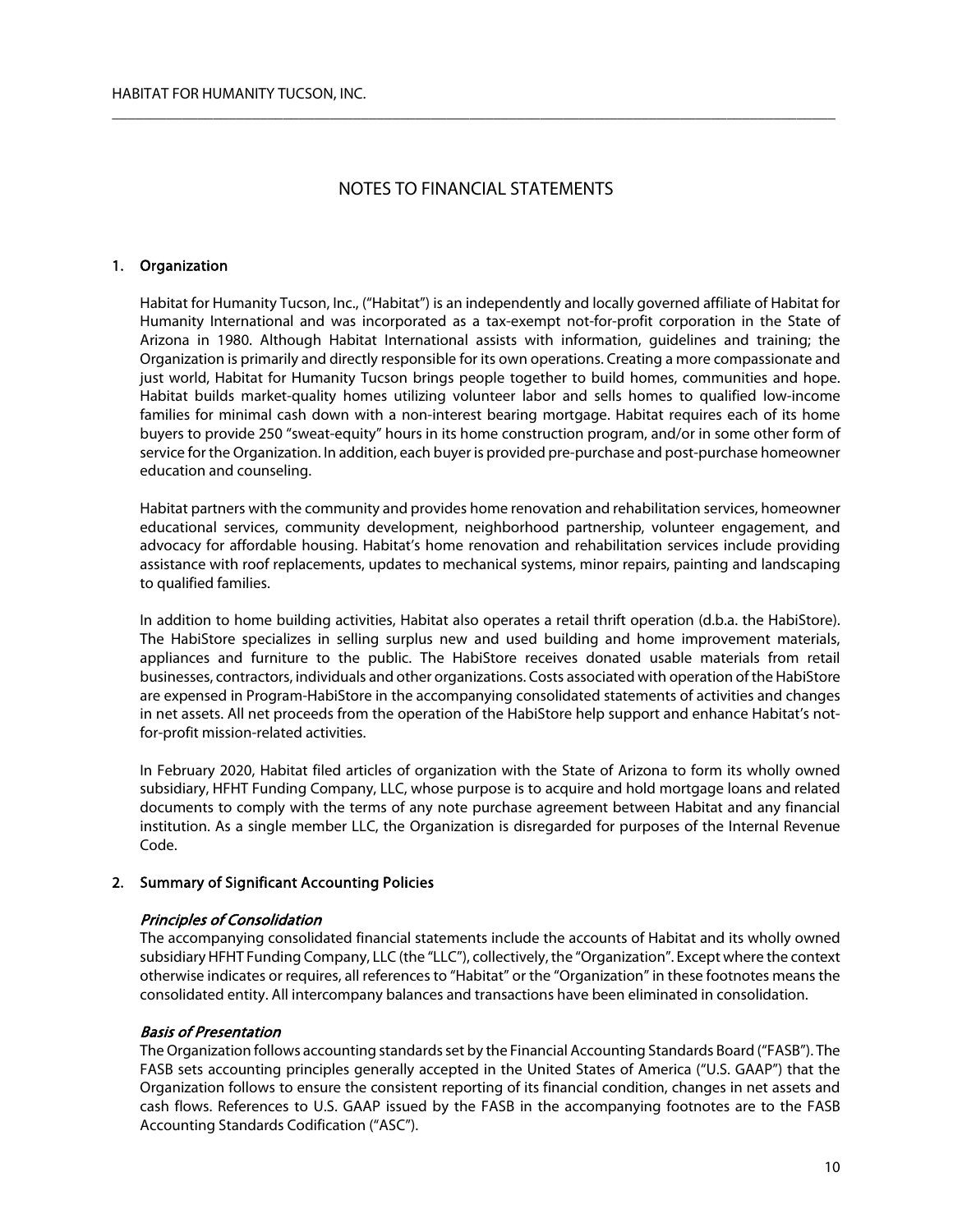$\overline{\phantom{a}}$  , and the contribution of the contribution of the contribution of the contribution of the contribution of the contribution of the contribution of the contribution of the contribution of the contribution of the

## Summary of Significant Accounting Policies (continued)

### Basis of Presentation (continued)

The Organization's consolidated financial statements have been prepared in accordance with standards of accounting and financial reporting under ASC 958, Not-for-Profit Entities. Under this authoritative quidance, the Organization is required to provide consolidated financial statements which are prepared to focus on the Organization as a whole and to present balances and transactions according to the existence or absence of donor-imposed restrictions.

Resources are reported for accounting purposes in separate classes of net assets based on the existence or absence of donor-imposed restrictions. In the accompanying consolidated financial statements, net assets having similar characteristics have been combined into similar categories as follows:

- Without Donor Restrictions Net assets that are not subject to donor-imposed stipulations. Net assets without donor restrictions may be designated for specific purposes by action of the Board of Directors or may otherwise be limited by contractual agreements with outside parties. All contributions are considered available for use without restriction unless specifically restricted by the donor.
- With Donor Restrictions Net assets whose use by the Organization is subject to donor-imposed stipulations that can be fulfilled by actions of the Organization pursuant to those stipulations or that expire through the passage of time. Net assets with donor restrictions also includes net assets that are subject to donor-imposed stipulations such that assets must be maintained permanently by the Organization. The donors of these assets permit the Organization to use all or part of the investment return of these assets on continuing operations which may be subject to certain restrictions.

Expenses are generally reported as decreases in net assets without donor restrictions. When a donor restriction expires, net assets with donor restrictions are reclassified to net assets without donor restrictions and reported in the consolidated statements of activities and changes in net assets as net assets released from restriction. Gains and losses on investments and other assets and liabilities are reported as increases and decreases in net assets without restrictions unless their use is restricted by explicit donor stipulation or law.

## Revenue Recognition

Contributions - Government Grants and Contracts – Habitat accounts for its government grants by first determining whether the transaction is an exchange transaction or a contribution. If the transaction is one in which each party to the transaction directly receives commensurate value, then the transaction is considered an exchange transaction and Habitat recognizes revenue in accordance with ASC 605. Government grants revenues from exchange transactions are recognized as performance obligations are satisfied, which in most cases are as related costs are incurred or services are provided. If the transaction is considered a contribution, then Habitat recognizes revenue in accordance with ASC 958-605.

Contributions – Contributions are classified based on the existence or absence of donor-imposed restrictions as either conditional or unconditional as follows: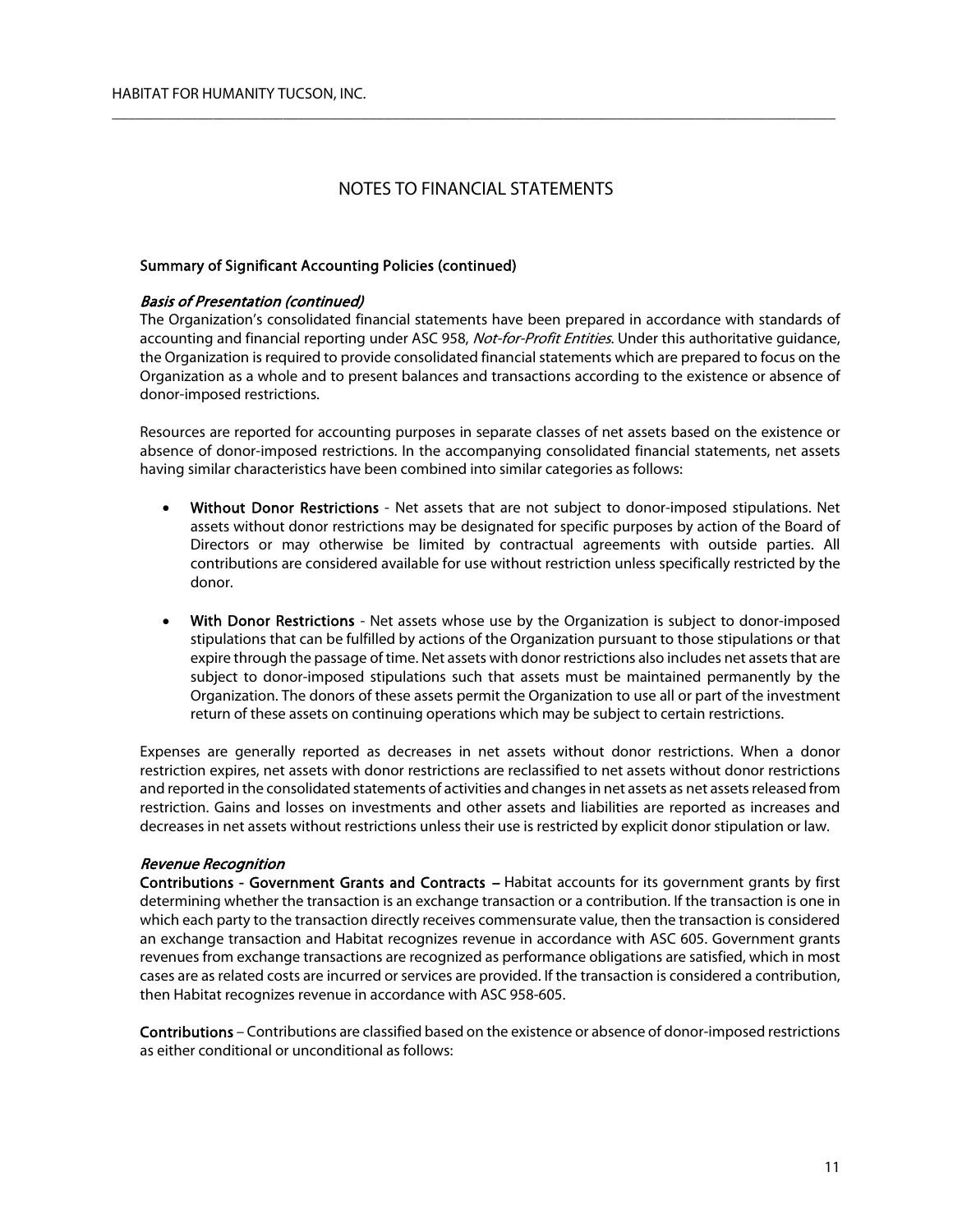$\overline{\phantom{a}}$  , and the contribution of the contribution of the contribution of the contribution of the contribution of the contribution of the contribution of the contribution of the contribution of the contribution of the

## Summary of Significant Accounting Policies (continued)

### Revenue Recognition (continued) Contributions (continued)

- Conditional Includes all contributions with donor-imposed conditions or stipulations representing a barrier that must be overcome before the recipient is entitled to the assets being transferred or promised. A failure to overcome the barrier gives the contributor a right of return of the assets it has transferred or the ability to rescind an obligation to transfer.
- Unconditional Includes all contributions that do not contain a barrier to use and therefore are recorded as revenue once cash or a contribution is received. Donor imposed restrictions for time and/or purpose are not considered a significant barrier and thus these contributions are recorded as unconditional.

Contribution revenue is recorded when the unconditional promise to give is received. Under this method, the recognition of support for financial statement purposes bears no relation to the period in which the expenses are incurred. Revenue related to conditional contributions is recognized once the relevant barriers of each contribution are met. If the funds are received from the donor before the relevant barriers are met, deferred revenue is recorded on the consolidated statements of financial position for the amount of funds provided by the donor. Consequently, government funded grants revenue which are considered contributions is recognized when the related barriers to provide services are delivered and/or expenditures are incurred.

Sales to Homeowners – Homes are sold to buyers that meet the Organization's qualification quidelines. The resulting mortgages are non-interest bearing and have been discounted based upon prevailing market rates for low-income housing at the inception of the mortgages. The sales to homeowners in the consolidated statements of activities and changes in net assets are presented net of the applicable discount. Habitat recognizes the income from sales to homeowners on the completed contract method when home closings occur.

Donated Property, Materials and Services – Contributions of donated property, materials and services are recognized in the consolidated financial statements at fair value at the date of donation. Absent explicit donor stipulations, contributions of long-lived assets or cash or other assets to be used to acquire or construct longlived assets are reported as net assets without donor restrictions when placed in service. Donated services are recognized when the services received (a) Create or enhance non-financial assets, or (b) Require specialized skills, are performed by people with those skills, and would otherwise be purchased (See Note 16).

Habitat utilizes the services of outside volunteers to perform a variety of tasks that assist the Organization. The fair value of these services is not recognized in the accompanying consolidated financial statements since they do not meet the criteria for recognition under U.S. GAAP. None of these volunteer hours were recognized as donated services. In 2020 and 2019, Habitat received 40,126 and 50,096 hours, respectively, donated from volunteers assisting the Organization.

## Cash, Cash Equivalents, and Restricted Cash

Cash and cash equivalents consist of cash in bank accounts and money market accounts with original maturities of three months or less. Cash equivalents are stated at cost plus accrued interest, which approximates fair value. The Organization places its cash and cash equivalents with high credit quality institutions. At times, amounts may exceed Federal Deposit Insurance Corporation ("FDIC") limits. As of June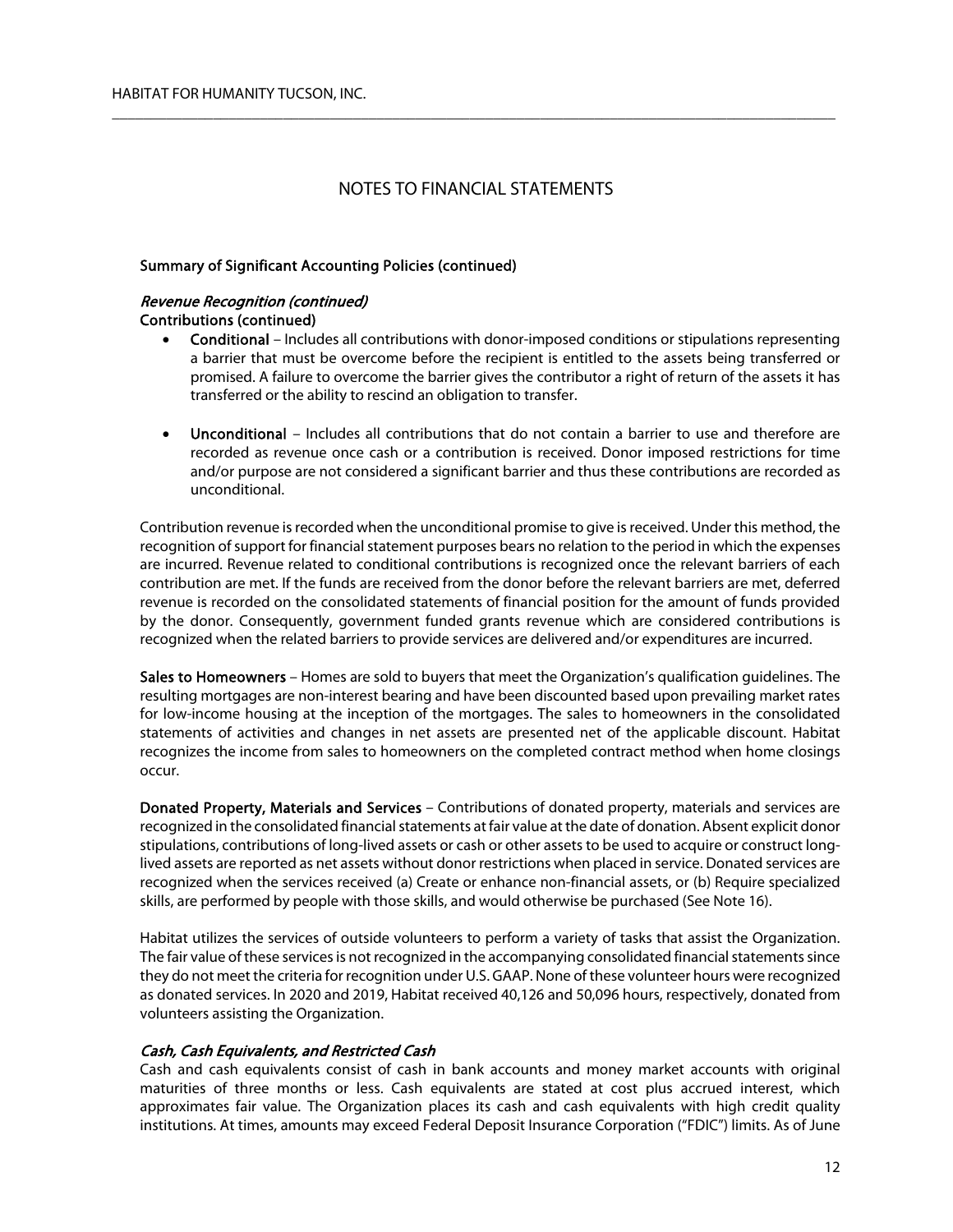$\overline{\phantom{a}}$  , and the contribution of the contribution of the contribution of the contribution of the contribution of the contribution of the contribution of the contribution of the contribution of the contribution of the

### Summary of Significant Accounting Policies (continued)

#### Cash, Cash Equivalents, and Restricted Cash (continued)

30, 2020, and 2019, the Organization had \$4,728,161 and \$1,597,318 in excess of FDIC insured limits, respectively. The Organization has not experienced any losses and does not believe it is exposed to any significant credit risk on cash balances. All such cash accounts are monitored by management to mitigate risk.

The following table provides a reconciliation of cash, cash equivalents, and restricted cash reported within the consolidated balance sheets to total cash, cash equivalents, and restricted cash reported in the consolidated statements of cash flows as of June 30, 2020 and 2019:

|                                                   | 2020 |           |  | 2019      |
|---------------------------------------------------|------|-----------|--|-----------|
| Cash and cash equivalents                         |      | 4,790,041 |  | 1,850,929 |
| Restricted cash                                   |      | 1,772,079 |  | 1,074,811 |
|                                                   |      |           |  |           |
| Total cash, cash equivalents, and restricted cash |      | 6,562,120 |  | 2,925,740 |

#### Restricted Cash

Restricted cash includes New Markets Tax Credits ("NMTC") cash in bank accounts as part of the NMTC transactions. Restricted cash also includes contractual and donor imposed restricted cash accounts.

### Grants and Contracts Receivables

Grants and contracts receivables are stated at the amount the Organization expects to collect. Habitat maintains allowances for doubtful accounts for estimated losses resulting from the inability of its grantors and customers to make required payments. Management considers the following factors when determining the collectability of specific grantor accounts: grantor credit-worthiness, past transactions history with the grantor, current economic industry trends, and changes in grantor payment terms. If the financial condition of the Organization's grantors were to deteriorate, adversely affecting their ability to make payments, additional allowances would be required. Receivables are written off when deemed uncollectible. Recoveries of receivables previously written off are recorded when received. As of June 30, 2020, and 2019, grants and contracts receivables are considered fully collectible by management; therefore, no allowance for doubtful accounts has been provided.

### Pledges Receivable

The Organization accounts for contributions to be made in future years as unconditional promises to give in the year the pledge is made. Contributions to be received after one year are presented at their discounted present value at a risk-adjusted rate. Amortization of the discount is recorded as additional contribution revenue in accordance with the donor-imposed restrictions, if any, on the contributions. As of June 30, 2020 and 2019, pledges receivable are considered fully collectible by management; therefore, no allowance for uncollectible amounts has been provided.

#### Mortgages Receivable

Mortgages receivable consist of non-interest bearing mortgages, which are secured by real estate and payable in monthly installments. The majority of the mortgages have an original maturity of 15-30 years. These mortgages have been discounted at various rates ranging from 6.07% to 8.62% based on the prevailing market rates for low-income housing at the inception of the mortgages. Interest income is recorded using the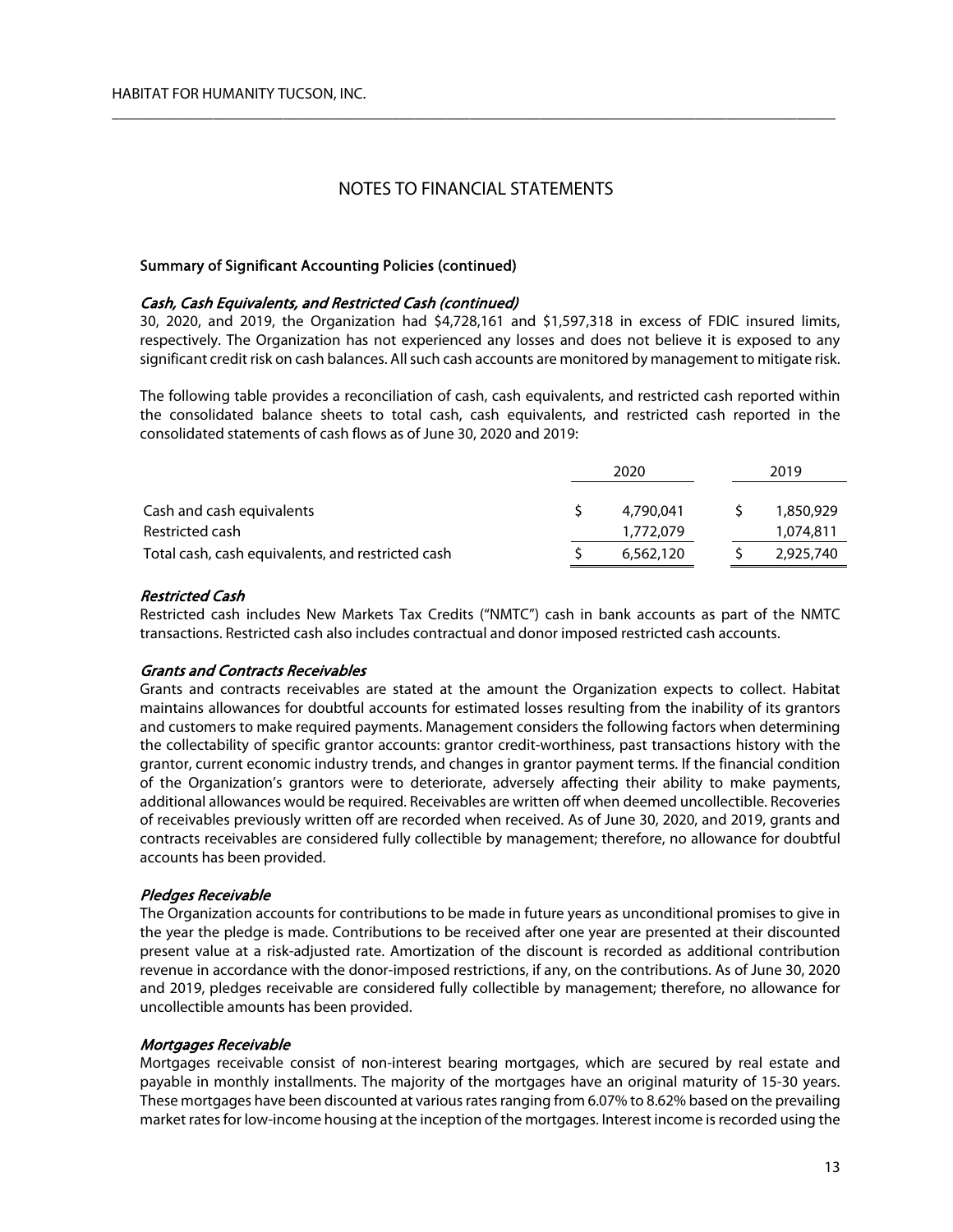$\overline{\phantom{a}}$  , and the contribution of the contribution of the contribution of the contribution of the contribution of the contribution of the contribution of the contribution of the contribution of the contribution of the

## Summary of Significant Accounting Policies (continued)

### Mortgages Receivable (continued)

effective interest method over the lives of the mortgages. Receivables related to the mortgages are considered past-due or delinquent by the Organization when they are 30 days late.

Habitat's estimate for allowance for loan losses is based on historical collection experience and a review of the status of the mortgages receivable. Through its Homeowner Services program, Habitat performs extensive credit and work history evaluations prior to the sale of the home.

The Organization maintains a security interest in all the homes they sell and works with delinquent homeowners to identify opportunities for financial budgeting improvement. The Organization has historically experienced great success in educating delinquent homeowners and structuring payment plans to cure delinquencies within a minimal amount of time. For these reasons, management has determined that all mortgage loan receivables are fully collectible as of June 30, 2020 and 2019. Accordingly, no allowance for loan losses is reported as of June 30, 2020 and 2019 in the accompanying financial statements.

Periodically, Habitat sells receivable residential mortgage loans to financial institutions and obtains servicing assets as a result of the sale. Gain or loss on sale of the receivables depends in part on both the previous carrying amount of the financial assets involved in the transfer and the proceeds received. Habitat continues to service the sold mortgage loans and remits related payment collections to the purchasing financial institutions in accordance with sale agreements. Because payments are remitted in arrears in accordance with sales contracts, the Organization has reported an agency payable in the accompanying consolidated statements of financial position, reflective of the fact that certain collections related to the sold mortgages had not been remitted to the purchasing financial institutions as of June 30, 2020 and 2019.

### Inventories

The Organization's inventories include land held for construction, construction-in-progress, and completed homes, and are stated at the lower of cost (specific identification) or net realizable value. The Organization reviews the carrying value of the land held for construction for possible impairment on an annual basis. Management has determined there was no impairment for the years ended June 30, 2020 and June 30, 2019.

All direct material and equipment costs, construction labor, and allocated overhead costs related to home construction are recorded as construction-in-progress inventory on the consolidated statement of financial position as they are incurred. Land costs included in construction-in-progress are stated at the lower of cost or net realizable value. When revenue from the sale of a home is recognized, the corresponding costs are then expensed in the consolidated statement of activities and changes in net assets as program services.

The HabiStore receives donations of building supplies, furniture, and appliances, and sells these items to the general public. The value of the donated items is not readily determinable until the merchandise is sold; therefore, donations and cost of sales are recorded after inventory is sold. Purchased inventories are stated at the lower of cost or net realizable value.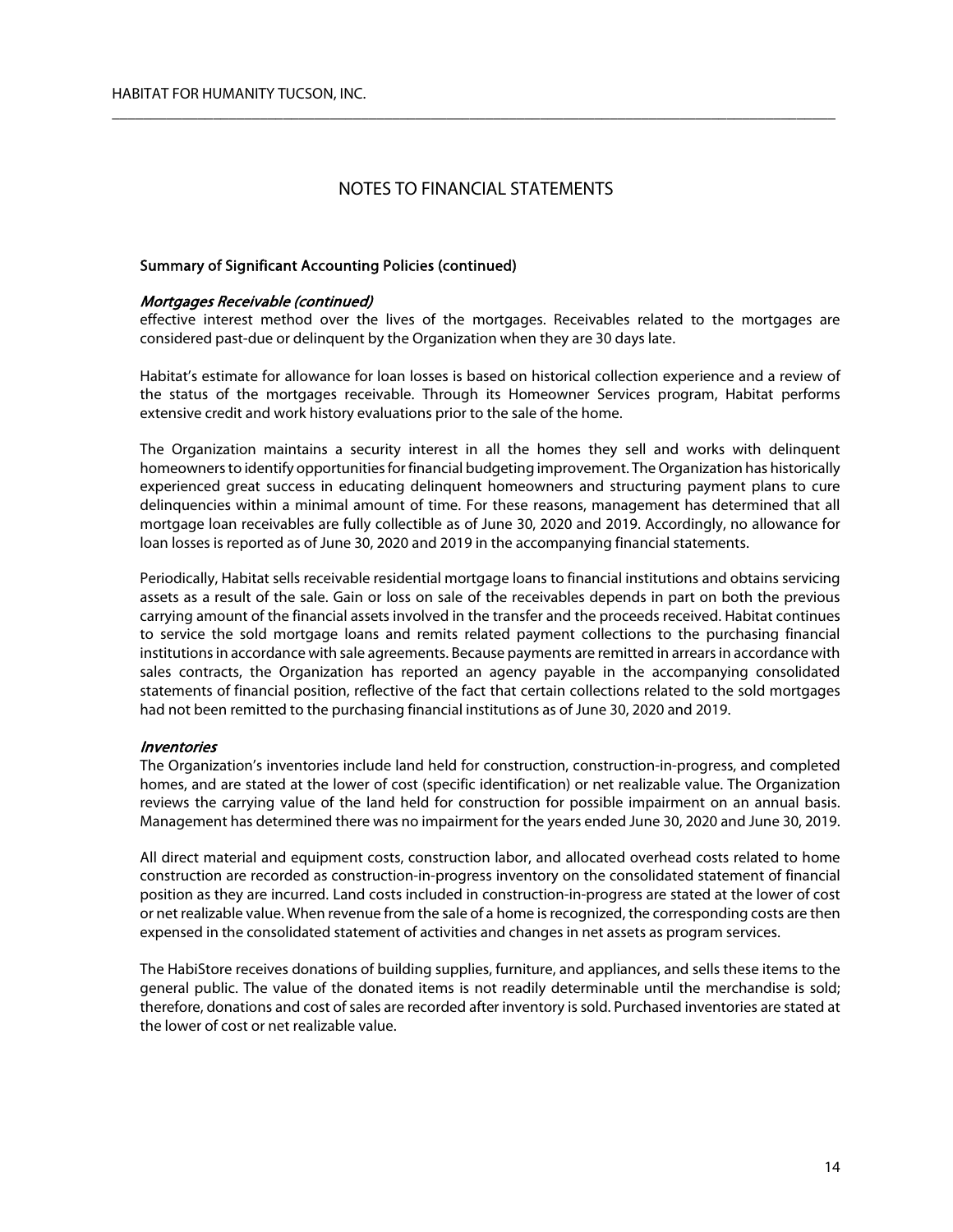$\overline{\phantom{a}}$  , and the contribution of the contribution of the contribution of the contribution of the contribution of the contribution of the contribution of the contribution of the contribution of the contribution of the

### Summary of Significant Accounting Policies (continued)

### Property and Equipment

Property and equipment are stated at cost, if purchased, or fair value, if donated. Depreciation is calculated using the straight-line method over the following estimated useful lives of the assets:

| <b>Buildings</b>             | 39 years    |
|------------------------------|-------------|
| <b>Building improvements</b> | 10-39 years |
| Vehicles                     | 3-5 years   |
| Equipment and furniture      | 3-15 years  |

### Property and Equipment (continued)

The Organization's policy is to capitalize expenditures for property and equipment and donated property and equipment received that exceed \$5,000 and have a useful life greater than one year. When items are retired or disposed, the cost and accumulated depreciation are removed from the accounts. Repairs or betterments in excess of \$5,000 that materially prolong the useful life of assets are capitalized. Repairs and maintenance for normal upkeep are expensed as incurred.

In accordance with ASC 360-10, Property, Plant and Equipment, the Organization periodically reviews the carrying value of long-lived assets held and used, and assets to be disposed, for possible impairment when events and circumstances warrant such a review. Through June 30, 2020, the Organization had not experienced impairment losses on its long-lived assets.

## Land Held for Investment

Land held for investment represents donated or purchased properties that are currently unavailable for the construction of homes. Land held for investment is reported at the lower of cost or fair value, and is initially measured at acquisition cost (including brokerage and other transaction fees) if purchased or at fair value if received as a contribution or through an agency transaction. The Organization reviews the carrying value of the land held for investment for possible impairment on an annual basis. Management has determined that there was no impairment for the year ended June 30, 2020.

### New Markets Tax Credits Joint Venture - Investments

The investment in the NMTC joint ventures are accounted for using the cost method and distributions received from the joint venture are recorded as investment income in the consolidated statements of activities and changes in net assets. Habitat received distributions of \$12,517 and \$33,387 for the years ended June 30, 2020 and 2019, respectively.

### New Markets Tax Credits Joint Venture - Deferred Revenue

The Organization recognizes deferred revenue associated with the NMTC transactions as revenue over the 7 year NMTC term. The NMTC deferred revenue as of June 30, 2020 totaled \$55,796, net of amortized fee revenue of \$672. The NMTC deferred revenue as of June 30, 2019 totaled \$0, net of amortized fee revenue of \$22,135. The amortized fee revenue is included in interest and investment income in the consolidated statements of activities and changes in net assets.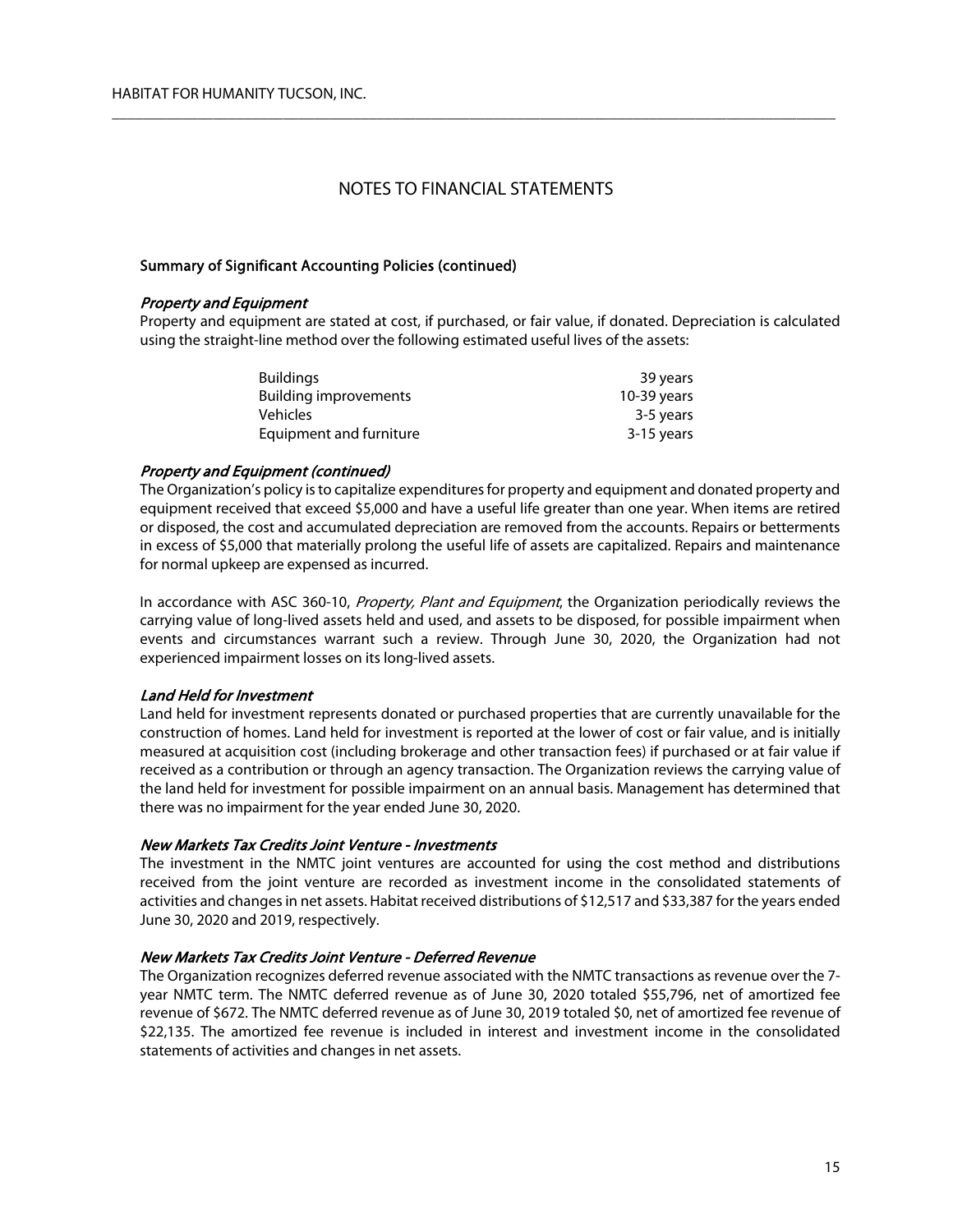$\overline{\phantom{a}}$  , and the contribution of the contribution of the contribution of the contribution of the contribution of the contribution of the contribution of the contribution of the contribution of the contribution of the

## Summary of Significant Accounting Policies (continued)

### Debt Issuance Costs

Debt issuance costs represent financing costs associated with the Organization obtaining the NMTC notes payable and are amortized to interest expense over the life of the respective NMTC notes payable (See Note 13) using the straight-line method. The debt issuance costs are reported as a direct deduction from the face amount of the related debt on the accompanying consolidated statements of financial position. When a NMTC deal closes out, all remaining unamortized debt issuance costs are written off in the year of the transaction.

The Organization incurred \$82,986 in direct closing costs associated with obtaining the Harbor-III NMTC notes payable and is presented net of accumulated amortization of \$346 as of June 30, 2020. The Organization incurred \$30,552 in direct closing costs related to the HFHI 2016-01 NMTC notes payable and is presented net accumulated amortization of \$2,970 and \$1,952 as of June 30, 2020 and 2019, respectively.

## Fair Value Measurements

The Organization utilizes the fair value hierarchy required by ASC 820 which prioritizes the inputs to valuation techniques used to measure fair value into three levels:

- Level 1: Valuations based on unadjusted quoted prices in active markets for identical assets or liabilities that the Organization has the ability to access at the measurement date.
- Level 2: Valuations based on quoted prices in markets that are not active or for which all significant inputs are observable, directly or indirectly.
- Level 3: Valuations based on inputs that are unobservable and significant to the overall fair value measurement.

The restricted investments held at the Community Foundation for Southern Arizona are classified within Level 3 of the fair value hierarchy due to the lack of a market in which the Organization's units of participation in the Foundation's endowment pool could be bought or sold. The Organization measures the fair value of its restricted investments using the fair value of the underlying assets (net asset value). A total realized/unrealized gain of \$449 and \$442 were recognized related to the restricted investments during 2020 and 2019, respectively. The ending balance of the restricted investments was \$28,254 and \$27,805 as of June 30, 2020 and 2019, respectively.

### Endowment Funds

The Organization's endowment was established to support, further and enhance the mission of Habitat. This agency advised endowment is held and managed at the Community Foundation for Southern Arizona (the "Foundation").

The Organization has interpreted the "Management of Charitable Funds Act" (Arizona's version of the Uniform Prudent Management of Institutional Funds Act or UPMIFA) as requiring the preservation of the fair value of the original gift. As a result of this interpretation, the Organization classifies as net assets with donor restrictions (1) the original value of gifts donated to the endowment, (2) the original value of subsequent gifts to the endowment, and (3) if applicable, accumulations to the endowment made in accordance with the direction of the applicable donor gift instrument at the time the accumulation is added to the fund. The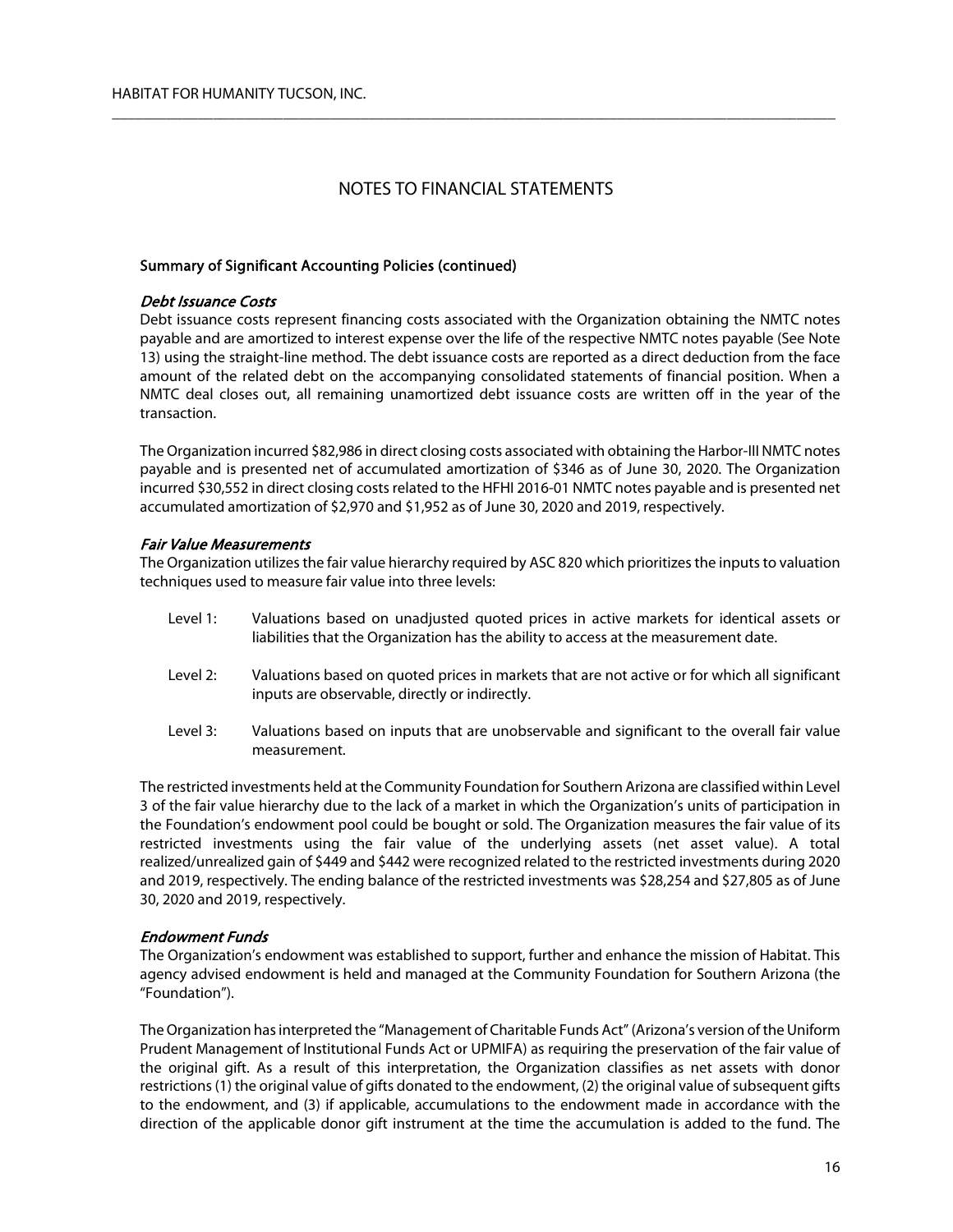$\overline{\phantom{a}}$  , and the contribution of the contribution of the contribution of the contribution of the contribution of the contribution of the contribution of the contribution of the contribution of the contribution of the

## Summary of Significant Accounting Policies (continued)

#### Endowment Funds (continued)

remaining portion of the donor-restricted endowment fund that is classified net assets with donor restrictions unless those amounts are appropriated for expenditure by the Organization in a manner consistent with the standard of prudence prescribed by the law. The Organization has interpreted the Management of Charitable Funds Act to permit spending from underwater funds in accordance with the prudent measures required under the law.

The Organization is subject to the Foundation's investment and spending policies for endowment assets. These policies attempt to provide a predictable stream of funding to programs supported by the endowment funds while seeking to maintain the purchasing power of the endowment assets. The endowment assets are invested in a balanced portfolio comprised of fixed income securities and equities.

The Organization has a policy that permits spending from underwater endowment funds depending on the degree to which the fund is underwater, unless precluded by donor intent or relevant laws and regulations. The Organization did not spend from underwater endowment funds during the year.

From time to time, the fair value of assets associated with individual donor-restricted endowment funds may fall below the level that the donor or current law requires the Organization to retain for a fund of perpetual duration. In accordance with U.S. GAAP, deficiencies of this nature are reported in net assets with donor restrictions. There were no such deficiencies as of June 30, 2020 and 2019.

#### Income Taxes

Habitat for Humanity Tucson, Inc. is exempt from federal income tax under Section 501(c)(3), as confirmed by a determination letter issued by the Internal Revenue Service and is classified as other than a private foundation under IRC Section 509(a)(1). Management is not aware of any matters which would cause the Organization to lose its tax-exempt status.

HFHT Funding Company, LLC is a single-member limited liability company which is a disregarded entity for income tax purposes. Accordingly, no provision for federal or state income taxes has been reflected in the accompanying consolidated financial statements for this entity.

Management has considered its tax positions and believes that all positions taken in its federal and state tax exempt organization tax returns are more likely than not to be sustained upon examination. The Organization's returns are subject to examination by federal and state taxing authorities, generally for three years and four years respectively, after they are filed.

The Organization recognizes interest and penalties related to unrecognized tax benefits as accrued expenses in its accompanying consolidated financial statements. During the years ended June 30, 2020 and 2019, the Organization did not recognize any interest and penalties.

#### Advertising and Marketing Costs

Habitat expenses advertising and marketing costs as they are incurred.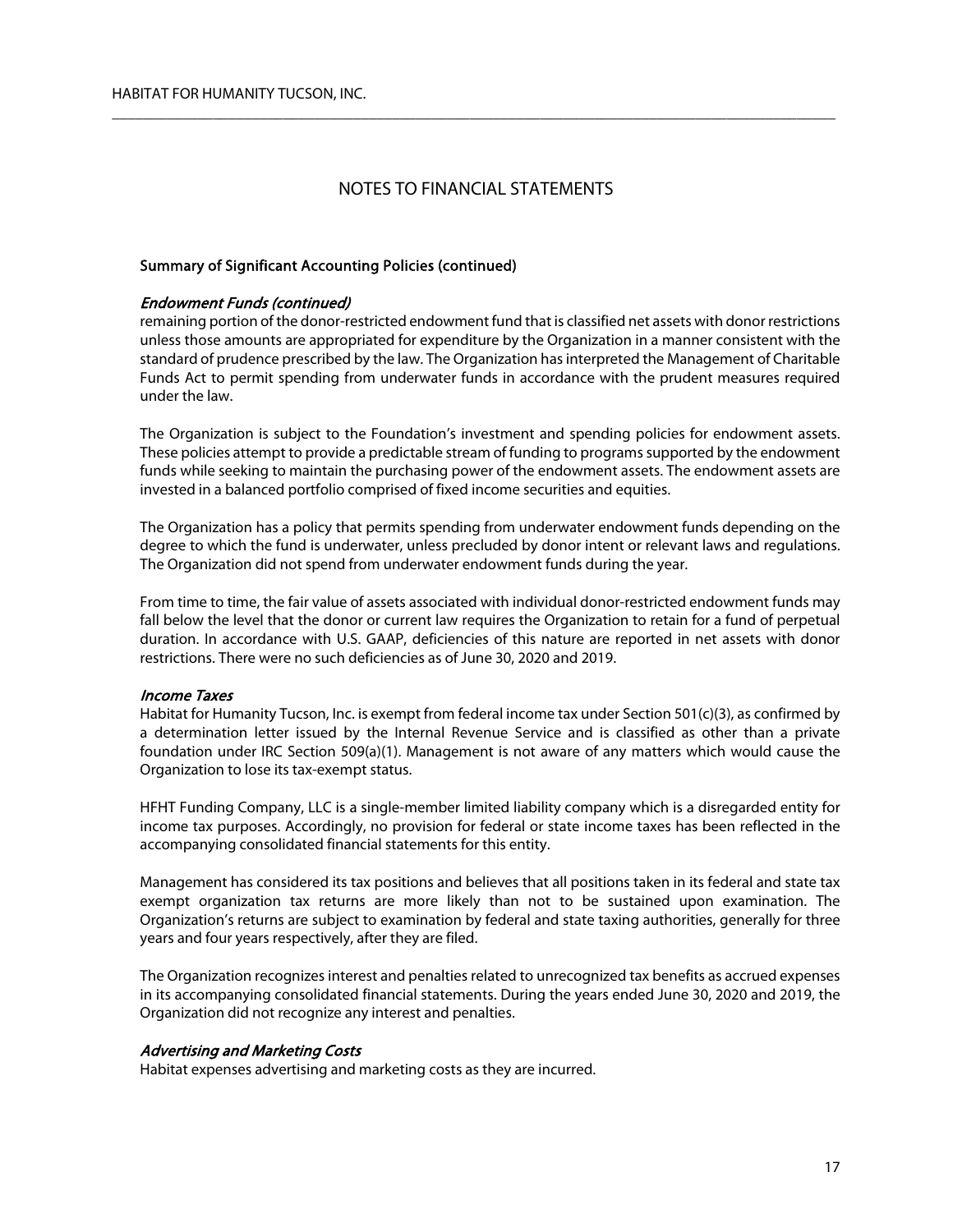$\overline{\phantom{a}}$  , and the contribution of the contribution of the contribution of the contribution of the contribution of the contribution of the contribution of the contribution of the contribution of the contribution of the

#### Summary of Significant Accounting Policies (continued)

#### Defined Contribution Plan

The Organization has a 401(k) defined contribution plan (the "Plan") to provide retirement and incidental benefits for its employees. Under the Plan, all full-time employees are permitted to make contributions to the Plan. The Organization makes discretionary matching contributions to the Plan that meet safe-harbor requirements as described by the Plan document. The Organization matches 3% of the employee's compensation for the Plan year, plus 50% of each eligible employee's contributions that exceed 3% of compensation for the Plan year, not to exceed 5% of the employee's compensation for the Plan year. Elective deferrals are vested upon entering the plan and employer contributions are 100% vested after three years of service. For the years ended June 30, 2020 and 2019, matching contributions totaled \$41,106 and \$37,567 respectively.

#### Use of Estimates

The preparation of the consolidated financial statements in conformity with U.S. GAAP requires management to make estimates and assumptions that affect the reported amounts of assets and liabilities and disclosure of contingent assets and liabilities at the date of the consolidated financial statements and the reported amounts of revenues and expenses during the reporting period. Actual results could differ from those estimates. Significant estimates made by management include the allowance for loan losses, valuation of donated services and goods, and valuations of inventory and land held for investment.

## 3. Recent Accounting Pronouncements

#### Adopted as of June 30, 2020

In June 2018, the FASB issued ASU No. 2018-08, Not-for-Profit Entities (Topic 958): Clarifying the Scope and the Accounting Guidance for Contributions Received and Contributions Made. The amendments clarify and improve the scope and accounting guidance around contributions of cash and other assets received and made by not-for-profit organizations and business enterprises. The ASU clarifies and improves current guidance in the revenue recognition and other applicable standards. It also provides a more robust framework for determining whether a contribution is conditional or unconditional, and for distinguishing a donorimposed condition from a donor-imposed restriction. ASU 2018-08 is effective for annual reporting periods beginning after December 15, 2018, and interim periods with fiscal years beginning after December 15, 2019. Application to interim financial statements is permitted but not required in the initial year of application. Early application of the amendments is permitted.

The Organization adopted ASU 2018-08 during fiscal year 2020 on a modified prospective basis. The adoption of this ASU primarily affected the Organization's disclosure of revenue recognition policies and related activity. The adoption of this ASU did not have a material effect on the Organization's consolidated financial statements for the year ended June 30, 2020.

In November 2016, the FASB issued ASU 2016-18, Statement of Cash Flows (Topic 230): Restricted Cash (a consensus of the FASB Emerging Issues Task Force), which provides guidance on the presentation of restricted cash or restricted cash equivalents in the consolidated statement of cash flows. ASU 2016-18 was effective for the Organization beginning on July 1, 2019. ASU 2016-18 must be applied using a retrospective transition method. The Organization adopted ASU No. 2016-18 during fiscal year 2020 on a retrospective basis. The adoption of this ASU affected the total of cash, cash equivalents, and restricted cash reported on the consolidated statements of cash flows to include the Organization's restricted cash.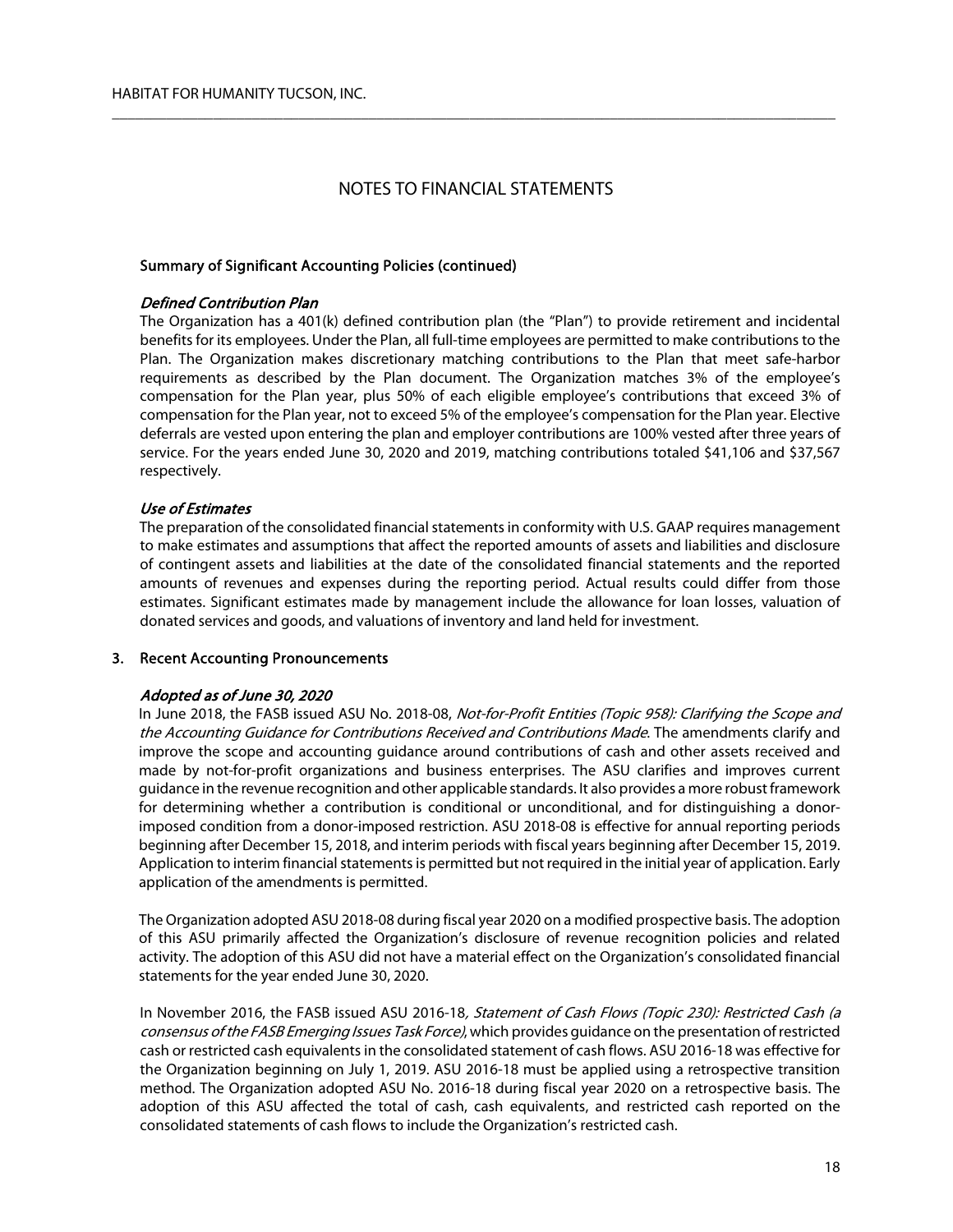$\overline{\phantom{a}}$  , and the contribution of the contribution of the contribution of the contribution of the contribution of the contribution of the contribution of the contribution of the contribution of the contribution of the

#### Recent Accounting Pronouncements

#### Not Yet Required to be Adopted as of June 30, 2020

In May 2014, the FASB issued ASU No. 2014-09, Revenue from Contracts with Customers (Topic 606). The amendments in this ASU affects any entity that either enters into contracts with customers to transfer goods or services or enters into contracts for the transfer of nonfinancial assets unless those contracts are within the scope of other standards (e.g., insurance contracts or lease contracts). This ASU will supersede the revenue recognition requirements in ASC Topic 605, Revenue Recognition, and most industry-specific guidance, and creates Topic 606 Revenue from Contracts with Customers. The core principle of the quidance is that an entity should recognize revenue to depict the transfer of promised goods or services to customers in an amount that reflects the consideration to which the entity expects to be entitled in exchange for those goods or services. The updated standard will replace most existing revenue recognition guidance in U.S. GAAP when it becomes effective and permits the use of either the full retrospective or retrospective with cumulative effect transition method. Subsequent amendments have been issued for technical corrections (ASU No. 2016-20); narrow scope improvements and practical expedients (ASU No. 2016-12); identifying performance obligations and licensing arrangements (ASU No. 2016-10); gross versus net revenue reporting (ASU No. 2016-08); and effective dates for certain entities (ASU No. 2020-05). ASU No. 2014-09 (and subsequent amendments) is effective for annual reporting periods beginning after December 15, 2019. Early adoption is permitted with certain restrictions.

The Organization expects to adopt ASU 2014-09 during fiscal year 2021 utilizing the modified retrospective method. As part of the adoption of the ASU, the Organization plans to elect the following transition practical expedients: ((i) to reflect the aggregate of all contract modifications that occurred prior to the date of initial application when identifying satisfied and unsatisfied performance obligations, determining the transaction price, and allocating the transaction price; (ii) to apply the standard only to contracts that are not completed at the initial date of application; (iii) to apply the new revenue standard to a portfolio of contracts (or performance obligations) with similar characteristics if it is reasonably expected that the effects on the consolidated financial statements of applying this guidance to the portfolio would not differ materially from applying this guidance to the individual contracts (or performance obligations) within that portfolio; and (iv) to recognize the incremental costs of obtaining a contract as an expense when incurred if the amortization period of the asset that the entity otherwise would have recognized is one year or less. The application of this ASU is not expected to have a material impact on the consolidated financial statements and will primarily affect the Organization's disclosure of policies and related activity for earned revenues.

In February 2016, the FASB issued ASU No. 2016-02, Leases (Topic 842). The quidance in this ASU supersedes the leasing guidance in Topic 840, Leases. Under the new guidance, lessees are reguired to recognize lease assets and lease liabilities on the balance sheet for all leases with terms longer than 12 months. Leases will be classified as either finance or operating, with classification affecting the pattern of expense recognition in the income statement. The new standard is effective for fiscal years beginning after December 15, 2021. A modified retrospective transition approach is required (see ASU No. 2018-11 below for optional transition method) for lessees for capital and operating leases existing at, or entered into after, the beginning of the earliest comparative period presented in the consolidated financial statements, with certain practical expedients available.

In July 2018, the FASB issued ASU No. 2018-11, Leases (Topic 842): Targeted Improvements. This ASU is intended to reduce costs and ease implementation of the leases standard for financial statement preparers. ASU 2018-11 provides a new transition method and a practical expedient for separating components of a contract. The amendments ASU 2018-11 provide entities with an additional (and optional) transition method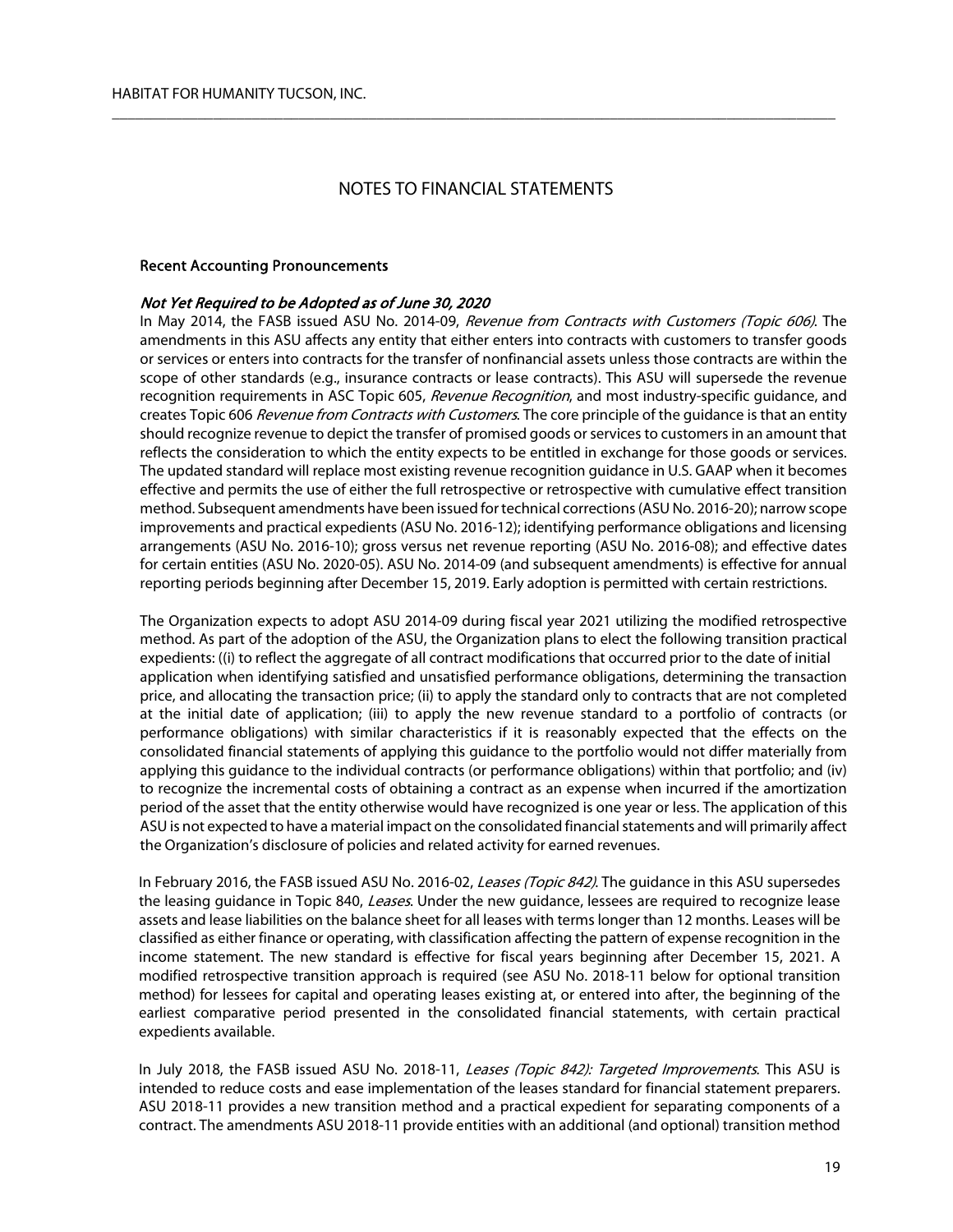$\overline{\phantom{a}}$  , and the contribution of the contribution of the contribution of the contribution of the contribution of the contribution of the contribution of the contribution of the contribution of the contribution of the

#### Recent Accounting Pronouncements (continued)

#### Not Yet Required to be Adopted as of June 30, 2020 (continued)

to adopt the new leases standard. Under this new transition method, an entity initially applies the new leases standard at the adoption date and recognizes a cumulative-effect adjustment to the opening balance of retained earnings in the period of adoption. Consequently, an entity's reporting for the comparative periods presented in the financial statements in which it adopts the new leases standard will continue to be in accordance with current U.S. GAAP in Topic 840, *Leases*. The amendments in ASU 2018-11 also provide lessors with a practical expedient, by class of underlying asset, to not separate nonlease components from the associated lease component and, instead, to account for those components as a single component if the nonlease components otherwise would be accounted for under the new revenue guidance (Topic 606). The effective date and transition requirements for the amendments in this update related to separating components of a contract are the same as the effective date and transition requirements in ASU 2016-02 (i.e., fiscal years beginning after December 15, 2021). All entities, including early adopters, that elect the practical expedient related to separating components of a contract in this ASU must apply the expedient, by class of underlying asset, to all existing lease transactions that qualify for the expedient at the date elected. The Organization is currently evaluating the effect these standards will have on the consolidated financial statements and disclosures.

In June 2016, the FASB issued ASU No. 2016-13, Financial Instruments—Credit Losses (Topic 326): Measurement of Credit Losses on Financial Instruments, which creates a new credit impairment standard for financial assets measured at amortized cost and available-for-sale debt securities. The ASU requires financial assets measured at amortized cost (including loans, trade receivables and held-to-maturity debt securities) to be presented at the net amount expected to be collected, through an allowance for credit losses that are expected to occur over the remaining life of the asset, rather than incurred losses. The ASU requires that credit losses on available-for-sale debt securities be presented as an allowance rather than as a direct write-down. The measurement of credit losses for newly recognized financial assets (other than certain purchased assets) and subsequent changes in the allowance for credit losses are recorded in the statement of income as the amounts expected to be collected change. The ASU is effective for fiscal years beginning after December 15, 2022, including interim periods within those fiscal years. Early adoption is permitted for fiscal years beginning after December 15, 2018, and interim periods within those fiscal years. The Organization does not intend to early adopt. The Organization is currently evaluating the impact of adopting this new guidance on its consolidated financial statements and disclosures.

In August 2018, the FASB has issued ASU 2018-13, Fair Value Measurement (Topic 820): Disclosure Framework – Changes to the Disclosure Requirements for Fair Value Measurement. The ASU applies the provisions of recently released Chapter 8, "Notes to Financial Statements," of the FASB's Conceptual Framework for Financial Reporting, resulting in the removal, modification and addition of certain disclosure requirements. The ASU also clarifies that materiality is an appropriate consideration of entities and their auditors when evaluating disclosure requirements. The ASU is effective for all entities for fiscal years, and interim periods within those fiscal years, beginning after December 15, 2019. Early adoption is permitted. The Organization is currently evaluating the effect that the standard will have on the consolidated financial statements and disclosures.

In March 2020, the FASB issued ASU No. 2020-04, Reference Rate Reform (Topic 848): Facilitation of the Effects of Reference Rate Reform on Financial Reporting. LIBOR and other interbank offered rates are widely used benchmark or reference rates in the United States and globally. Trillions of dollars in loans, derivatives, and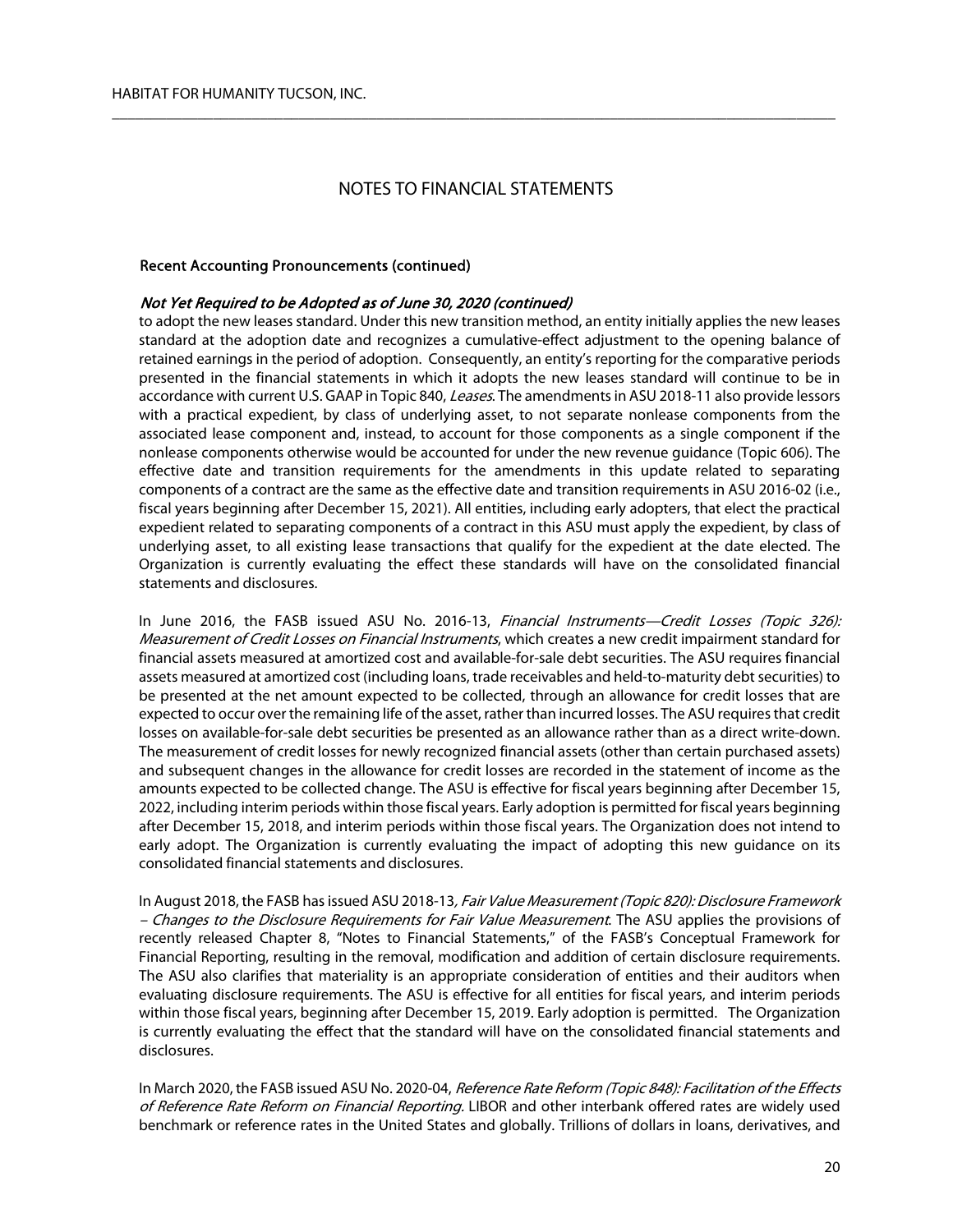$\overline{\phantom{a}}$  , and the contribution of the contribution of the contribution of the contribution of the contribution of the contribution of the contribution of the contribution of the contribution of the contribution of the

#### New Accounting Pronouncements (continued)

#### Not Yet Required to be Adopted as of June 30, 2020 (continued)

other financial contracts reference LIBOR, the benchmark interest rate banks use to make short-term loans to each other. With global capital markets expected to move away from LIBOR and other interbank offered rates toward rates that are more observable or transaction based and less susceptible to manipulation, the FASB launched a broad project in late 2018 to address potential accounting challenges expected to arise from the transition.

The new guidance provides optional expedients and exceptions for applying generally accepted accounting principles to contract modifications and hedging relationships, subject to meeting certain criteria, that reference LIBOR or another reference rate expected to be discontinued.

The ASU is intended to help stakeholders during the global market-wide reference rate transition period. Therefore, it will be in effect for all entities as of March 12, 2020 through December 31, 2022. As part of the adoption the Organization plans to elect the optional expedient to apply any modifications to contracts within the scope of Topic 310, Receivables and Topic 470, Debt prospectively by adjusting the effective interest rate.

In September 2020, the FASB issued ASU No. 2020-07, Not-for-Profit Entities (Topic 958): Presentation and Disclosures by Not-for-Profit Entities for Contributed Nonfinancial Assets, which is intended to improve transparency in the reporting of contributed nonfinancial assets, also known as gifts-in-kind, for not-for-profit organizations. Examples of contributed nonfinancial assets include fixed assets such as land, buildings, and equipment; the use of fixed assets or utilities; materials and supplies, such as food, clothing, or pharmaceuticals; intangible assets; and recognized contributed services. The ASU requires a not-for-profit organization to present contributed nonfinancial assets as a separate line item in the statement of activities, apart from contributions of cash or other financial assets. It also requires a not-for-profit to disclose: 1) contributed nonfinancial assets recognized within the statement of activities disaggregated by category that depicts the type of contributed nonfinancial assets; and 2) for each category of contributed nonfinancial assets recognized: i) qualitative information about whether the contributed nonfinancial assets were either monetized or utilized during the reporting period. If utilized, a description of the programs or other activities in which those assets were used; ii) the not-for-profit's policy (if any) about monetizing rather than utilizing contributed nonfinancial assets; iii) a description of any donor-imposed restrictions associated with the contributed nonfinancial assets; iv) the valuation techniques and inputs used to arrive at a fair value measure, in accordance with the requirements in Topic 820, Fair Value Measurement, at initial recognition; and v) the principal market (or most advantageous market) used to arrive at a fair value measure if it is a market in which the recipient not-for-profit organization is prohibited by a donor-imposed restriction from selling or using the contributed nonfinancial assets. The amendments in this ASU should be applied on a retrospective basis and are effective for annual reporting periods beginning after June 15, 2021, and interim periods with annual reporting periods beginning after June 15, 2022. Early adoption is permitted. The Organization is currently evaluating the effect that the standard will have on the consolidated financial statements and disclosures.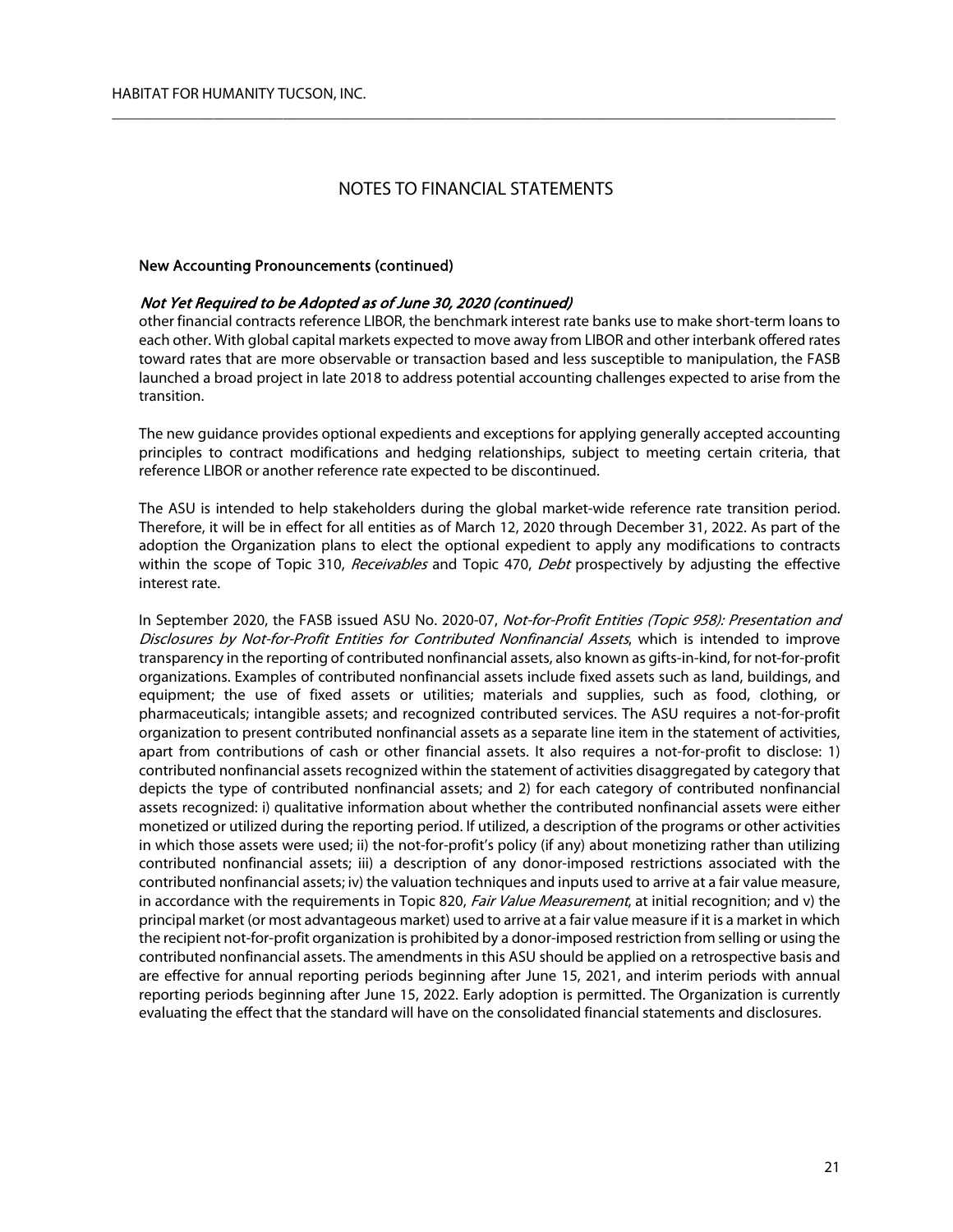$\overline{\phantom{a}}$  , and the contribution of the contribution of the contribution of the contribution of the contribution of the contribution of the contribution of the contribution of the contribution of the contribution of the

## 4. Notes Receivable

The Organization advanced funds to assist an Arizona non-profit entity, Growth Partners Arizona. Under this agreement, interest-only installments at 2.0% per annum are due quarterly with all outstanding principal and any unpaid interest due January 2022. As of June 30, 2020, and 2019 the carrying amount of the note totaled \$50,000.

In March 2019, the Organization sold land held for investment in exchange for a promissory note valued at \$80,000. Under this agreement, monthly principal and interest payments of \$675 are due with interest at 6.00% per annum through May 2024. As of June 30, 2020, the note receivable balance was \$75,511.

## 5. Inventories

Inventories consist of the following as of June 30:

|                            | 2020 |           |  | 2019      |
|----------------------------|------|-----------|--|-----------|
|                            |      |           |  |           |
| Land held for construction |      | 1,239,097 |  | 1,350,747 |
| Construction-in-progress   |      | 1,951,654 |  | 1,429,873 |
| Supplies and materials     |      | 50,466    |  | 53,184    |
| Completed homes inventory  |      |           |  | 477,173   |
| HabiStore inventory        |      | 15,057    |  | 18,085    |
|                            |      | 3,256,274 |  | 3,329,062 |

### 6. Property and Equipment

Property and equipment consist of the following as of June 30:

|                                                 | 2020        |  |  | 2019        |
|-------------------------------------------------|-------------|--|--|-------------|
|                                                 |             |  |  |             |
| Land                                            | 546,944     |  |  | 546,944     |
| <b>Buildings</b>                                | 1,405,635   |  |  | 1,405,635   |
| <b>Building improvements</b>                    | 2,360,282   |  |  | 2,311,279   |
| <b>Vehicles</b>                                 | 235,690     |  |  | 215,022     |
| Office and construction equipment and furniture | 355,170     |  |  | 355,170     |
|                                                 | 4,903,721   |  |  | 4,834,050   |
| Less accumulated depreciation                   | (1,498,416) |  |  | (1,341,540) |
|                                                 | 3,405,305   |  |  | 3,492,510   |

## 7. Mortgages Receivable

Habitat directly finances all of the homes that it sells. Each mortgage is issued as a zero-interest mortgage to the buyer. During fiscal years 2020 and 2019, eleven (11) and sixteen (16) homes, respectively, were sold to qualifying applicants.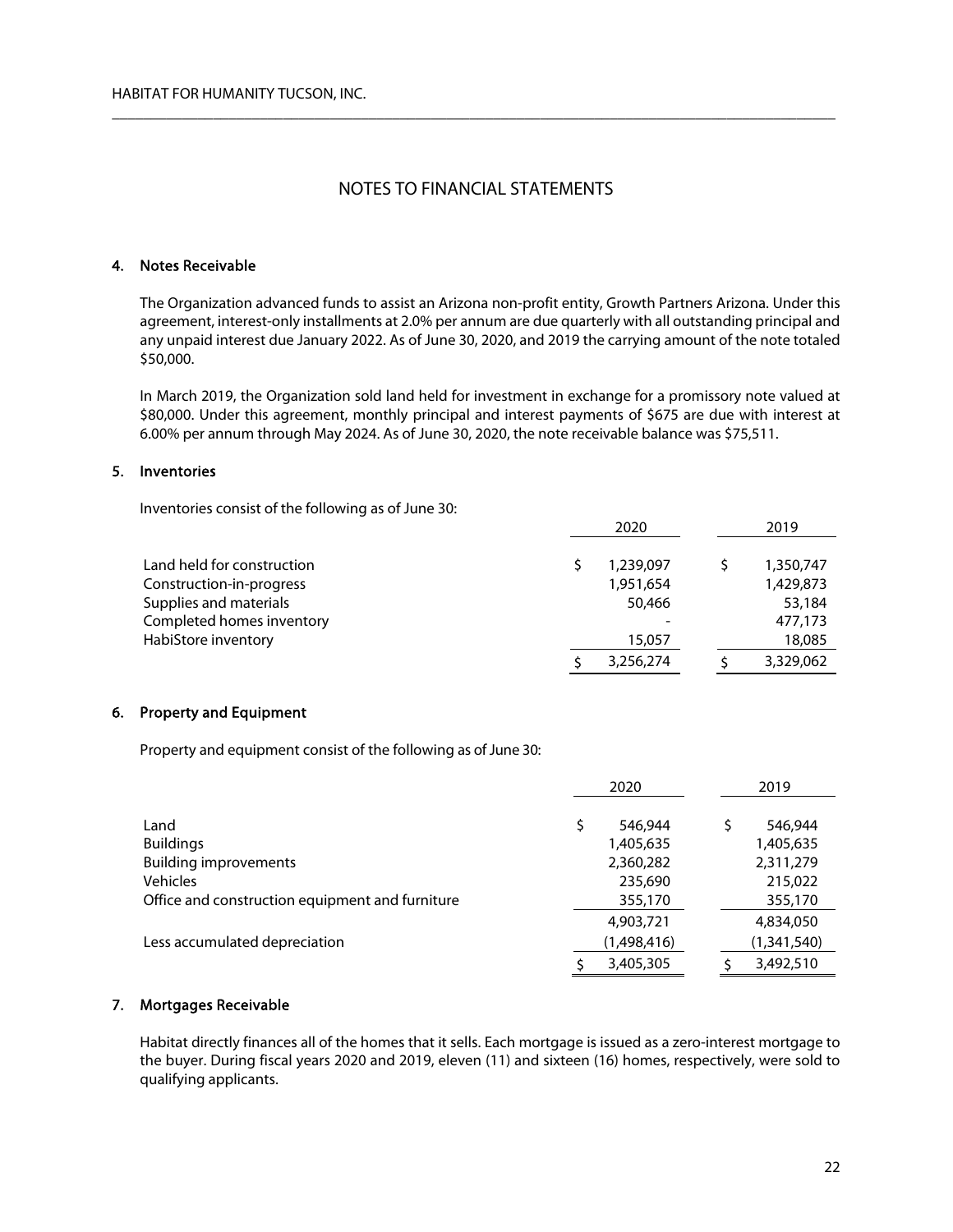$\overline{\phantom{a}}$  , and the contribution of the contribution of the contribution of the contribution of the contribution of the contribution of the contribution of the contribution of the contribution of the contribution of the

### Mortgages Receivable (continued)

The resulting mortgages are non-interest bearing and the presentation of their book value has been discounted based upon the prevailing market rates for low-income housing at the inception of the mortgages (fiscal year 2020 and 2019 discount rates were 7.38% and 7.66%, respectively). Sales to homeowners for the years ended June 30 are as follows:

|                                                                   | 2020 |                          | 2019 |                          |
|-------------------------------------------------------------------|------|--------------------------|------|--------------------------|
| Gross sales to homeowners<br>Less discount on sales to homeowners |      | 1,910,580<br>(1,013,158) |      | 1,995,500<br>(1,033,168) |
| Net sales to homeowners                                           |      | 897.422                  |      | 962,332                  |

Habitat discounts the mortgages using the prevailing market rates for low-income housing at the time the home is sold. The discount is amortized using the effective interest method. Mortgages receivable as of June 30 are as follows:

|                                                       | 2020 |             | 2019 |  |             |
|-------------------------------------------------------|------|-------------|------|--|-------------|
| Mortgages receivable at face value                    |      | 14,278,041  |      |  | 13,539,694  |
| Less unamortized discounts on mortgages               |      | (5,924,233) |      |  | (5,565,695) |
| Total mortgages (both current and due after one year) |      | 8,353,808   |      |  | 7,973,999   |

Future collections on these mortgages will be received over the next five years and thereafter as follows:

| 2021       | 1.038.507  |
|------------|------------|
| 2022       | 1,025,604  |
| 2023       | 1,007,619  |
| 2024       | 985.695    |
| 2025       | 978.769    |
| Thereafter | 9,241,847  |
| Total      | 14,278,041 |

At times, Habitat will identify high performing mortgages receivable for sale to financial institutions. To date, Habitat has executed the sale of seventy-eight (78) mortgages receivable. Habitat continues to service the sold mortgages receivable by collecting payments from homeowners on behalf of the purchasing financial institutions. Homeowner payments are remitted by Habitat to the purchasing financial institutions in arrears.

Accordingly, the Organization has reported an agency payable liability in the amount of \$5,212 and \$7,646 in the accompanying consolidated financial statements reflective of the homeowner payments held by Habitat as of June 30, 2020 and 2019, respectively, which must be subsequently remitted to the purchasing financial institutions.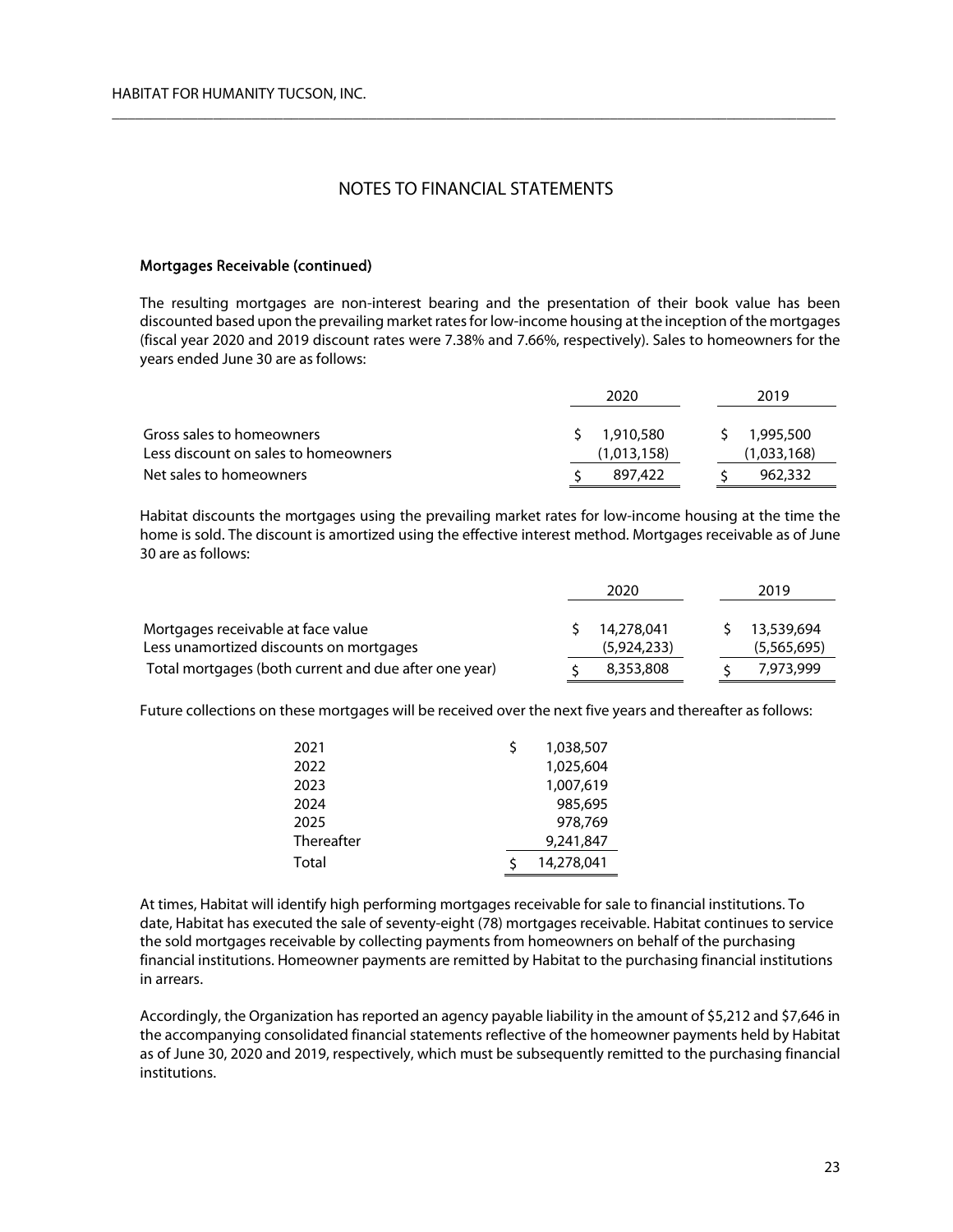$\overline{\phantom{a}}$  , and the contribution of the contribution of the contribution of the contribution of the contribution of the contribution of the contribution of the contribution of the contribution of the contribution of the

## Mortgages Receivable (continued)

In accordance with ASC 860, *Transfers and Servicing*, the transfers of mortgages receivable by Habitat to purchasing financial institutions are accounted for as sales and result in the related receivables being excluded from the mortgages receivable balance on the statement of financial position. The agreements underlying sales of receivables contain provisions that indicate that Habitat is responsible for homeowner payment defaults on sold receivables, and in the event a loan is delinquent by ninety (90) days or more, Habitat shall use its best efforts to replace the non-performing loan with a substitute loan of substantially equal principal balance and a maturity date not longer than the non-performing loan, or re-purchase the loan. There were no non-performing loans re-purchased during 2020.

Habitat management does not believe that the servicing asset resulting from the sale of mortgages has any significant value. Accordingly, no servicing assets have been recognized in the accompanying consolidated financial statements as of June 30, 2020 and 2019.

## 8. Mortgages Receivable Securitization

On February 13, 2020, the LLC acquired, through a loan purchase and sale agreement, 50 mortgages receivable with principal balances totaling \$4,001,438 from Habitat. To fund the purchase of these subject mortgages, the LLC authorized the issuance of a promissory note with Northern Trust Company, secured by the mortgages. See Note 11 for the terms and outstanding balance of the promissory note payable as of June 30, 2020. Under the loan purchase and sale agreement, if one of the collateralized mortgage loans becomes nonperforming, the LLC is obligated to purchase that loan out of the collateral pool or substitute a similar, performing mortgage loan. There were no substitutions or purchases of mortgage loans during the year ended June 30, 2020. The balance of mortgages receivable held as collateral totaled \$3,909,191 and is included in mortgages receivable in the consolidated statements of financial position as of June 30, 2020.

## 9. New Markets Tax Credits Joint Venture - Investments

The Organization entered into NMTC transactions involving U.S. Bancorp Community Development Corporation ("USBCDC"), its related entities and agents. NMTCs are tax credits created by the federal government in 2000 and renewed each year thereafter to help encourage sustained investment in lowincome communities. The purpose is to provide investors with a financial incentive (a tax credit) to invest in projects being built in, or businesses operating in, low-income communities. Investors receive a federal tax credit earned over a 7-year period. The NMTC transactions provide a mechanism for Habitat to receive funding to improve properties or to build homes, build infrastructure or acquire land in low income communities. Habitat receives this funding through qualified low-income community investment ("QLICI") loans, as described below and in Note 13. The following is a summary of the NMTC investments.

## Investment in Harbor Habitat Leverage III, LLC ("Harbor-III")

In June 2020, the Organization acquired a 25% membership interest in Harbor-III in exchange for a capital contribution of \$1,111,838. The remaining 75% of Harbor-III is owned by three other affiliates of Habitat for Humanity International, Inc. Harbor-III was formed to make a loan to the USBCDC Investment Fund 346, LLC ("Fund 346"), which is owned by USBCDC, the federal tax credit investor, to provide financing for USBCDC's equity investment in a community development entity – Harbor Community Fund XXII, LLC ("sub-CDE"). Accordingly, Harbor-III entered into a Loan Agreement to lend \$4.4 million to Fund 346. Once Harbor-III made the loan, USBCDC invested the tax credit price of \$1.9 million into Fund 346. The Fund used the combination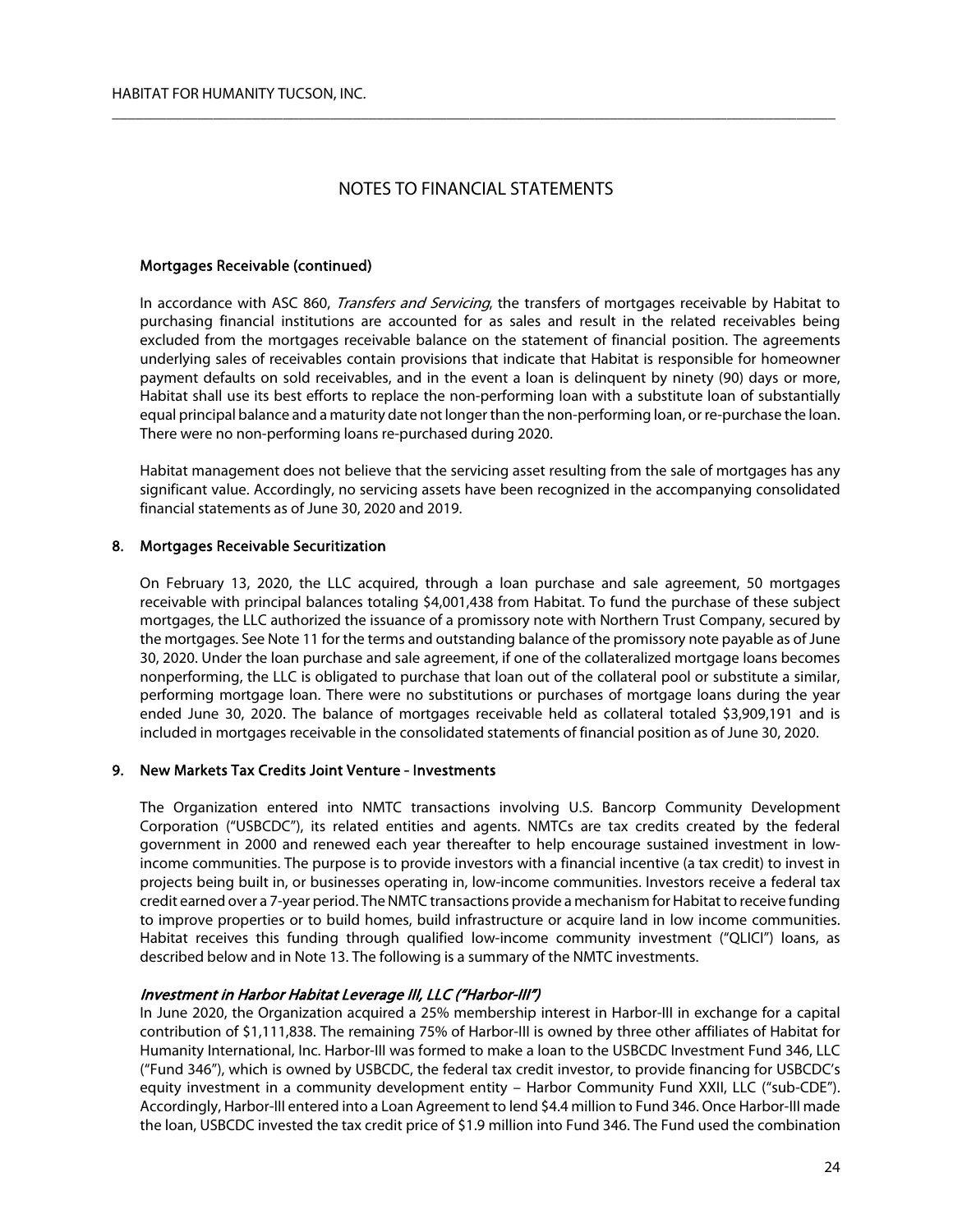$\overline{\phantom{a}}$  , and the contribution of the contribution of the contribution of the contribution of the contribution of the contribution of the contribution of the contribution of the contribution of the contribution of the

## New Markets Tax Credits Joint Venture – Investments (continued)

### Investment in Harbor Habitat Leverage III, LLC ("Harbor-III") (continued)

of the Harbor-III loan proceeds and the USBCDC investment as its equity investment in the sub-CDE, which in turn used the proceeds to fund the QLICI loans to the same Habitat affiliates that are members of Harbor-III. The loan proceeds are to be used solely for the purpose of constructing and selling qualified housing properties to low-income residents (See Note 13).

Simultaneous with these transactions, Harbor-III entered into an Option Agreement with USBCDC, the sole member of Fund 346, to put the ownership interest in Fund 346 for \$1,000 commencing in June 2027 and continuing for 6 months or call the ownership interest for a 12-month period following expiration of the Put Option at fair value. Exercise of the option will effectively extinguish the Organization's outstanding debt owed to the sub-CDE. The Organization will recognize income in an amount approximating the difference in the book value of the investment and the debt. The investment and debt will then come off the Organization's books and all entities related to the joint venture including Harbor-III, will then be dissolved effectively ending the structured financing deal.

## Investment in HFHI NMTC Leverage Lender 2016-01, LLC ("HFHI 2016-01")

In July 2017, the Organization acquired a 10.18% membership interest in HFHI-2016-1 in exchange for a capital contribution of \$1,251,772. The remaining 89.82% of HFHI-2016-1 is owned by four other affiliates of Habitat for Humanity International, Inc. HFHI-2016-1 was formed to make a loan to the Twain Investment Fund 250, LLC ("Fund 250"), which is owned by USBCDC, the federal tax credit investor, to provide financing for USBCDC's equity investment in a community development entity – HFHI NMTC Sub-CDE II, LLC ("sub-CDE1"). Accordingly, HFHI-2016-1 entered into a Loan Agreement to lend \$12.3 million to Fund 250. Once HFHI-2016- 1 made the loan, USBCDC invested the tax credit price of \$6.2 million into Fund 250. The Fund used the combination of the HFHI-2016-1 loan proceeds and the USBCDC investment as its equity investment in the sub-CDE1, which in turn used the proceeds to fund the QLICI loans to the same Habitat affiliates that are members of HFHI-2016-1. The loan proceeds are to be used solely for the purpose of constructing and selling qualified housing properties to low-income residents (See Note 13).

Simultaneous with these transactions, HFHI-2016-1 entered into an Option Agreement with USBCDC, the sole member of Fund 250, to put the ownership interest in Fund 250 for \$1,000 commencing in July 2024 and continuing for 6 months or call the ownership interest for a 12-month period following expiration of the Put Option at fair value. Exercise of the option will effectively extinguish the Organization's outstanding debt owed to the sub-CDE1. The Organization will recognize income in an amount approximating the difference in the book value of the investment and the debt. The investment and debt will then come off the Organization's books and all entities related to the joint venture including HFHI-2016-1, will then be dissolved effectively ending the structured financing deal.

## Investment in CCML Leverage I, LLC ("CCML")

In May 2012, the Organization acquired a 20% membership interest in CCML in exchange for a capital contribution of \$1,450,464. In May 2019, this investment closed out resulting in a net gain of \$429,536 and is included in gain on close-out of NMTC investments in the consolidated statement of activities and changes in net assets for the year ended June 30, 2019.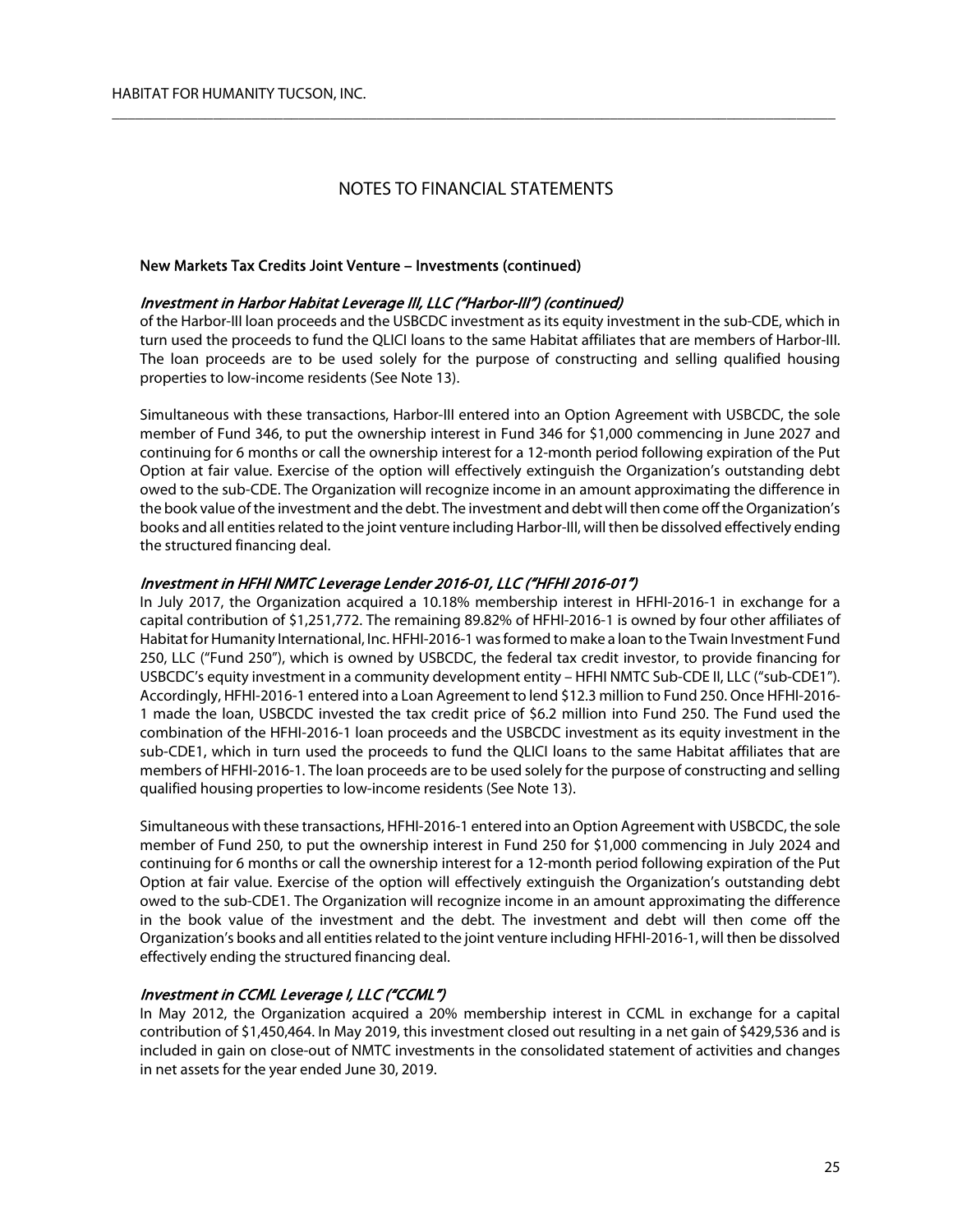$\overline{\phantom{a}}$  , and the contribution of the contribution of the contribution of the contribution of the contribution of the contribution of the contribution of the contribution of the contribution of the contribution of the

## New Markets Tax Credits Joint Venture – Investments (continued)

## Investment in HFHI-SA Leverage IX, LLC ("HFHI-SA IX")

In September 2011, the Organization acquired a 14.44% membership interest in HFHI-SA IX in exchange for a capital contribution of \$963,958. In November 2018, this investment closed out resulting in a net gain of \$306,054 and is included in gain on close-out of NMTC investments in the consolidated statement of activities and changes in net assets for the year ended June 30, 2019.

### 10. New Markets Tax Credits Joint Venture – Intangible Assets

The Organization incurred structuring, guarantor and guarantee fees related to the NMTC deals. The guaranty and guarantor fees are amortized over 7 years. The structuring fees are amortized over a period to which the fee applies, which is between 7 and 30 years depending on the deal.

As of June 30, 2020, the balances of the NMTC intangible assets and accumulated amortization are as follows:

|                        | Harbor- |         |  |    |           | <b>HFHI</b> |          |  |  |  |  |
|------------------------|---------|---------|--|----|-----------|-------------|----------|--|--|--|--|
|                        |         | Ш       |  |    | 2016-1    |             | Total    |  |  |  |  |
|                        |         |         |  |    |           |             |          |  |  |  |  |
| Affiliate guaranty fee | \$      | 56,468  |  | \$ | 93,110    | \$          | 149,578  |  |  |  |  |
| CDE structuring fee    |         |         |  |    | 68,935    |             | 68,935   |  |  |  |  |
| SA recapture fee       |         | 13,971  |  |    |           |             | 13,971   |  |  |  |  |
| Sub CDE audit fees     |         | 20,000  |  |    |           |             | 20,000   |  |  |  |  |
| Asset management fee   |         | 53,554  |  |    |           |             | 53,554   |  |  |  |  |
| Consulting fee         |         | 23,284  |  |    |           |             | 23,284   |  |  |  |  |
|                        |         | 167,277 |  |    | 162,045   |             | 329,322  |  |  |  |  |
| Less accumulated       |         |         |  |    |           |             |          |  |  |  |  |
| amortization           |         | (1,991) |  |    | (45, 498) |             | (47,489) |  |  |  |  |
|                        | Ś       | 165,286 |  |    | 116,547   | Ś           | 281,833  |  |  |  |  |

Estimated annual NMTC amortization as of June 30, 2020 are as follows:

| 2021       | Ś  | 39,496  |
|------------|----|---------|
| 2022       |    | 39,496  |
| 2023       |    | 39,496  |
| 2024       |    | 39,496  |
| 2025       |    | 26,156  |
| Thereafter |    | 97,693  |
| Total      | \$ | 281,833 |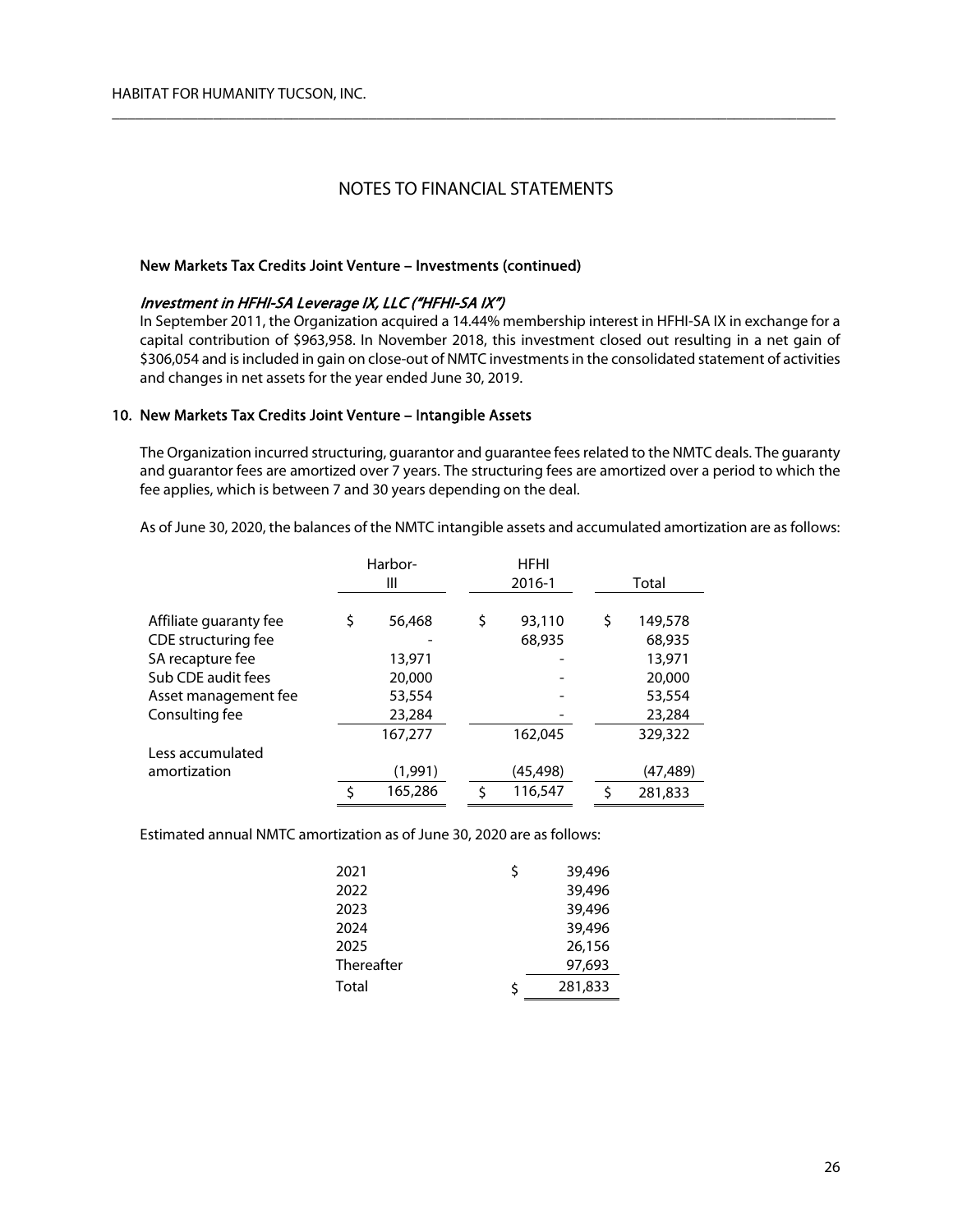$\overline{\phantom{a}}$  , and the contribution of the contribution of the contribution of the contribution of the contribution of the contribution of the contribution of the contribution of the contribution of the contribution of the

## New Markets Tax Credits Joint Venture – Intangible Assets (continued)

As of June 30, 2019, the balances of the NMTC intangible assets and accumulated amortization are as follows:

|                        | <b>HFHI</b> | HFHI-SA- |             |  |           |  |  |           |
|------------------------|-------------|----------|-------------|--|-----------|--|--|-----------|
|                        | 2016-1      |          | <b>CCML</b> |  | IΧ        |  |  | Total     |
| Affiliate guaranty fee | 93,110      | \$       | 155,261     |  | 60,606    |  |  | 308,977   |
| Guarantor fee          |             |          | 51,810      |  |           |  |  | 51,810    |
| CDE structuring fee    | 68,935      |          |             |  | 47,879    |  |  | 116,814   |
|                        | 162,045     |          | 207,071     |  | 108,485   |  |  | 477,601   |
| Less accumulated       |             |          |             |  |           |  |  |           |
| amortization           | (28, 898)   |          | (207, 071)  |  | (108,485) |  |  | (345,454) |
|                        | 132,147     |          |             |  |           |  |  | 132,147   |

## 11. Long-Term Debt

Long-term debt consists of the following as of June 30:

|                                                                                                                                                                                                                                                                                                                                                                                                                                                                            | 2020 | 2019          |
|----------------------------------------------------------------------------------------------------------------------------------------------------------------------------------------------------------------------------------------------------------------------------------------------------------------------------------------------------------------------------------------------------------------------------------------------------------------------------|------|---------------|
| Northern Trust Bank mortgage loan. Due in monthly<br>principal and interest installments of \$6,301 with interest at<br>4.00% per annum through July 2023 with a final balloon<br>payment for all remaining principal and interest due in<br>August 2023. Secured by a Deed of Trust. The agreement<br>requires a specific debt coverage ratio be maintained as<br>measured at fiscal year-end. The mortgage loan was paid off<br>in February 2020.                        | \$   | \$<br>817.102 |
| Habitat for Humanity International (as part of the FlexCap<br>program), note payable. Secured by pledged mortgage<br>loans. Due in quarterly installments of \$16,006 with interest<br>at 3.80% per annum through June 2020. The agreement<br>contains various financial covenants, the most restrictive of<br>which provide for minimum net assets and conditions on the<br>number of pledged mortgage loans assigned. The note<br>payable was paid off in February 2020. |      | 62,533        |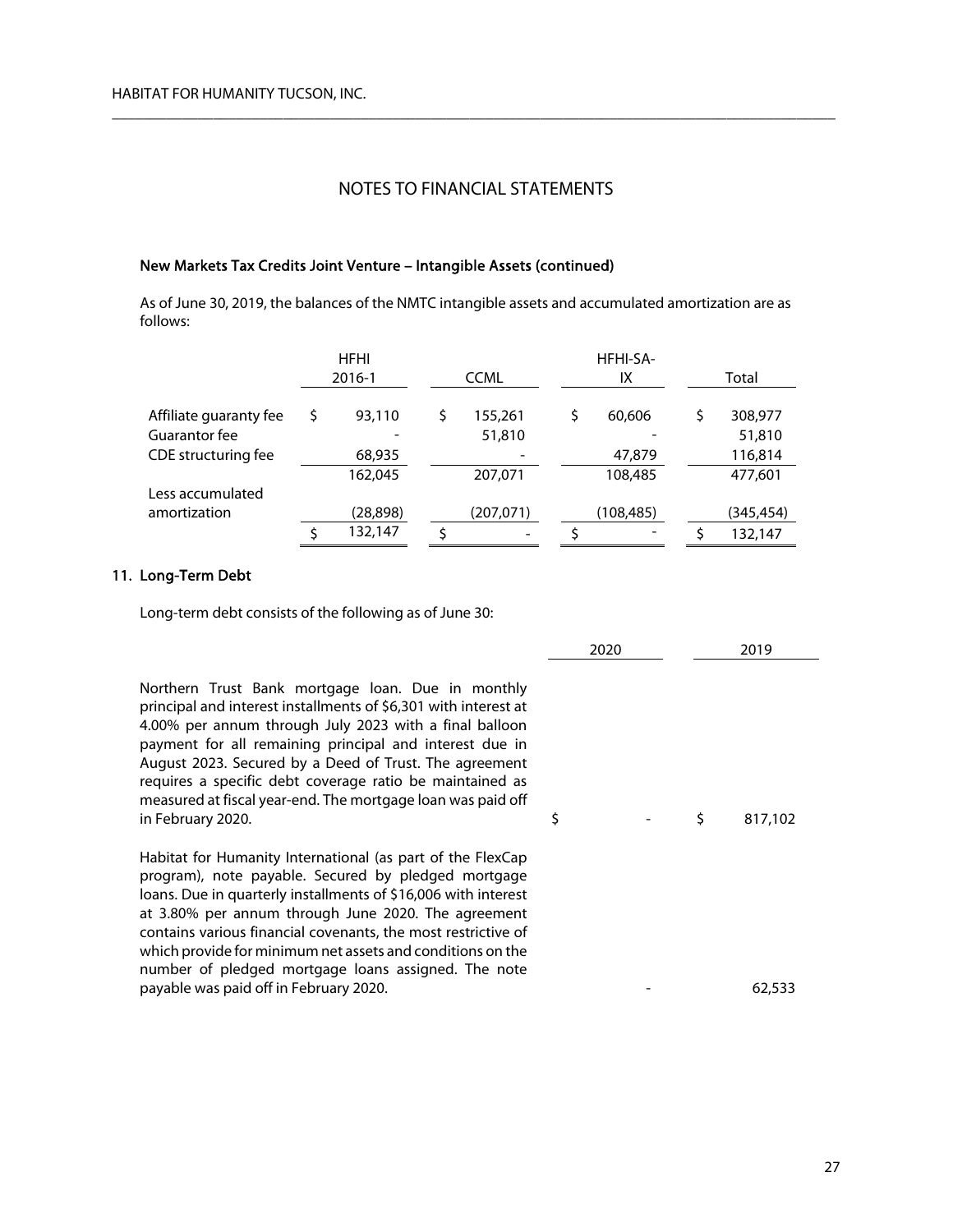$\overline{\phantom{a}}$  , and the contribution of the contribution of the contribution of the contribution of the contribution of the contribution of the contribution of the contribution of the contribution of the contribution of the

#### Long-Term Debt (continued)

| n February 2020, the LLC established a secured promissory<br>note due to Northern Trust Company in the amount of<br>\$4,001,438. The note is non-interest bearing until maturity<br>n April 2048. Monthly principal payments began March<br>2020 in the amount of \$21,742. The issuance of the non-<br>nterest bearing note resulted in a \$980,804 discount, which<br>s being amortized to interest expense over the term of the<br>note. As of June 30, 2020, the unamortized discount on the<br>note totaled \$948,996. The note is collateralized by<br>mortgages as described in Note 8. | 3,914,470                |   |            |
|------------------------------------------------------------------------------------------------------------------------------------------------------------------------------------------------------------------------------------------------------------------------------------------------------------------------------------------------------------------------------------------------------------------------------------------------------------------------------------------------------------------------------------------------------------------------------------------------|--------------------------|---|------------|
| labitat for Humanity International (as part of the FlexCap<br>rogram), note payable. Secured by pledged mortgage<br>bans. Due in quarterly installments of \$22,775 with interest<br>t 5.00% per annum through June 2028. The agreement<br>ontains various financial covenants, the most restrictive of<br>hich provide for minimum net assets and conditions on the<br>umber of pledged mortgage loans assigned. The<br>Irganization was in compliance with these debt covenants                                                                                                              |                          |   |            |
| s of June 30, 2020                                                                                                                                                                                                                                                                                                                                                                                                                                                                                                                                                                             | 597,669                  |   | 657,023    |
| aycheck Protection Program Promissory Note (see Note 12)                                                                                                                                                                                                                                                                                                                                                                                                                                                                                                                                       | 472,587                  |   |            |
| ו January 2020, the Line of Credit at Northern Trust Bank for<br>1,500,000 was renewed. Interest is calculated at the LIBOR<br>ate plus 2% secured by Deeds of Trust and beneficial<br>nterest in certain mortgage notes receivable. Interest<br>ayable in monthly installments. Line of credit matures in<br>anuary 2021.                                                                                                                                                                                                                                                                     |                          |   |            |
|                                                                                                                                                                                                                                                                                                                                                                                                                                                                                                                                                                                                | 4,984,726                |   | 1,536,658  |
| ess discount on non-interest bearing notes<br>ess current portion of long-term debt                                                                                                                                                                                                                                                                                                                                                                                                                                                                                                            | (948, 996)<br>(323, 280) |   | (168, 806) |
|                                                                                                                                                                                                                                                                                                                                                                                                                                                                                                                                                                                                | \$<br>3,712,450          | Ś | 1,367,852  |

2020 2019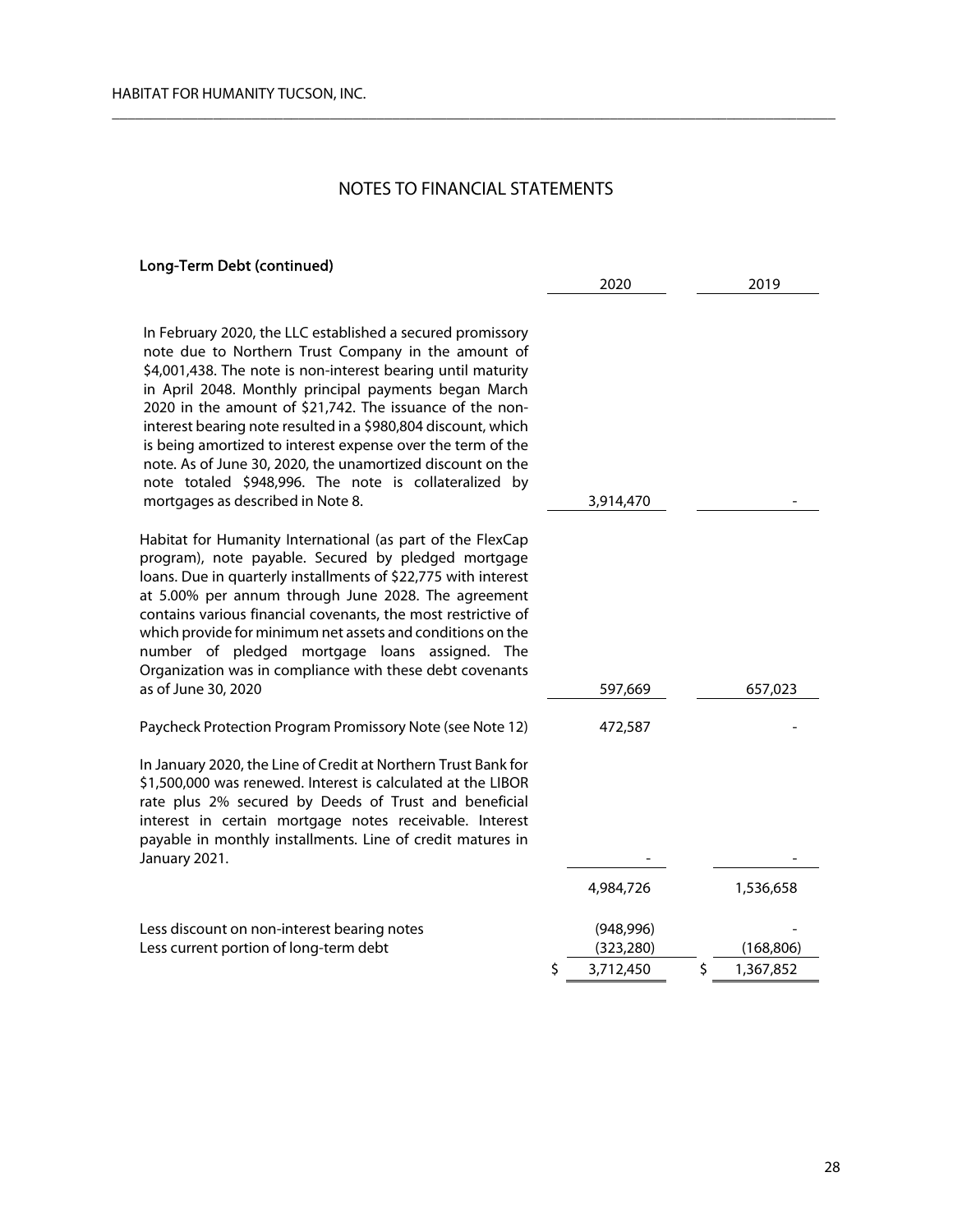$\overline{\phantom{a}}$  , and the contribution of the contribution of the contribution of the contribution of the contribution of the contribution of the contribution of the contribution of the contribution of the contribution of the

## Long-Term Debt (continued)

The scheduled maturities of debt principal payments are summarized as follows as of June 30, 2020:

| 2021       | Ś  | 323,280   |
|------------|----|-----------|
| 2022       |    | 598,952   |
| 2023       |    | 529,892   |
| 2024       |    | 333,308   |
| 2025       |    | 336.997   |
| Thereafter |    | 2,862,297 |
| Total      | \$ | 4,984,726 |

## 12. Paycheck Protection Program Promissory Note

In April 2020, Habitat entered into a promissory note agreement with a financial institution in the amount of \$472,587. The loan was made pursuant to the Paycheck Protection Program under the Coronavirus Aid, Relief, and Economic Security Act (the "CARES Act"), which provided for loans to qualifying businesses for amounts up to 2.5 times of the average monthly payroll and employee benefit expenses of the qualifying business. Per the loan agreement, Habitat is required to apply for loan forgiveness within a deferral period of ten months from the date of the loan agreement; however, due to the lender's administrative delays, as of November 12, 2020, Habitat was not yet able to apply for loan forgiveness. The loans and accrued interest may be fully or partially forgivable as long as the borrower uses the loan proceeds for eligible purposes, including payroll, benefits, rent and utilities, and maintains its employment levels. The amount of loan forgiveness will be reduced if the borrower terminates employees or reduces salaries during the covered payroll period. If the Small Business Association ("SBA") does not confirm forgiveness of the loan or only partly confirms forgiveness of the loan, it will be required to be repaid. In that event, the financial institution would set the terms of repayment on a monthly schedule to begin in May 2021, with interest charged not to exceed 1.00% per annum, and a maturity date of two years from the date of the loan agreement. Although Habitat expects that it will meet the conditions for forgiveness of the loan, as of November 12, 2020, Habitat cannot assure that the loan will be fully or partly forgiven.

## 13. New Markets Tax Credits Joint Venture – Notes Payable

As a component of the Harbor-III NMTC transaction, Habitat received a QLICI loan of \$1,521,250, and entered into a Loan and Security Agreement (the "Harbor Agreement"), dated June 4, 2020, from the CDE. The Organization is obligated under the Harbor Agreement and related Promissory Note to make semi-annual interest only payments until June 5, 2027 at 0.730945%. Beginning in year 8 through year 20, the Organization is required to make semi-annual payments of principal and interest (at 0.730945%) in an amount to fully amortize the loan by its maturity date. The loan matures in June 2040. The balance of the note payable totaled \$1,438,610 (net of unamortized debt issuance costs of \$82,640) as of June 30, 2020. Harbor Agreement requires a specific solvency and debt service coverage ratio be maintained as measured at fiscal year-end. The Organization was in compliance with these debt covenants as of June 30, 2020.

As a component of the HFHI-2016-1 NMTC transaction, Habitat received a QLICI loan of \$1,850,866, and entered into a Loan and Security Agreement (the "HFHI Agreement"), dated July 19, 2017, from the CDE1. The Organization is obligated under the HFHI Agreement and related Promissory Note to make semi-annual interest only payments until July 1, 2024 at 0.676452%. Beginning in year 8 through year 30, the Organization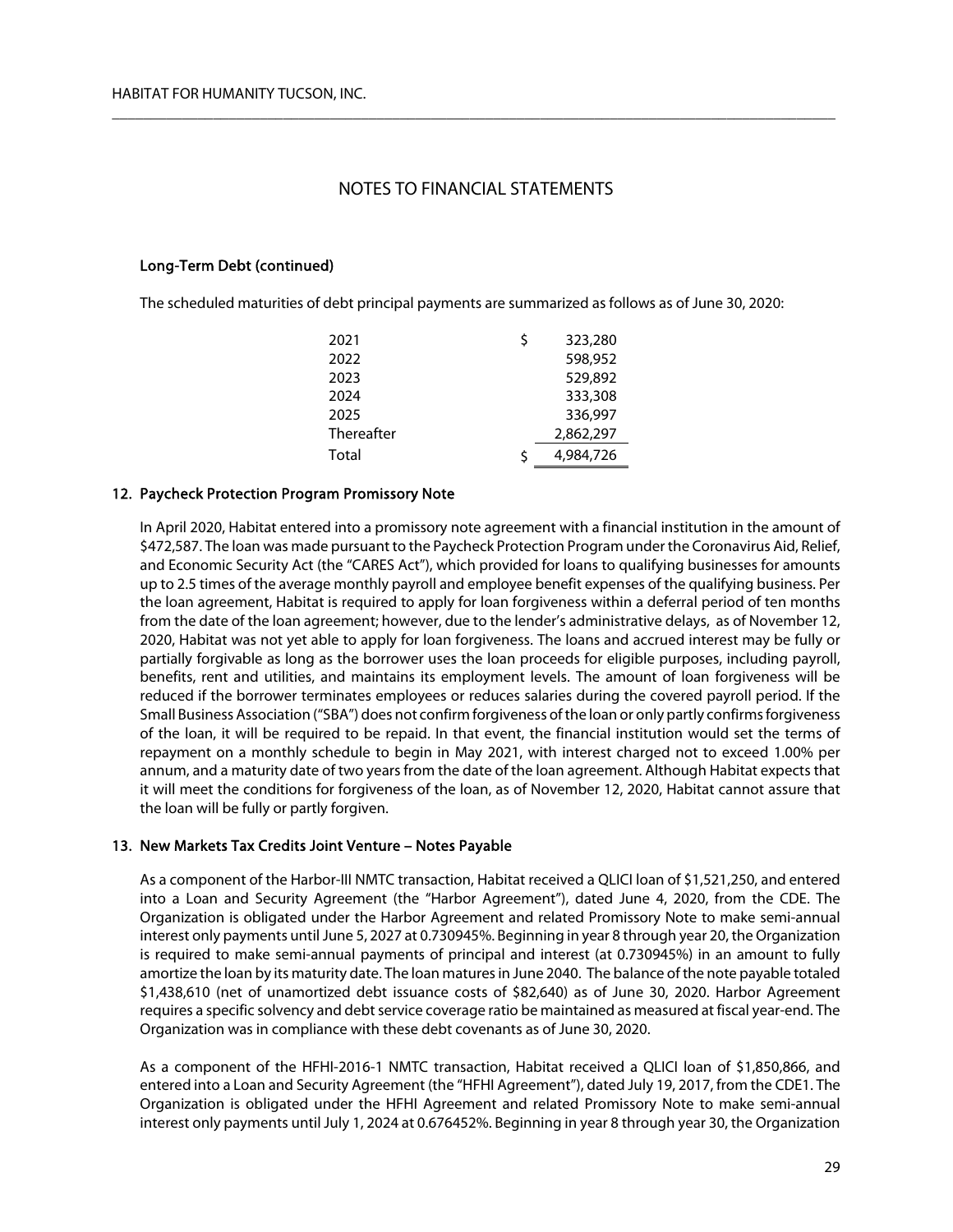$\overline{\phantom{a}}$  , and the contribution of the contribution of the contribution of the contribution of the contribution of the contribution of the contribution of the contribution of the contribution of the contribution of the

## New Markets Tax Credits Joint Venture – Notes Payable (continued)

is required to make semi-annual payments of principal and interest (at 0.676452%) in an amount to fully amortize the loan by its maturity date. The loan matures in July 2047. The balance of the note payable totaled \$1,823,284 (net of unamortized debt issuance costs of \$27,582) as of June 30, 2020 and \$1,822,266 (net of unamortized debt issuance costs of \$28,600) of as of June 30, 2019. The HFHI Agreement requires a specific tangible net worth and debt service coverage ratio be maintained as measured at fiscal year-end. The Organization was in compliance with these debt covenants as of June 30, 2020.

As set forth in the agreements, the Organization is required to comply with the NMTC requirements as generally set forth in the Internal Revenue Code ("IRC") Section 45D, including that the Organization maintain a Separate Business (which is aggregated within the Organization's financial statements) such that the Separate Business will qualify as a qualified active low-income community business as defined by IRC Section 45D. Only the Separate Business assets of the Organization were pledged as security under the agreements.

## 14. Net Assets with Donor Restrictions

Net assets with donor restrictions were restricted for the following purposes as of June 30:

|                                                                                                                                | 2020 |         | 2019          |
|--------------------------------------------------------------------------------------------------------------------------------|------|---------|---------------|
| Subject to expenditure for a specified purpose                                                                                 |      |         |               |
| Construction and rehabilitation projects                                                                                       | \$   | 398,849 | \$<br>579,319 |
| Homeowner services                                                                                                             |      | 55,477  | 46,029        |
| Community development and other                                                                                                |      | 17,781  | 8,406         |
|                                                                                                                                |      | 472,107 | 633,754       |
| Subject to passage of time                                                                                                     |      |         |               |
| For periods after June 30, 2020                                                                                                |      |         | 30,000        |
| Subject to the Organization's spending policy and appropriation                                                                |      |         |               |
| Original donor-restricted endowment gift required to be<br>maintained by donor<br>Accumulated investment earnings, which, once |      | 20,000  | 20,000        |
| appropriated, are expendable                                                                                                   |      | 11,601  | 10,801        |
|                                                                                                                                |      | 31,601  | 30,801        |
| Total                                                                                                                          | Ś    | 503,708 | 694,555       |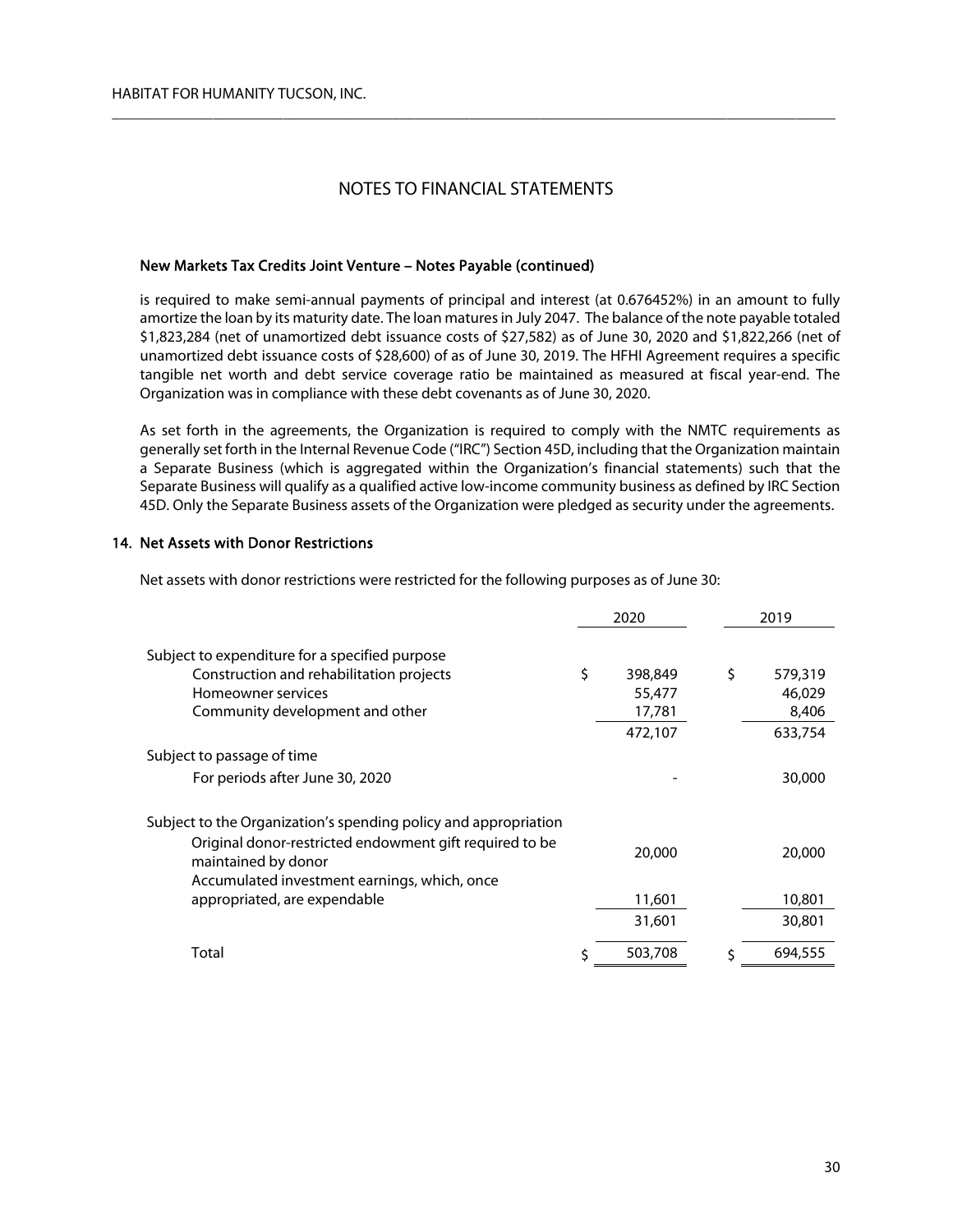$\overline{\phantom{a}}$  , and the contribution of the contribution of the contribution of the contribution of the contribution of the contribution of the contribution of the contribution of the contribution of the contribution of the

## 15. Liquidity and Availability of Resources

The following table shows a determination of the Organization's financial assets that are available to meet needs for general expenditure within one year, as of June 30:

|                                                                                                                           |   | 2020      |    | 2019      |
|---------------------------------------------------------------------------------------------------------------------------|---|-----------|----|-----------|
| Cash and cash equivalents                                                                                                 | S | 4,790,041 | \$ | 1,850,929 |
| Restricted cash                                                                                                           |   | 1,772,079 |    | 1,074,811 |
| Grants and contracts receivable                                                                                           |   | 99,221    |    | 20,221    |
| Pledges receivable, current portion                                                                                       |   | 113,601   |    | 115,001   |
| Notes receivable, current                                                                                                 |   | 3,639     |    | 53,427    |
| Mortgages receivable net of discount, due within one year                                                                 |   | 1,038,507 |    | 979,969   |
| Investments, restricted                                                                                                   |   | 28,254    |    | 27,805    |
| <b>Total financial assets</b>                                                                                             |   | 7,845,342 |    | 4,122,163 |
| Less amounts unavailable for general expenditure within one<br>year, due to:<br>Contractual or donor-imposed restrictions |   |           |    |           |
| Contractual                                                                                                               |   | 678,479   |    | 314,601   |
| Subject to expenditure for specified purpose                                                                              |   | 472,107   |    | 633,754   |
| Subject to spending policy and appropriation                                                                              |   | 31,601    |    | 30,801    |
| Board designations                                                                                                        |   |           |    |           |
| Capital reserve                                                                                                           |   | 381,500   |    | 358,230   |
| Financial assets available to meet cash needs for general                                                                 |   |           |    |           |
| expenditures within one year                                                                                              | S | 6,281,655 | S  | 2,784,777 |

As part of the Organization's liquidity management, it has a policy to structure its financial assets to be available as its general expenditures, liabilities, and other obligations come due. The Organization maintains a line of credit of \$1.5 million in the event a liquidity need arises. Additionally, amounts set aside in investment accounts are either restricted by donors in endowment funds or designated by the governing board as a capital reserve. With approval from the governing board, the Organization can use the amounts set aside in the investment accounts for unanticipated liquidity needs if needed.

## 16. Donated Property, Materials and Services

Donated property, materials and services consisted of the following for the years ended June 30:

|                                      | 2020      | 2019 |           |  |
|--------------------------------------|-----------|------|-----------|--|
| Construction materials and equipment | 185,270   |      | 243,840   |  |
| Land and property                    | 16,000    |      | 13,000    |  |
| Other program supplies and services  | 64,600    |      | 73,587    |  |
| HabiStore items for resale           | 1,458,647 |      | 1,604,141 |  |
|                                      | 1,724,517 |      | 1,934,568 |  |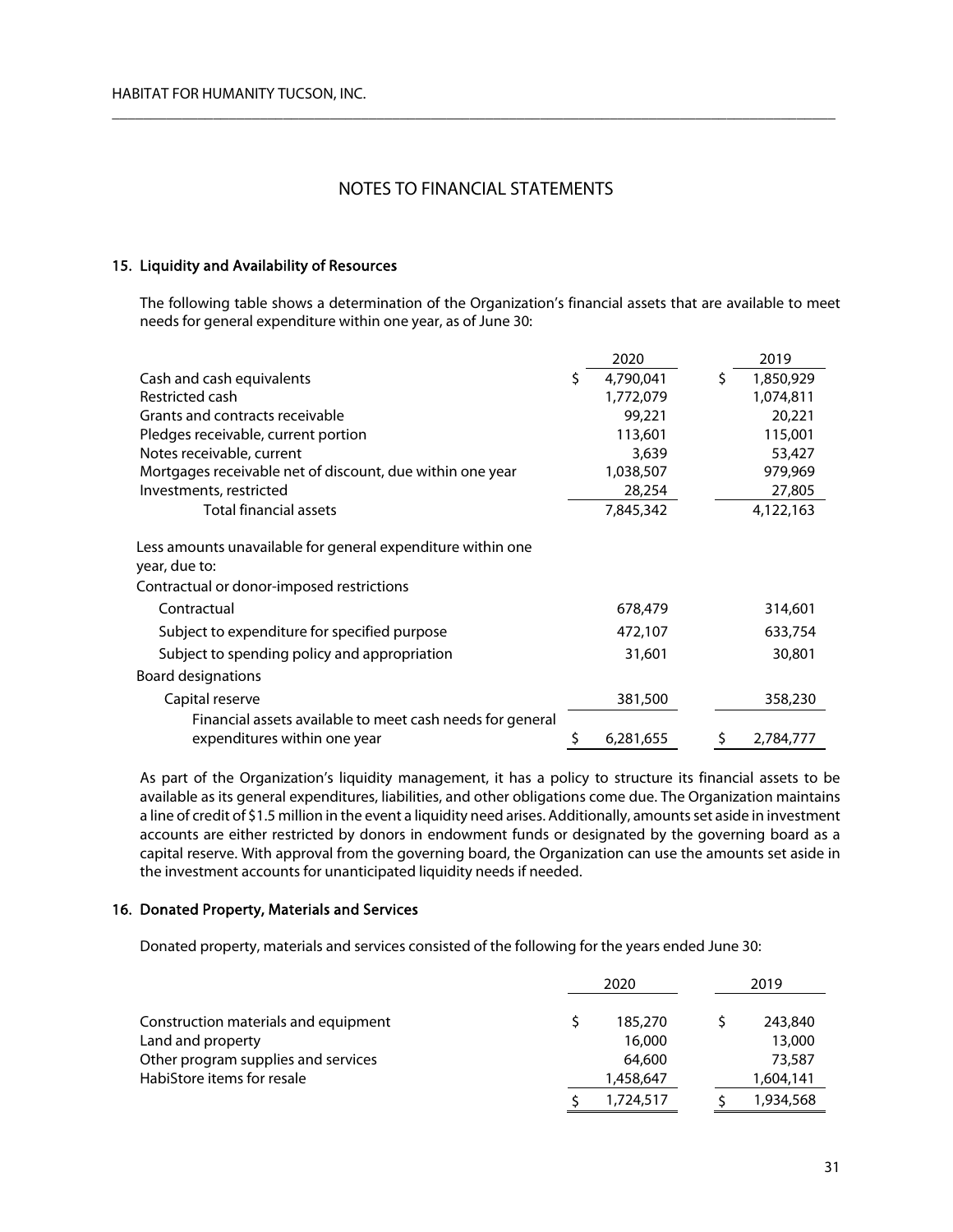$\overline{\phantom{a}}$  , and the contribution of the contribution of the contribution of the contribution of the contribution of the contribution of the contribution of the contribution of the contribution of the contribution of the

## 17. Advertising and Marketing Costs

The following costs are included in advertising and marketing costs for the years ended June 30:

|                                  |  | 2020   |  | 2019   |  |
|----------------------------------|--|--------|--|--------|--|
| Direct advertising and marketing |  | 46,887 |  | 40,354 |  |
| Direct mail campaigns            |  | 25,052 |  | 24,039 |  |
| Donated in-kind advertising      |  | 6,720  |  | 4,178  |  |
| Newsletters and annual report    |  | 1,617  |  | 1,496  |  |
|                                  |  | 80,276 |  | 70,067 |  |

## 18. HabiStore Summarized Financial Information

HabiStore operating revenues and expenses consisted of the following for the years ended June 30:

|                                                       | 2020      |                        |  | 2019      |                        |  |
|-------------------------------------------------------|-----------|------------------------|--|-----------|------------------------|--|
| HabiStore sales<br>HabiStore donated items for resale |           | 1,631,938<br>1,458,647 |  |           | 1,744,577<br>1,604,141 |  |
| <b>Total HabiStore revenues</b>                       | 3,090,585 |                        |  | 3,348,718 |                        |  |
| HabiStore operating expenses                          |           | (2,522,802)            |  |           | (2,694,435)            |  |
| HabiStore revenues in excess of expenses              |           | 567,783                |  |           | 654,283                |  |

### 19. Methods Used for Allocation of Expenses Among Program and Supporting Services

The consolidated financial statements report certain categories of expenses that are attributable to one or more program or supporting services of the Organization. Expenses that can be identified with a specific program are allocated directly according to their natural classification. Other expenses that are common to several functions are allocated primarily based on labor costs or other applicable cost drivers.

### 20. Commitments and Contingencies

### Collection of Second Mortgages

In addition to the non-interest bearing mortgage received from the sale of each home, Habitat may issue a contingent second mortgage. The second mortgages issued by Habitat represent the excess of the market value of the home over the original loan at the date the second mortgage is executed. Should the homeowner pay off the primary mortgage early or default on the mortgage, the second mortgage would become due. During the years ended June 30, 2020 and 2019, no second mortgages were paid off early.

### Contract with the Pascua Yaqui Tribe

In May 2003, Habitat entered into a contract with the Pascua Yaqui tribe to build twenty-two homes for tribal members. Five homes were to be located on the reservation and sold directly to the tribe. Seventeen homes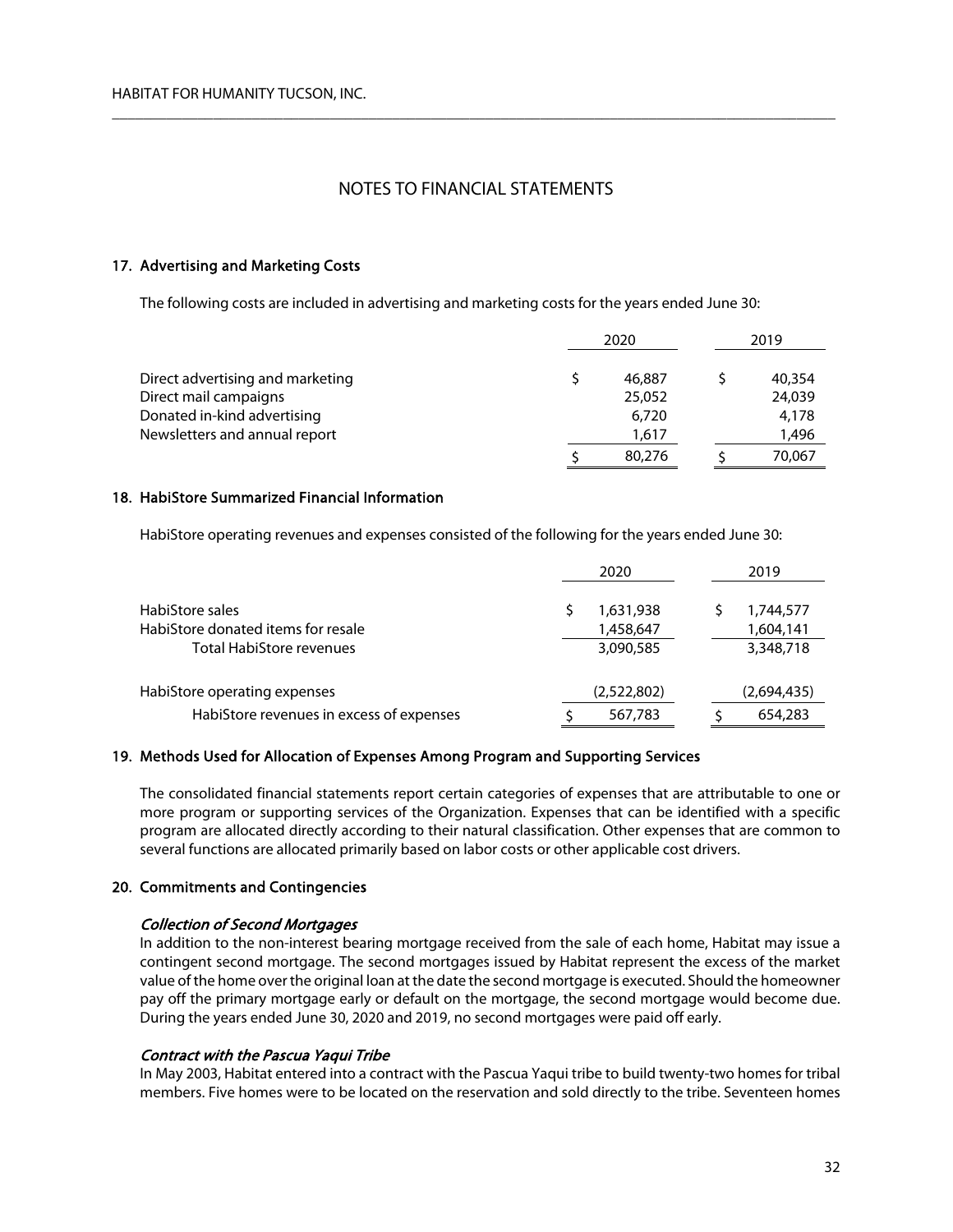$\overline{\phantom{a}}$  , and the contribution of the contribution of the contribution of the contribution of the contribution of the contribution of the contribution of the contribution of the contribution of the contribution of the

### Commitments and Contingencies (continued)

#### Contract with the Pascua Yaqui Tribe (continued)

were to be located off of the reservation and sold directly to Pascua Yaqui homeowners. Half of the principal payments from the mortgages receivable received by Habitat from the Pascua Yaqui homeowners covered under this contract are deposited into an interest-bearing account, held by both Habitat and the Pascua Yaqui tribe. Monies in the account (which totaled \$264,335 and \$278,531 as of June 30, 2020 and 2019, respectively) are designated for future home building projects with the Pascua Yaqui tribe and are included in restricted cash in the accompanying consolidated statements of financial position. In 2009, Habitat and the Pascua Yaqui tribe agreed to reduce the target number of homes in the agreement to twenty homes.

#### Neighborhood Stabilization Program 2 ("NSP2") Agreement

On April 1, 2010, Habitat entered into a \$1,225,000 NSP2 Consortium Funding Agreement with Pima County for the construction of thirty-five (35) homes in the Corazon del Pueblo subdivision, targeted to low, moderate, or middle household income homebuyers in Tucson, Arizona. The funds originate with the U.S. Department of Housing and Urban Development ("HUD") and are passed through Pima County. On September 1, 2012, an amendment to the Consortium Funding Agreement was executed for the construction of an additional four (4) homes in the Corazon del Pueblo subdivision, and six (6) homes in the Copper Vista I or II subdivisions. On November 1, 2012, an amendment to the Consortium Funding Agreement was executed for the construction of one (1) additional home in the Copper Vista I or II subdivisions. As of June 30, 2014, construction of all forty-six (46) homes was completed and all homes had been sold to qualified low, moderate, or middle household income homebuyers. Under the agreement, revenue directly generated by activities carried out with NSP2 funds is referred to as Program Income. Habitat, under an agreement with Pima County, applies and reports the program income earned under NSP2 to current new home construction. Under terms of the agreement with Pima County, Habitat may be required to repurchase the NSP2 homes unless the home is resold to a qualified buyer.

#### Credit and Operational Risk

Due to the fact that Habitat's programs are concentrated in Pima County, Arizona, the level of contributions, home sales and collections of mortgages receivable may be affected by changes in economic or other conditions which affect this locale.

In addition to geographic concentration risk, management also notes the following risk factors that may affect the Organization's future ability to carry out its mission, including: the Organization's ongoing dependency on contributions as a significant portion of total operating revenue; the rate at which the Organization collects its long-term mortgages receivable versus the obligations presented by the Organization's short-term liabilities; risk of loss due to loan defaults, the limited marketability of the mortgages receivable for resale; and the risk that an investor may mandate the Organization repurchase or replace a loan sold if the loan becomes delinquent.

#### **Litigation**

The Organization is involved in legal proceedings in the normal course of its business operations. The Organization does not believe that any pending or threatened proceeding would have a material adverse effect on its financial position or results of operations.